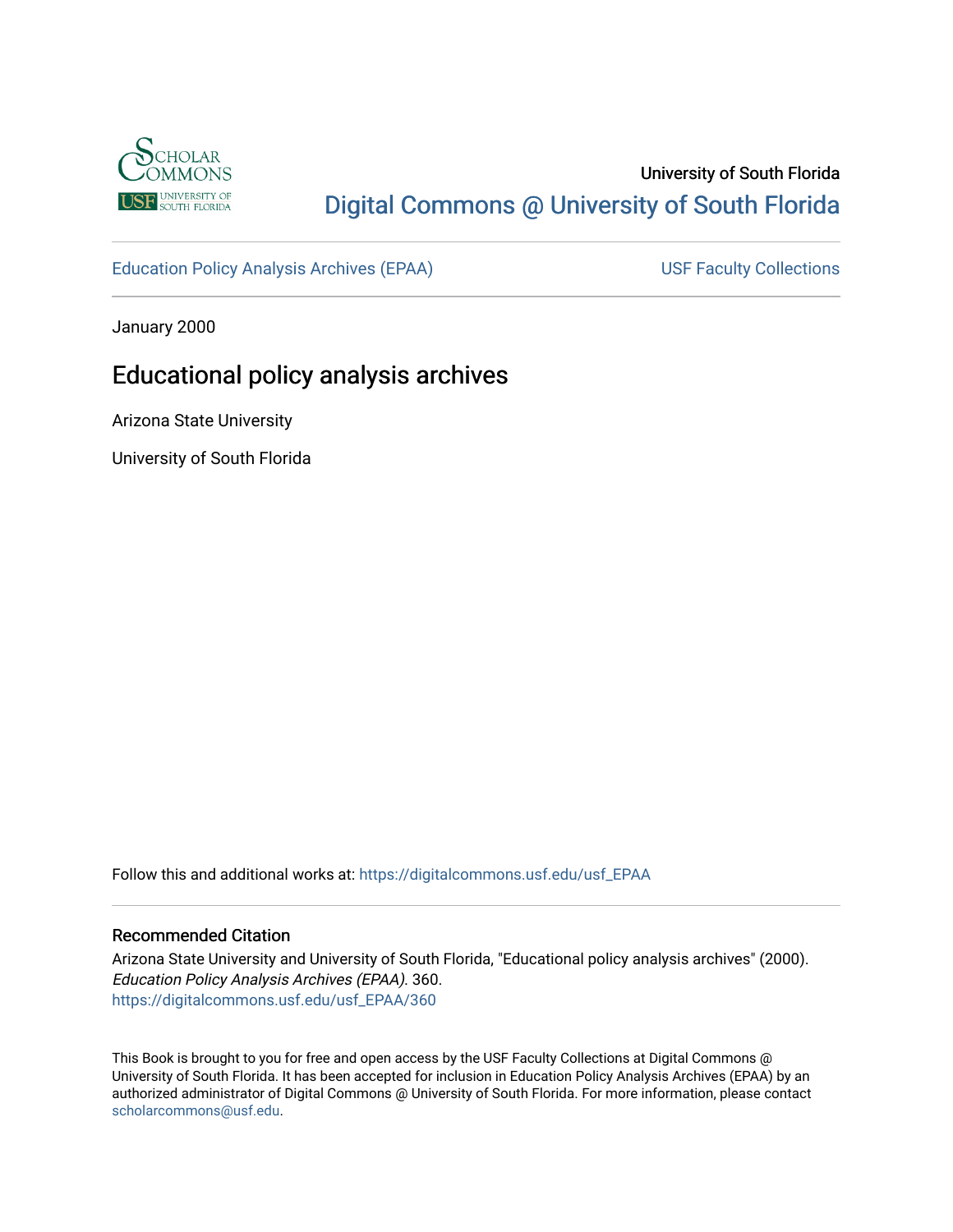# **Education Policy Analysis Archives**

#### **Volume 8 Number 1 January 1, 2000 ISSN 1068-2341**

A peer-reviewed scholarly electronic journal Editor: Gene V Glass, College of Education Arizona State University

Copyright 2000, the **EDUCATION POLICY ANALYSIS ARCHIVES**. Permission is hereby granted to copy any article if **EPAA** is credited and copies are not sold.

Articles appearing in **EPAA** are abstracted in the *Current Index to Journals in Education* by the ERIC Clearinghouse on Assessment and Evaluation and are permanently archived in *Resources in Education*.

**Teacher Quality and Student Achievement: A Review of State Policy Evidence**

### **Linda Darling-Hammond Stanford University**

### **Abstract**

Using data from a 50-state survey of policies, state case study analyses, the 1993-94 Schools and Staffing Surveys (SASS), and the National Assessment of Educational Progress (NAEP), this study examines the ways in which teacher qualifications and other school inputs are related to student achievement across states. The findings of both the qualitative and quantitative analyses suggest that policy investments in the quality of teachers may be related to improvements in student performance. Quantitative analyses indicate that measures of teacher preparation and certification are by far the strongest correlates of student achievement in reading and mathematics, both before and after controlling for student poverty and language status. State policy surveys and case study data are used to evaluate policies that influence the overall level of teacher qualifications within and across states. This analysis suggests that policies adopted by states regarding teacher education, licensing, hiring, and professional development may make an important difference in the qualifications and capacities that teachers bring to their work. The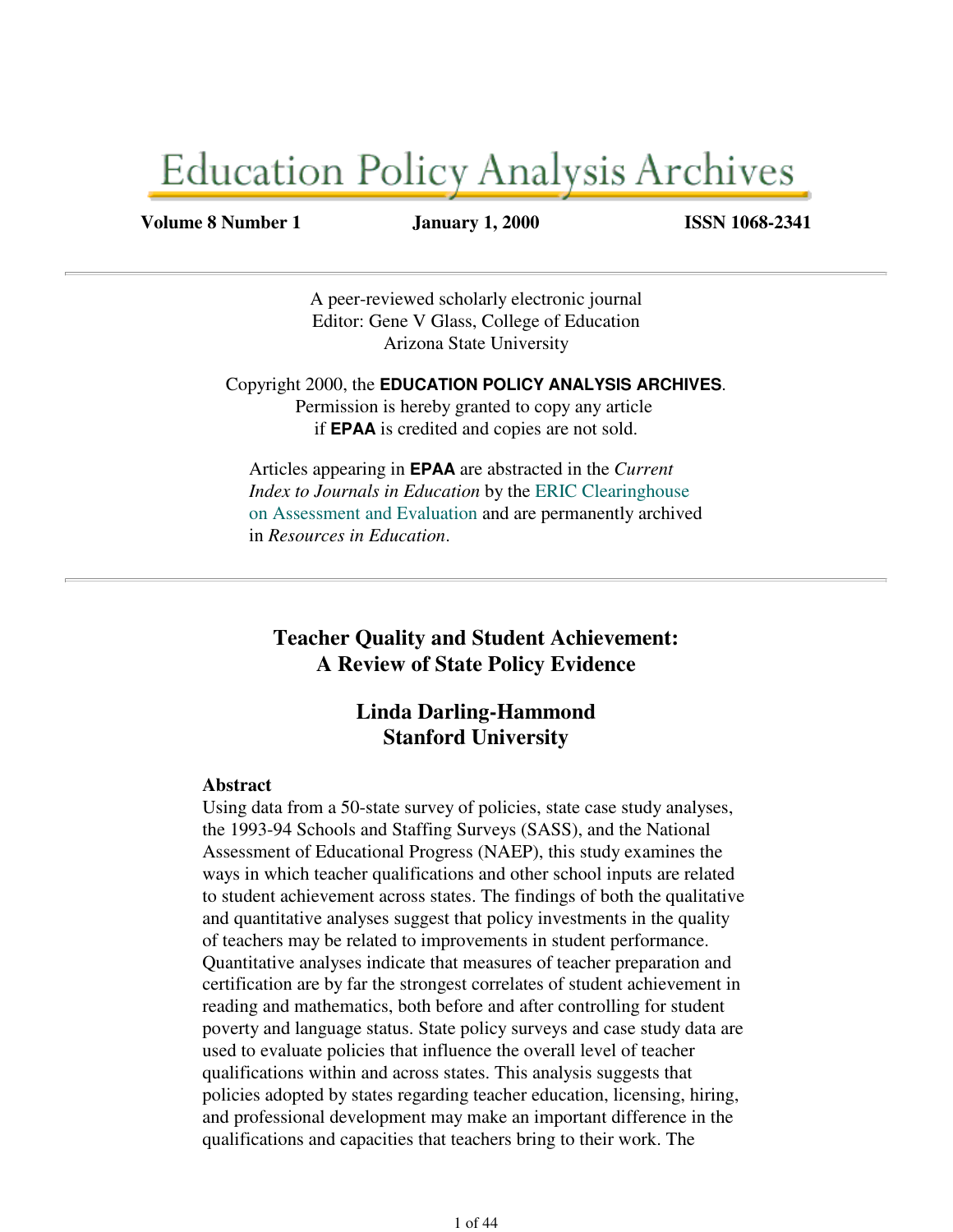implications for state efforts to enhance quality and equity in public education are discussed. (Note 1)

### **Introduction**

 For many years, educators and researchers have debated which school variables influence student achievement. As policymakers become more involved in school reform, this question takes on new importance since their many initiatives rely on presumed relationships between various education-related factors and learning outcomes. Some research has suggested that "schools bring little influence to bear upon a child's achievement that is independent of his background and general social context" (Coleman et al., 1966, p. 325; see also Jencks et al., 1972). Other evidence suggests that factors like class size (Glass et al., 1982; Mosteller, 1995), teacher qualifications (Ferguson, 1991), school size (Haller, 1993), and other school variables may play an important role in what students learn.

 As new standards for student learning have been introduced across the states, greater attention has been given to the role that teacher quality plays in student achievement (National Commission on Teaching and America's Future, 1996; National Education Goals Panel, 1998). In the last few years, more than 25 states have enacted legislation to improve teacher recruitment, education, certification, or professional development (Darling-Hammond, 1997a). While some evidence suggests that better qualified teachers may make a difference for student learning at the classroom, school, and district levels, there has been little inquiry into the effects on achievement that may be associated with large-scale policies and institutional practices that affect the overall level of teachers' knowledge and skills in a state or region. This paper reports on one such study, which combines state level case studies and quantitative analyses of state-level achievement data to examine whether and how state policies may influence teachers' capabilities and student learning.

 Using data from a 50-state policy survey conducted by the National Commission on Teaching and America's Future, case studies of selected states conducted under the auspices of the Center for the Study of Teaching and Policy, the 1993-94 Schools and Staffing Surveys (SASS), and the National Assessment of Educational Progress (NAEP) sponsored by the National Center for Education Statistics, the study examines the ways in which teacher qualifications and other school inputs, such as class size, are related to student achievement across states, taking student characteristics into account. In addition, these data and state case study data are used to evaluate policies that influence the overall level of teacher qualifications within and across states.

### **Previous Research**

 Despite conventional wisdom that school inputs make little difference in student learning, a growing body of research suggests that schools can make a difference, and a substantial portion of that difference is attributable to teachers. Recent studies of teacher effects at the classroom level using the Tennessee Value-Added Assessment System and a similar data base in Dallas, Texas, have found that differential teacher effectiveness is a strong determinant of differences in student learning, far outweighing the effects of differences in class size and heterogenity (Sanders & Rivers, 1996; Wright, Horn, & Sanders, 1997; Jordan, Mendro, & Weerasinghe, 1997). Students who are assigned to several ineffective teachers in a row have significantly lower achievement and gains in achievement than those who are assigned to several highly effective teachers in sequence (Sanders & Rivers, 1996). Teacher effects appear to be additive and cumulative, and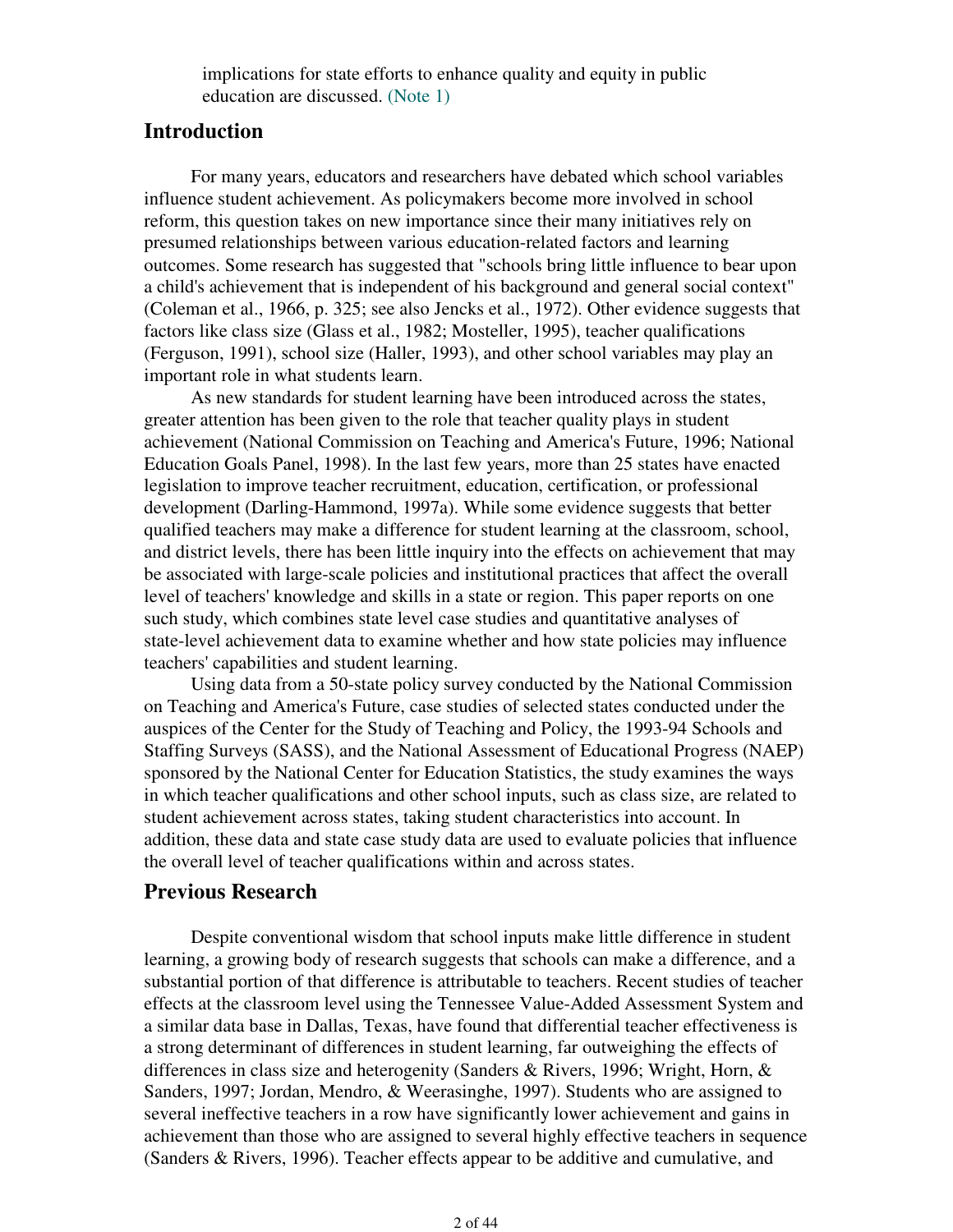generally not compensatory. These studies also find troubling indicators for educational equity, noting evidence of strong bias in assignment of students to teachers of different effectiveness levels (Jordan, Mendro, & Weerasinghe, 1997), including indications that African American students are nearly twice as likely to be assigned to the most ineffective teachers and half as likely to be assigned to the most effective teachers (Sanders & Rivers, 1996). These studies did not, however, examine the characteristics or practices of more and less effective teachers.

 These issues have been the topic of much other research over the last 50 years. Variables presumed to be indicative of teachers' competence which have been examined for their relationship to student learning include measures of academic ability, years of education, years of teaching experience, measures of subject matter and teaching knowledge, certification status, and teaching behaviors in the classroom. The results of these studies have been mixed; however, some trends have emerged in recent years.

 **General Academic Ability and Intelligence** While studies as long ago as the 1940s have found positive correlations between teaching performance and measures of teachers' intelligence (usually measured by IQ) or general academic ability (Hellfritsch, 1945; LaDuke, 1945; Rostker, 1945; Skinner, 1947), most relationships are small and statistically insignificant. Two reviews of such studies concluded that there is little or no relationship between teachers' measured intelligence and their students' achievement (Schalock, 1979; Soar, Medley, & Coker, 1983). Explanations for the lack of strong relationship between measures of IQ and teacher effectiveness have included the lack of variability among teachers in this measure and its tenuous relationship to actual performance (Vernon, 1965; Murnane, 1985). However, other studies have suggested that teachers' verbal ability is related to student achievement (e.g., Bowles & Levin, 1968; Coleman et al., 1966; Hanushek, 1971), and that this relationship may be differentially strong for teachers of different types of students (Summers & Wolfe, 1975). Verbal ability, it is hypothesized, may be a more sensitive measure of teachers' abilities to convey ideas in clear and convincing ways (Murnane, 1985).

 **Subject Matter Knowledge** Subject matter knowledge is another variable that one might think could be related to teacher effectiveness. While there is some support for this assumption, the findings are not as strong and consistent as one might suppose. Studies of teachers' scores on the subject matter tests of the National Teacher Examinations (NTE) have found no consistent relationship between this measure of subject matter knowledge and teacher performance as measured by student outcomes or supervisory ratings. Most studies show small, statistically insignificant relationships, both positive and negative (Andrews, Blackmon & Mackey, 1980; Ayers & Qualls, 1979; Haney, Madaus, & Kreitzer, 1986; Quirk, Witten, & Weinberg, 1973; Summers & Wolfe, 1975).

 Byrne (1983) summarized the results of thirty studies relating teachers' subject matter knowledge to student achievement. The teacher knowledge measures were either a subject knowledge test (standardized or researcher-constructed) or number of college courses taken within the subject area. The results of these studies were mixed, with 17 showing a positive relationship and 14 showing no relationship. However, many of the "no relationship" studies, Byrne noted, had so little variability in the teacher knowledge measure that insignificant findings were almost inevitable. Ashton and Crocker (1987) found only 5 of 14 studies they reviewed exhibited a positive relationship between measures of subject matter knowledge and teacher performance.

 It may be that these results are mixed because subject matter knowledge is a positive influence up to some level of basic competence in the subject but is less important thereafter. For example, a controlled study of middle school mathematics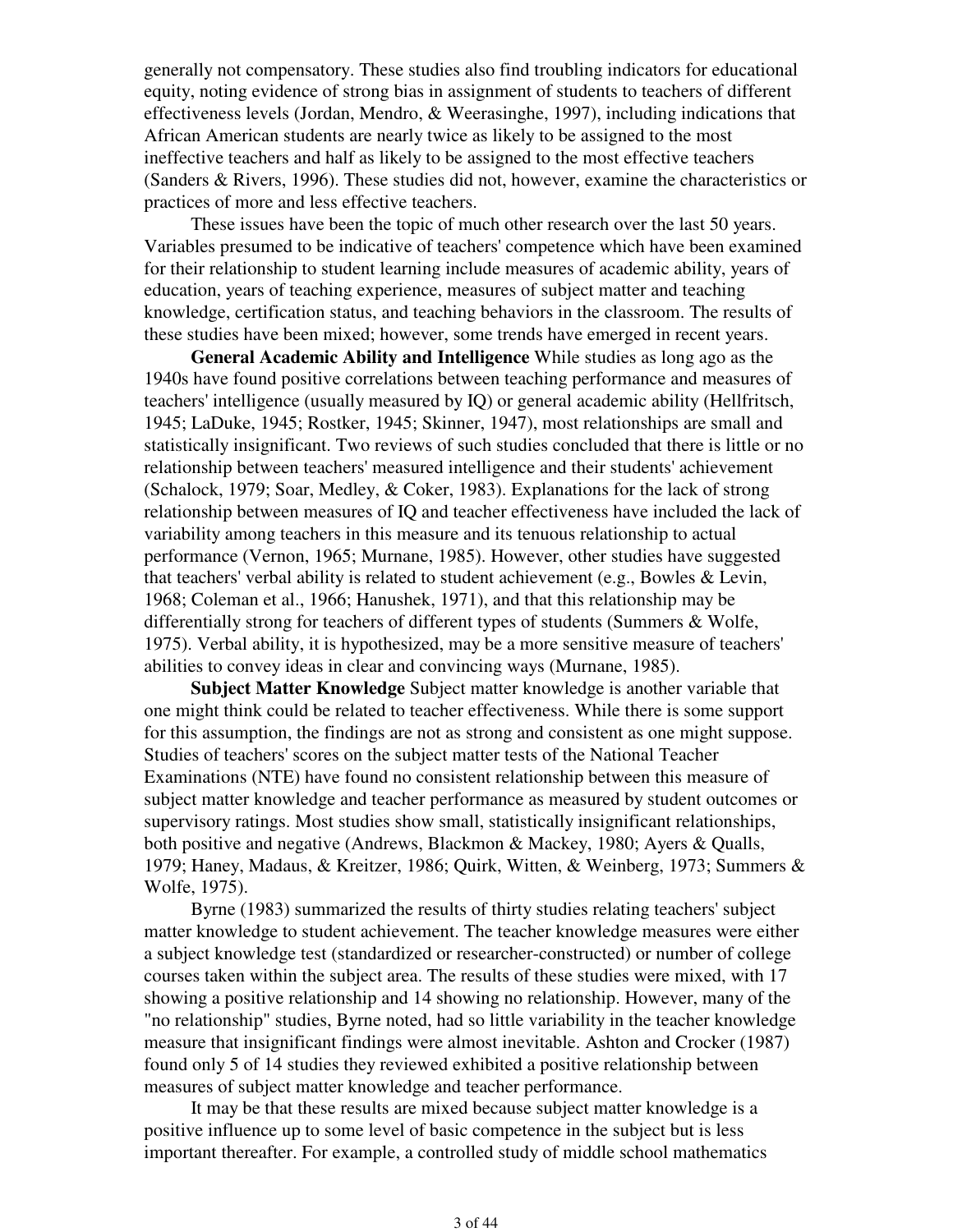teachers, matched by years of experience and school setting, found that students of fully certified mathematics teachers experienced significantly larger gains in achievement than those taught by teachers not certified in mathematics. The differences in student gains were greater for algebra classes than general mathematics (Hawk, Coble, & Swanson, 1985). However, Begle and Geeslin (1972) found in a review of mathematics teaching that the absolute number of course credits in mathematics was not linearly related to teacher performance.

 It makes sense that knowledge of the material to be taught is essential to good teaching, but also that returns to subject matter expertise would grow smaller beyond some minimal essential level which exceeds the demands of the curriculum being taught. This interpretation is supported by Monk's (1994) more recent study of mathematics and science achievement. Using data on 2,829 students from the Longitudinal Study of American Youth, Monk (1994) found that teachers' content preparation, as measured by coursework in the subject field, is positively related to student achievement in mathematics and science but that the relationship is curvilinear, with diminishing returns to student achievement of teachers' subject matter courses above a threshold level (e.g., five courses in mathematics).

 In a multilevel analysis of the same data set, Monk and King (1994) found both positive and negative, generally insignificant effects of teachers' subject matter preparation on student achievement. They did find some evidence of cumulative effects of prior as well as proximate teachers' subject matter preparation on student performance in mathematics. Effects differed for high- and low-achieving students and for different grade levels. In a review of 65 studies of science teachers' characteristics and behaviors, Druva and Anderson (1983) found students' science achievement was positively related to the teachers' course taking background in both education and in science. The relationship between teachers' training in science and student achievement was greater in higher level science courses, a result similar to that found by Hawk, Coble, and Swanson (1985) in mathematics.

 It may also be that the measure of subject matter knowledge makes a difference in the findings. Measures of course-taking in a subject area have more frequently been found to be related to teacher performance than have scores on tests of subject matter knowledge. This might be because tests necessarily capture a narrower slice of any domain. Furthermore, in the United States, most teacher tests have used multiple-choice measures that are not very useful for assessing teachers' ability to analyze and apply knowledge. More authentic measures may capture more of the influence of subject matter knowledge on student learning. For example, a test of French language teachers' speaking skill was found to have significant correlation to students' achievement in speaking and listening (Carroll, 1975).

 Despite concerns that education majors may be less well prepared in their subject areas than are academic majors (Galambos, 1985), comparisons of teachers with degrees in education vs. those with degrees in disciplinary fields have found no relationship between degree type and teacher performance (Murnane, 1985). This may be because certification requirements reduce the variability in course backgrounds found for teachers with different degree types. For example, many states require the equivalent of an academic major or minor in the field to be taught as part of the education degree for high school teachers, regardless of the department granting the degree (NASDTEC, 1997). Given the standardizing influences of licensing requirements within states but substantial differences in licensing requirements across states, within-state studies are likely to find less variation in teachers' education backgrounds than might be found in cross-state studies.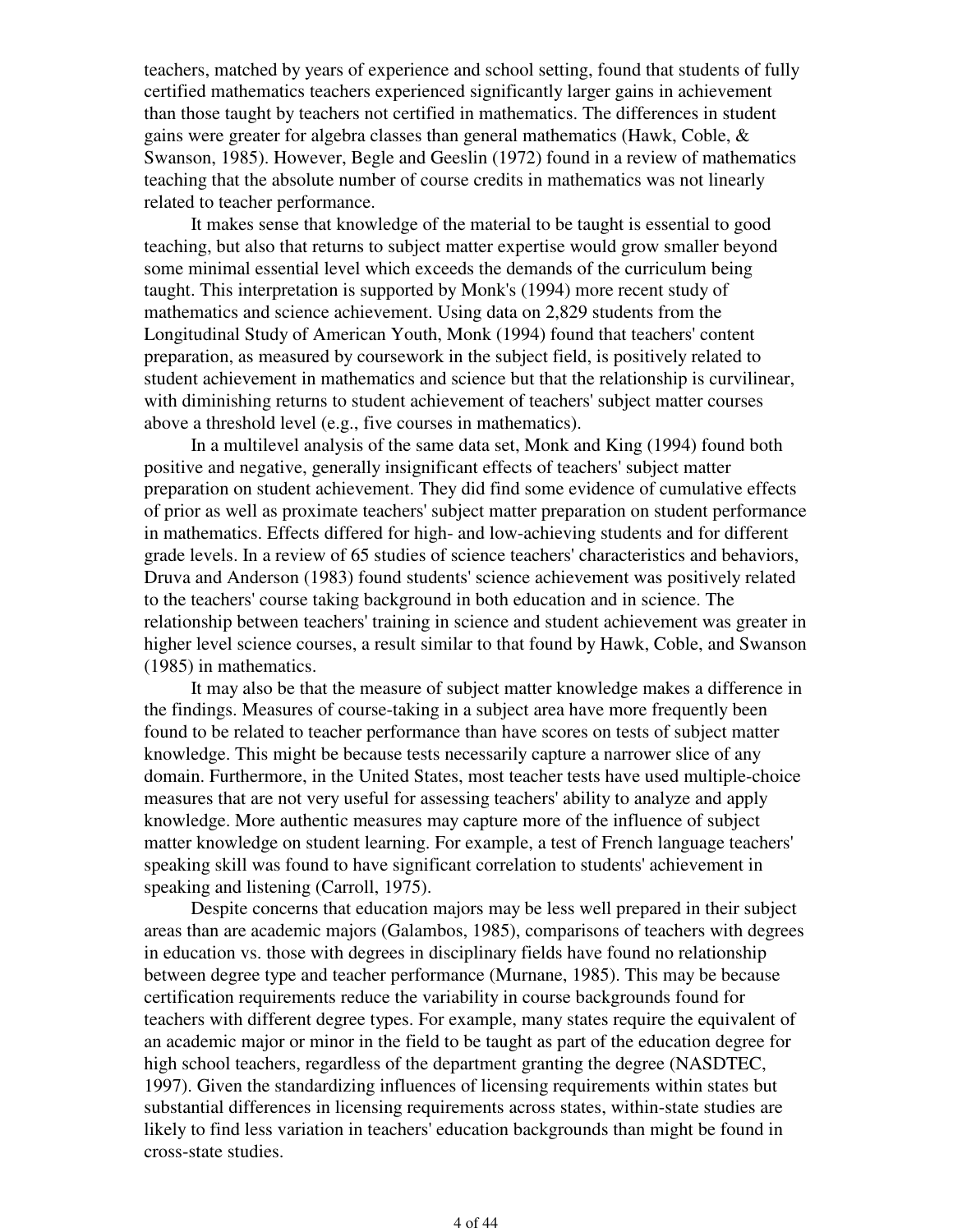**Knowledge of Teaching and Learning** Studies have found a somewhat stronger and more consistently positive influence of education coursework on teachers' effectiveness. Ashton and Crocker (1987) found significant positive relationships between education coursework and teacher performance in four of seven studies they reviewed—a larger share than those showing subject matter relationships. Evertson, Hawley, and Zlotnik (1985) reported a consistent positive effect of teachers' formal education training on supervisory ratings and student learning, with 11 of 13 studies showing greater effectiveness for fully prepared and certified vs. uncertified or provisionally certified teachers. With respect to subject matter coursework, 5 of 8 studies they reviewed found no relationship and the other three found small associations.

 Reviewing findings of the National Longitudinal Study of Mathematical Abilities, Begle (1979) found that the number of credits a teacher had in mathematics methods courses was a stronger correlate of student performance than was the number of credits in mathematics courses or other indicators of preparation. Similarly, Monk's (1994) study of student's mathematics and science achievement found that teacher education coursework had a positive effect on student learning and was sometimes more influential than additional subject matter preparation. In an analysis of science teaching, Perkes (1967- 68) found that teachers' coursework credits in science were not significantly related to student learning, but coursework in science education was significantly related to students' achievement on tasks requiring problem solving and applications of science knowledge. Teachers with greater training in science teaching were more likely to use laboratory techniques and discussions and to emphasize conceptual applications of ideas, while those with less education training placed more emphasis on memorization.

 In a study of more than 200 graduates of a single teacher education program, Ferguson and Womack (1993) examined the influences on 13 dimensions of teaching performance of education and subject matter coursework, NTE subject matter test scores, and GPA in the student's major. They found that the amount of education coursework completed by teachers explained more than four times the variance in teacher performance (16.5 percent) than did measures of content knowledge (NTE scores and GPA in the major), which explained less than 4 percent. In a similar study which compared relative influences of different kinds of knowledge on 12 dimensions of teacher performance for more than 270 teachers, Guyton and Farokhi (1987) found consistent strong, positive relationships between teacher education coursework performance and teacher performance in the classroom as measured through a standardized observation instrument, while relationships between classroom performance and subject matter test scores were positive but insignificant and relationships between classroom performance and basic skill scores were almost nonexistent. Another program-based study by Denton and Lacina (1984) found positive relationships between the extent of teachers' professional education coursework and their teaching performance, including their students' achievement.

 It may be that the positive effects of subject matter knowledge are augmented or offset by knowledge of how to teach the subject to various kinds of students. That is, the degree of pedagogical skill may interact with subject matter knowledge to bolster or reduce teacher performance. As Byrne (1983) suggested:

It is surely plausible to suggest that insofar as a teacher's knowledge provides the basis for his or her effectiveness, the most relevant knowledge will be that which concerns the particular topic being taught and the relevant pedagogical strategies for teaching it to the particular types of pupils to whom it will be taught. If the teacher is to teach fractions, then it is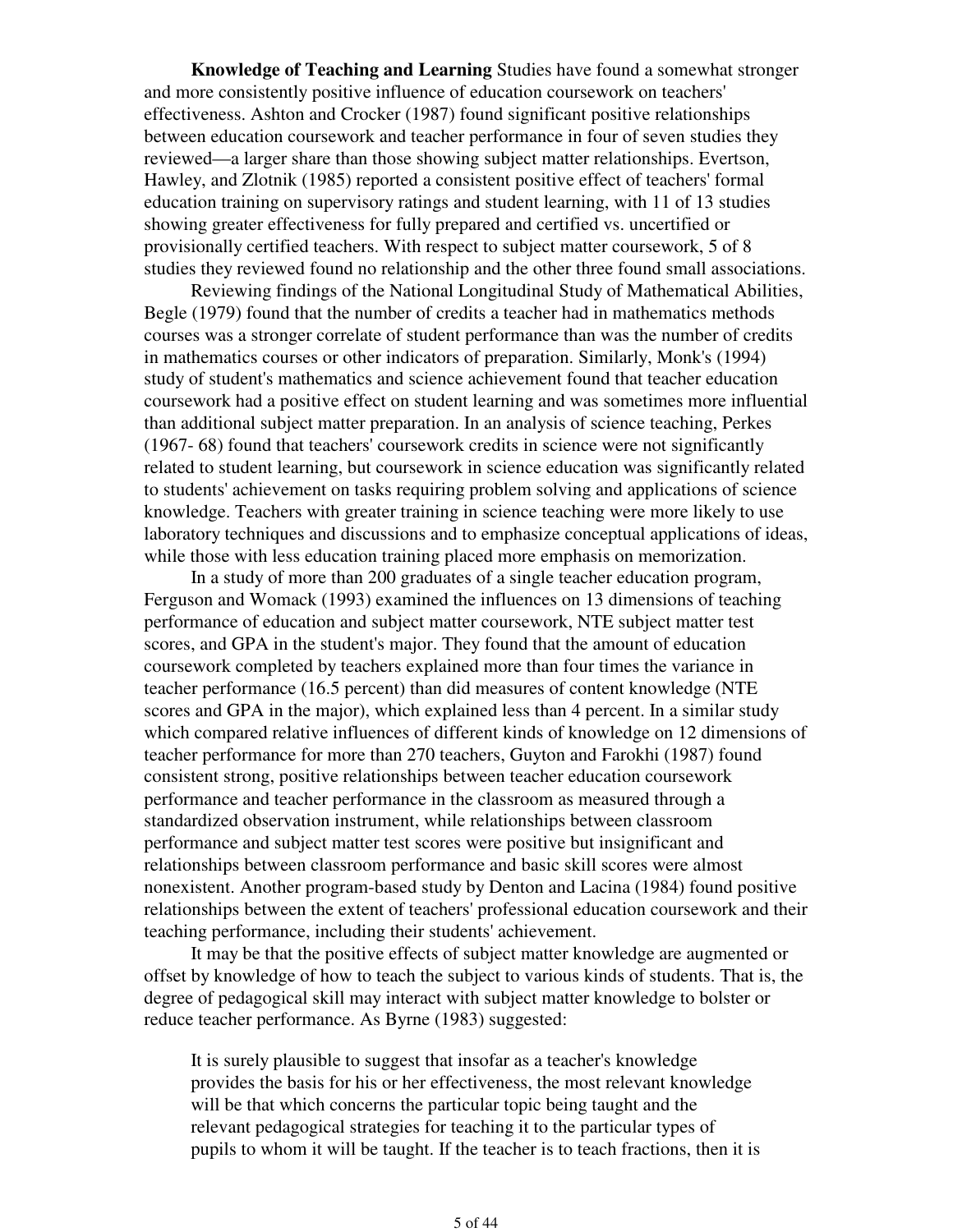knowledge of fractions and perhaps of closely associated topics which is of major importance.... Similarly, knowledge of teaching strategies relevant to teaching fractions will be important. (p. 14)

 The kind and quality of in-service professional development as well as pre-service education may make a difference in developing this knowledge. Several recent studies have found that higher levels of student achievement are associated with mathematics teachers' opportunities to participate in sustained professional development grounded in content-specific pedagogy linked to the new curriculum they are learning to teach (Cohen & Hill, 1997; Wiley & Yoon, 1995; Brown, Smith, & Stein, 1995). In these studies, both the kind and extent of professional development mattered for teaching practice and for student achievement.

 The National Assessment of Educational Progress has also documented how specific kinds of teacher learning opportunities correlate with their students' reading achievement. On average, in the 1992 and 1994 assessments, 4th grade students of teachers who were fully certified, who had master's degrees, and who had had professional coursework in literature-based instruction did better than other students on reading assessments (NCES, 1994; NCES, n.d.). While these relationships were modest, the relationships between specific teaching practices and student achievement were often quite pronounced, and these practices were in turn related to teacher learning opportunities. NAEP analyses found that teachers who had had more professional training were more likely to use teaching practices that are associated with higher reading achievement on the NAEP tests--use of trade books and literature, integration of reading and writing, and frequent visits to the library--and were less likely to engage in extensive of use of reading kits, basal readers, workbooks, and multiple choice tests for assessing reading, practices that the NAEP analyses found to be associated with lower levels of student achievement. Interestingly, students of teachers who had had more training in phonics instruction did noticeably less well than other students in both years. Often, this kind of training, narrowly cast, is focused heavily on the use of basal readers and workbooks rather than an integrated approach that teaches decoding skills in the context of other important reading skills and language development strategies.

 Other studies have found that students achieve at higher levels and are less likely to drop out when they are taught by teachers with certification in their teaching field, by those with master's degrees, and by those enrolled in graduate studies (Council for School Performance, 1997; Knoblock, 1986; Sanders, Skonie-Hardin, & Phelps, 1994). However, like the NAEP analyses described above, these are simple correlational analyses that do not take into account other school resources or student characteristics like poverty or language background that may affect student performance.

 Continuity of teachers' learning may also matter. In earlier work, Hanushek (1971) demonstrated that the *recency* of voluntary educational experience was related to teacher performance. Penick and Yager (1983) found that teachers in exemplary science programs had higher levels of education and more recent educational experiences than others, even though they were older than the average science teacher. As Murnane (1985) suggests, these findings may indicate that it is not only the knowledge acquired with ongoing professional development (which may represent more recent advances in the knowledge base) but also the teacher's enthusiasm for learning that relates to increased student achievement.

 **Teaching Experience** Other studies of the effects of teacher experience on student learning have found a relationship between teachers' effectiveness and their years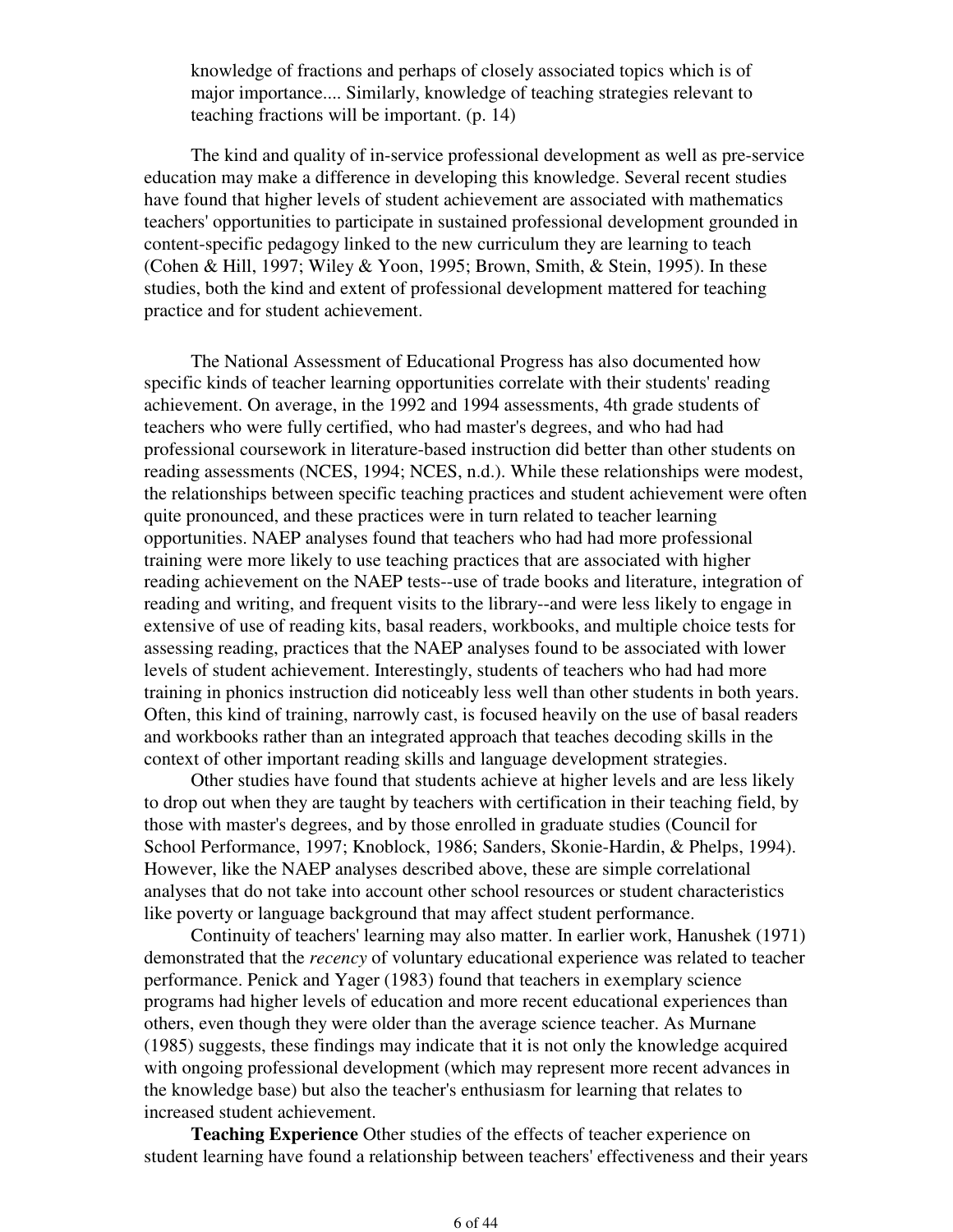of experience (Murnane & Phillips, 1981; Klitgaard & Hall, 1974), but not always a significant one or an entirely linear one. While many studies have established that inexperienced teachers (those with less than three years of experience) are typically less effective than more senior teachers, the benefits of experience appear to level off after about five years, especially in non-collegial work settings (Rosenholtz, 1986). A possible cause of this curvilinear trend in experience effects is that older teachers do not always continue to grow and learn and may grow tired in their jobs. Furthermore, the benefits of experience may interact with educational opportunities. Veteran teachers in settings that emphasize continual learning and collaboration continue to improve their performance (Rosenholtz, 1984). Similarly, very well-prepared beginning teachers can be highly effective. For example, some recent studies of 5-year teacher education programs--programs that include a bachelor's degree in the discipline and master's in education as well as a year-long student teaching placement--have found graduates to be more confident than graduates of 4-year programs and as effective as more senior teachers (Andrew & Schwab, 1995; Denton & Peters, 1988).

 It is also possible that uneven effects of experience in cross-sectional studies can be the result of cohort effects (for example, cohorts of teachers hired in times of shortage may be less well-qualified than those hired when schools can be more selective) or of attrition effects (for example, disproportionate early attrition of more able teachers may leave a less capable senior force on average) (Murnane & Phillips, 198; Vance & Schlechty, 1982). Presumably, the direction of this effect would change if retention policies kept the most able beginning teachers in the profession. Since experience is also correlated with teacher education and certification status, these variables may be confounded in some analyses.

 **Certification Status** Certification or licensing status is a measure of teacher qualifications that combines aspects of knowledge about subject matter and about teaching and learning. Its meaning varies across the states because of differences in licensing requirements, but a standard certificate generally means that a teacher has been prepared in a state-approved teacher education program at the undergraduate or graduate level and has completed either a major or a minor in the field(s) to be taught plus anywhere from 18 to 40 education credits, depending on the state and the certificate area, including between 8 and 18 weeks of student teaching. (The norm is about 30 education credits and about 12 to 15 weeks of student teaching.) There are only a few states that have requirements outside these parameters; however, individual teacher education programs often require more preparation than the state demands in education, in clinical practice, and in the content area(s) to be taught. Most states now also require one or more tests of basic skills, subject matter knowledge, and/or teaching knowledge or skills as the basis for the initial or continuing license or for admission to teacher education.

 While most states have been increasing their standards since the 1980s, more than 30 states still allow the hiring of teachers who have not met their licensing standards, a practice that has been on the increase in some states as demand has grown in recent years. Some allow the hiring of teachers with no license. Others issue emergency, temporary, or provisional licenses to candidates who, depending on the state, may or may not have met varying requirements (e.g., a bachelors degree, a certificate in another teaching field, a basic skills test). More than 40 states have also initiated alternate route provisions for candidates who enter through postbaccalaureate programs. Most of these are master's degree programs which offer an education degree that meets all of the normal state requirements but does so in a fashion tailored to individuals, like mid-career entrants, who already have a bachelor's degree. Some states allow candidates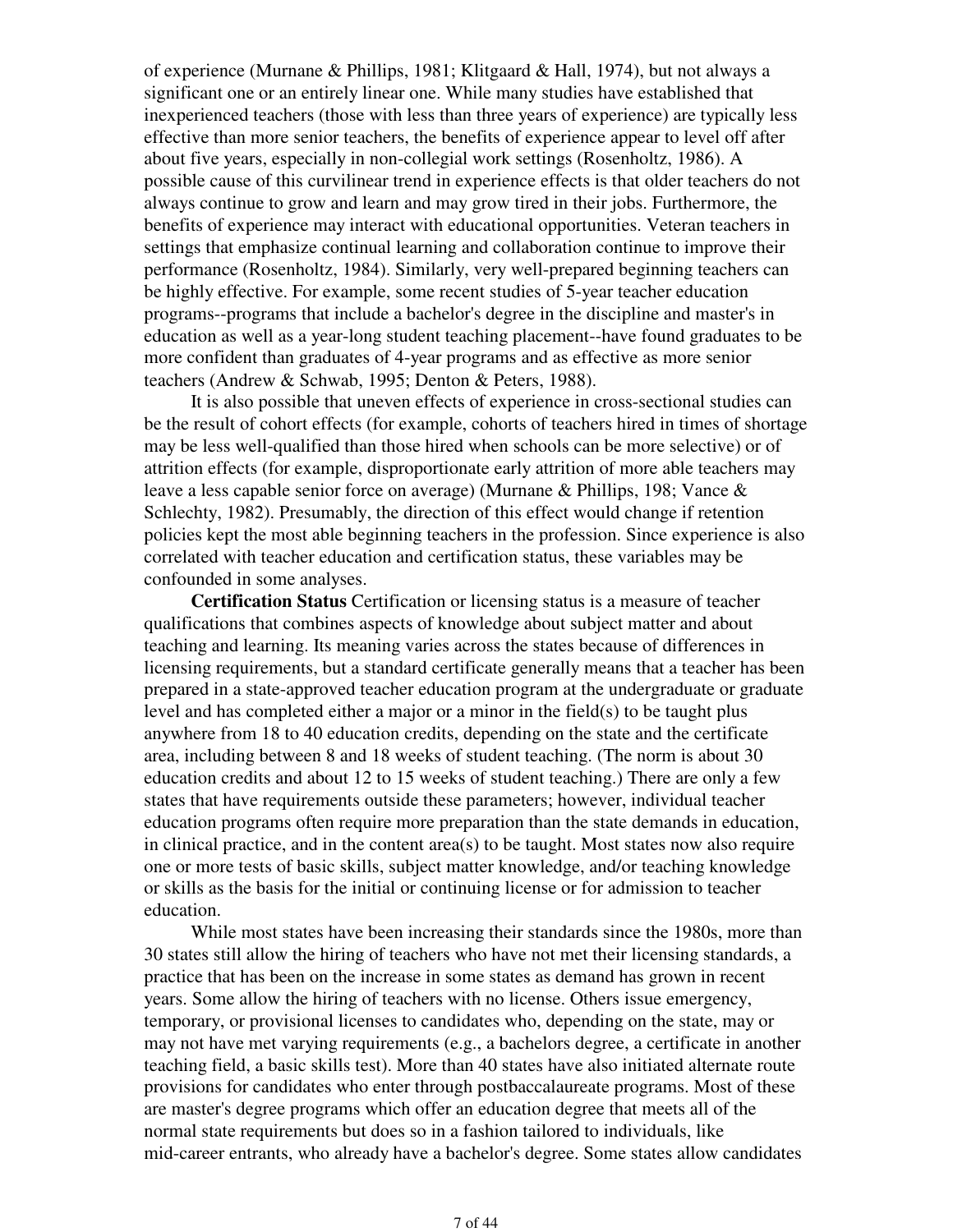to complete a short summer course of study and assume full teaching responsibilities, with or without completing additional coursework.

 In times of relatively low demand, like most of the 1980s, virtually all teachers were certified and there was too little variability to find effects of this variable in large-scale studies. Most studies of the influence of training and certification on teacher performance are from the high-demand era of the 1960s and 1970s and from the 1990s when demand increased again. Studies in different subject matter fields that compare teachers with and without preparation have typically found higher ratings and greater student learning gains for teachers who have more formal preparation for teaching. In addition to the studies of science and mathematics teachers cited earlier, these include reading and elementary education (Hice, 1970; LuPone, 1961; McNeil, 1974), early childhood education (Roupp et al., 1979), gifted education (Hansen, 1988), and vocational education (Erekson and Barr, 1985). In a review of research, Evertson, Hawley, and Zlotnik (1985) concluded:

(T)he available research suggests that among students who become teachers, those enrolled in formal preservice preparation programs are more likely to be effective than those who do not have such training. Moreover, almost all well planned and executed efforts within teacher preparation programs to teach students specific knowledge or skills seem to succeed, at least in the short run (p.8).

 Other studies point out the differences in the perceptions and practices of teachers with differing amounts and kinds of preparation. A number of studies suggest that the typical problems of beginning teachers are lessened for those who have had adequate preparation prior to entry (Adams, Hutchinson, & Martray, 1980; Glassberg, 1980; Taylor & Dale, 1971). Studies of teachers admitted with less than full preparation--with no teacher preparation or through very short alternate routes--have found that such recruits tend to be less satisfied with their training (Darling-Hammond, Hudson, & Kirby, 1987; Jelmberg, 1995), and they tend to have greater difficulties planning curriculum, teaching, managing the classroom, and diagnosing students' learning needs (Bents & Bents, 1990; Darling-Hammond, 1992; Lenk, 1989; Feiman-Nemser & Parker, 1990; Gomez & Grobe, 1990; Grady, Collins, & Grady, 1991; Grossman, 1989; Mitchell, 1987; National Center for Research on Teacher Learning, 1992; Rottenberg & Berliner, 1990). Principals, supervisors, and colleagues tend to rate them less highly on their instructional skills (Bents & Bents, 1990; Jelmberg, 1995; Lenk, 1989; Feiman-Nemser & Parker, 1990; Gomez & Grobe, 1990; Mitchell, 1987; Texas Education Agency, 1993), and they tend to leave teaching at higher-than- average rates (Darling-Hammond, 1992; Lutz & Hutton, 1989; Stoddart, 1992).

 These findings are reflected in Gomez and Grobe's (1990) study of the performance of alternate route candidates in Dallas, who receive a few weeks of summer training from the district before they assume full teaching responsibilities. Although these candidates were rated near the average on some aspects of teaching, they were rated lower on such factors as their knowledge of instructional techniques and instructional models. The performance of alternate route candidates was also much more uneven than that of trained teachers, with a much greater proportion of them--from 2 to 16 times as many--rated "poor" on each of the teaching factors evaluated. The strongest effects of this unevenness were seen in students' achievement in language arts, where the achievement gains of students of alternate route teachers, adjusted for initial student scores, were significantly lower than those of students of traditionally trained teachers.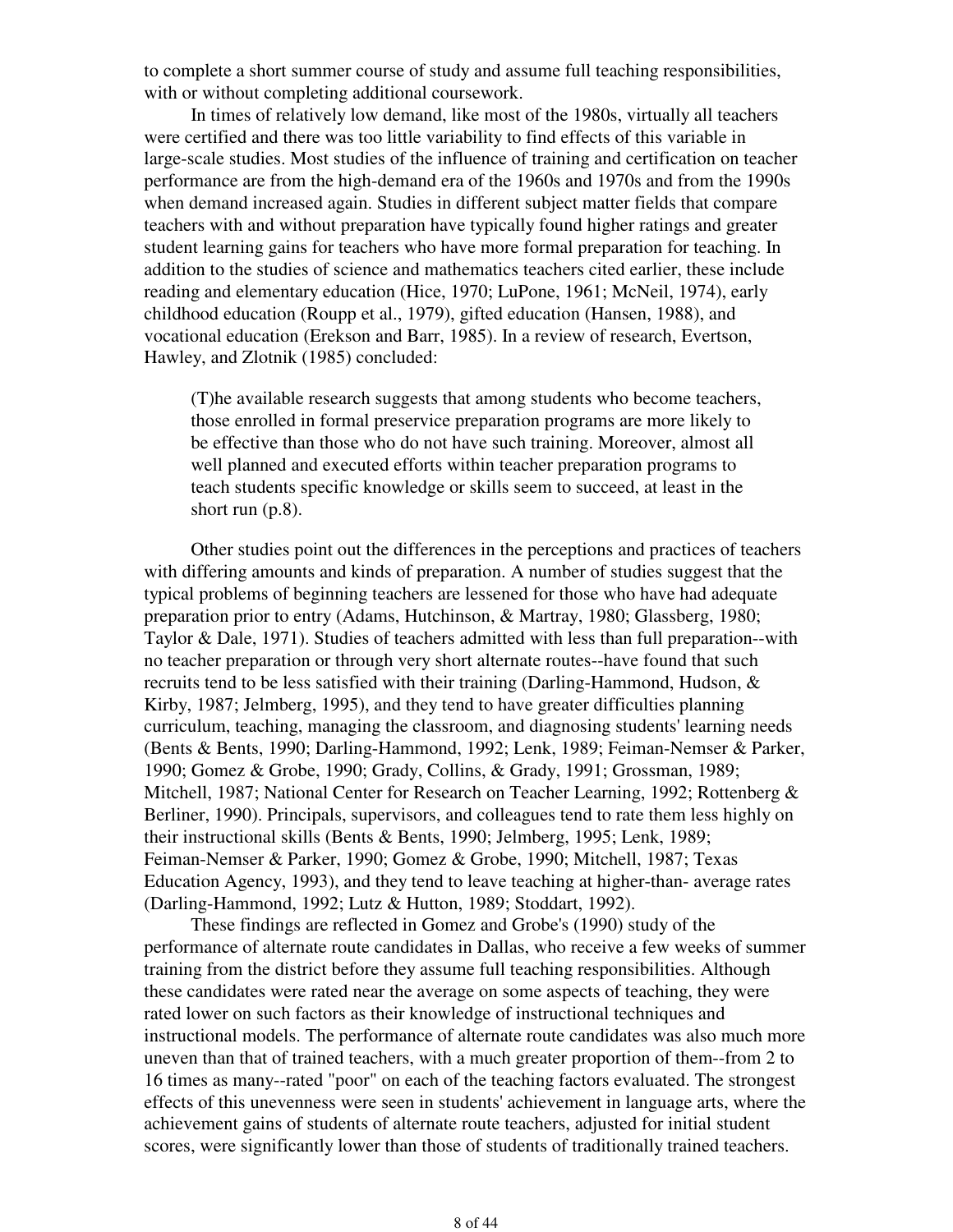Two studies of alternative certification in Texas have reportedly failed to find such gaps in the performance of students of alternative and traditionally licensed teachers (cited in Goldhaber & Brewer, 1999). A study of Houston's alternative certification program by Goebel, Romacher, and Sanchez (1989) reported no evidence of differential student outcomes and little evidence of teacher effects. However, this study did not control for students' initial test scores and did not match comparison teachers by years of experience. First year traditionally trained teachers were compared to two groups of alternative certification recruits, one with 1-4 years of experience and the other with 5-7 years of experience. Thus, this study did not include adequate controls to allow measurement of effects. Another study by Barnes, Salmon, and Wale (1989) reported second-hand that two districts reported equivalent outcomes for alternative and traditional program teachers but did not present any empirical data or discussion of methodology. The study's table listing program types evaluated included 1 to 2-year university-based master's programs (which are called "alternative" in Texas because they are not undergraduate models) as well as district alternative programs that generally offer only a few weeks of summer training. In this case, the "alternative" group included programs providing extensive graduate level training along with those with very little preparation, thus preventing assessment of the effects of preparation on teacher effectiveness. With non-comparable groups and no controls, it is impossible to draw inferences from either of these studies.

 Some recent multivariate studies of student achievement at the school and district level have found a substantial influence of teachers' qualifications on what students learn, especially when scores on licensing examinations are included. In an analysis of nearly 900 Texas school districts that evaluated the effects of many school input variables and controlled for student background and district characteristics, Ronald Ferguson (1991) found that combined measures of teachers' expertise--scores on a licensing examination, master's degrees, and experience--accounted for more of the inter-district variation in students' reading and mathematics achievement (and achievement gains) in grades 1 through 11 than student socioeconomic status. An additional, smaller contribution to student achievement was made by lower pupil-teacher ratios and smaller schools in the elementary grades.

 Of the teacher qualifications variables, the strongest relationship was found for scores on the state licensing examination, a test that measures both basic skills and teaching knowledge. The effects were so strong, and the variations in teacher expertise so great, that after controlling for socioeconomic status, the large disparities in achievement between black and white students were almost entirely accounted for by differences in the qualifications of their teachers. Ferguson also found that every additional dollar spent on more highly qualified teachers netted greater increases in student achievement than did less instructionally focused uses of school resources.

 Another study (Strauss & Sawyer, 1986) found that North Carolina's teachers' average scores on the National Teacher Examinations (a licensing test which measures subject matter and teaching knowledge) had a strong influence on average school district test performance. Taking into account per-capita income, student race, district capital assets, student plans to attend college, and pupil/teacher ratios, teachers' test scores had a strikingly large effect on students' failure rates on the state competency examinations: a 1% increase in teacher quality (as measured by NTE scores) was associated with a 3 to 5% decline in the percentage of students failing the exam. The authors' conclusion is similar to Ferguson's: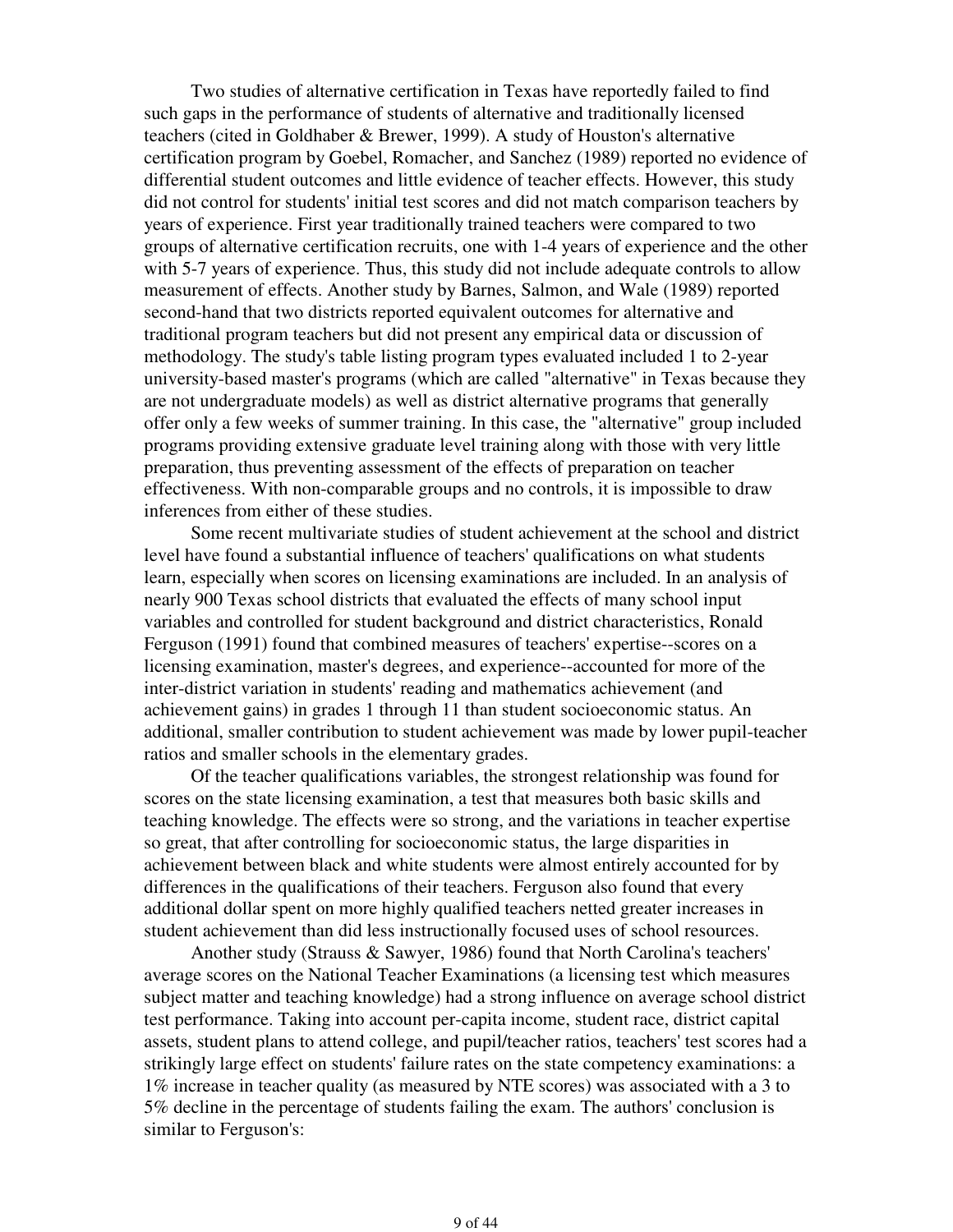### **Differences in State Policies Regarding Teaching**

 Despite logical presumptions and research evidence that student learning depends substantially on what teachers know and can do, states differ greatly in the extent to which they invest in teachers' learning as a key policy lever. At the front end of the career, there is wide variation in the standards to which entering teachers and teacher education institutions are held. Licensing standards are noticeably different from state to state, as are state commitments to enforcing these standards. Later access to professional development is also widely disparate.

 In high-standards states like Wisconsin or Minnesota, for example, a prospective high school teacher must complete a bachelor's degree that includes a full major in the subject area to be taught plus coursework covering learning theory, child and adolescent development, subject matter teaching methods, curriculum, effective teaching strategies, uses of technology, classroom management, behavior and motivation, human relations, and the education of students with special needs. In the course of this work, the teacher must complete at least 18 weeks of student teaching in Wisconsin (at least a college semester in Minnesota) under the supervision of a cooperating teacher who meets minimum standards. In Minnesota, this experience must include work in a multicultural setting and with special needs students. If teachers are asked to teach outside the field of their major for part of the day, they must already be licensed with at least a minor in that field, and can receive a temporary license in the new field only briefly while completing a major. By contrast, in Louisiana, prospective high school teachers can be licensed without even a minor in the field they will be teaching. The state does not require them to have studied curriculum, teaching strategies, classroom management, uses of technology, or the needs of special education students, and they can receive a license with only six weeks of student teaching (NASDTEC, 1997; Darling-Hammond, 1997a).

 In addition to differences in the standards themselves, there are great differences in the extent to which they are enforced. Whereas some states do not allow districts to hire unqualified teachers, others routinely allow the hiring of candidates who have not met their standards, even when qualified teachers are available. In Wisconsin and eleven other states, for example, no new elementary or secondary teachers were hired without a license in their field in 1994. By contrast, in Louisiana, 31% of new entrants were unlicensed and another 15% were hired on substandard licenses. At least six other states allowed 20% or more of new public school teachers to be hired without a license in their field (Darling-Hammond, 1997a, Appendix A). Studies of teacher hiring show that even when there are an adequate number of qualified teachers in the labor market--which was the case nationally and in most states from the early 1980s through the mid-1990s--some districts hire unlicensed teachers because of cumbersome and poorly managed hiring procedures that discourage qualified entrants, perennially late hiring (e.g. waiting until late August or September to hire), patronage hiring, preferences for hiring lower salaried staff, and inequalities in salary schedules caused by state funding formulas and by local decisions to use budgets for purposes other than teacher salaries (see e.g. Haberman, 1995; Johanson and Gips, 1992; Pflaum and Abramson, 1990; National Commission on Teaching and America's Future; Wise, Darling-Hammond, and Berry, 1987).

 More than 30 states allow teachers to be hired on temporary or emergency licenses without having completed preparation or having met other licensing requirements. During the late 1980s and early 1990s, at least 50,000 emergency or substandard licenses were issued annually by states (NCTAF, 1996). Nationally, in 1994, 27% of those who were new entrants into public school teaching held no license or a substandard license in their main teaching field (Darling-Hammond, 1997a). Even the rigor of these restricted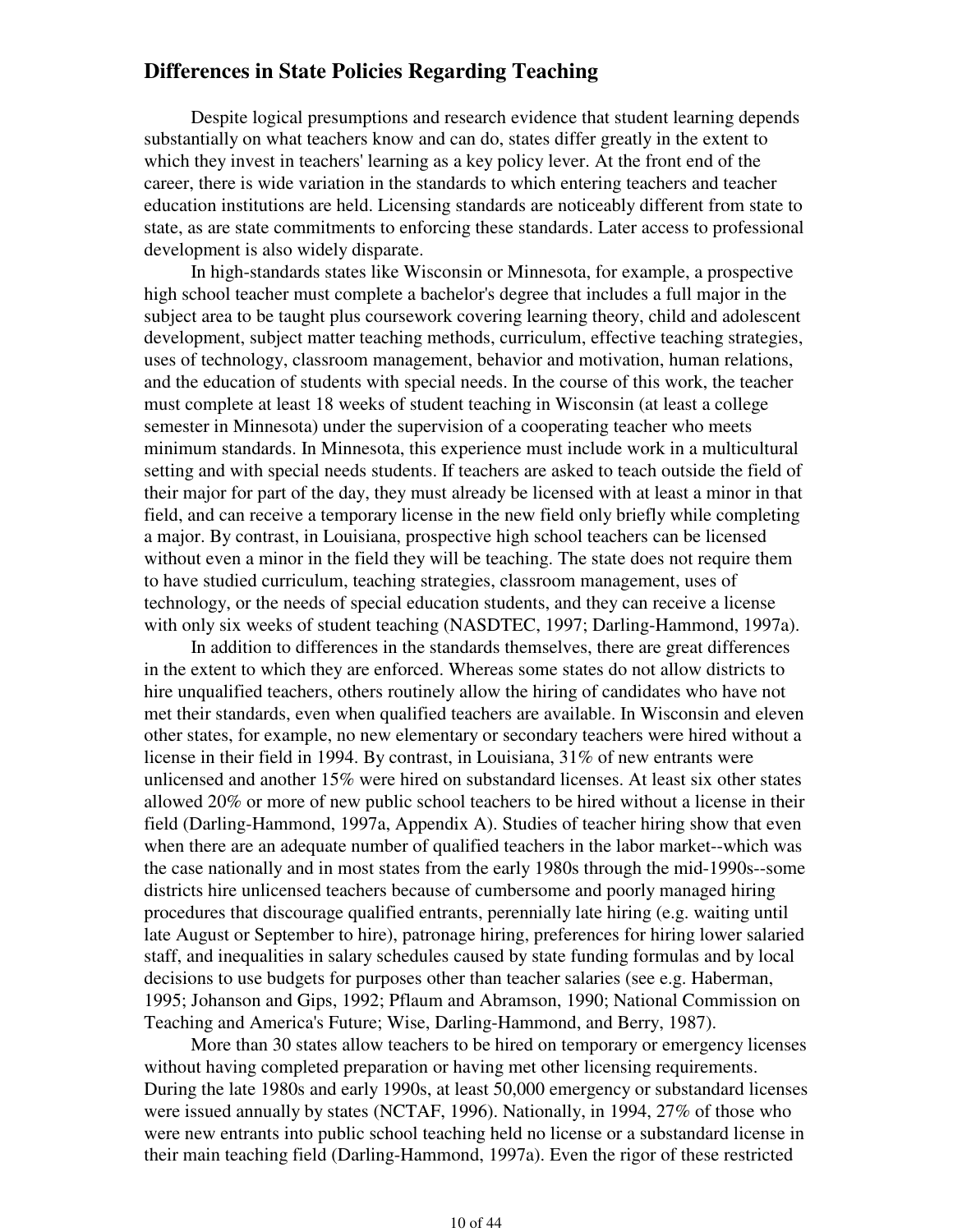licenses varies. States such as Minnesota will issue a restricted license only to a teacher who has already been fully prepared in a teaching field but who needs to complete additional coursework in order to enter from out-of-state or switch to a new field or teaching level. Such a license is only good for one year, while the necessary coursework is completed. Others, including Louisiana, will issue an emergency license to a person who does not even hold a bachelor's degree and will allow it to be renewed for several years while the candidate makes little progress toward becoming licensed.

 It is certainly true that differences in student enrollment growth, coupled with teacher production rates and attrition, construct different levels of teacher demand that can affect the ease or difficulty of hiring within states. While incentives to enter and stay in teaching are affected by policies governing salaries, working conditions, and teacher education funding, student enrollments are less amenable to policy control. It is reasonable to ask whether these differences in operational teaching standards are mostly a function of demographic trends beyond the control of state policymakers. In examining state variations in hiring practices, however, it is clear that a number of high-growth states have enacted and maintained high standards for entry to teaching while many low-growth states have not. Policies appear to be at least as important as demographics in determining the qualifications of teachers hired and retained.

 Because of these differences in licensing standards and enforcement, in 1994, more than 80% of high school teachers of academic courses in Wisconsin and Minnesota had fully met state certification requirements and had at least a college major in the field they teach. Four other states--Connecticut, Iowa, Montana, and North Dakota--reported similarly well-qualified teaching forces in that year. The comparable proportion of teachers with full state certification and a major in their field in Louisiana was only 64%. (An additional six states had fewer than two-thirds of their teachers similarly prepared.)

 Interestingly, students in Minnesota and Wisconsin have typically scored at the top of the distribution on national assessments of reading and mathematics, along with the four other states who share similarly well-qualified teachers. Together these states held six of the top ten spots in the national rankings in reading and mathematics in 1994 and 1996. Students in Louisiana have typically scored near the bottom of the NAEP distributions--no higher than 47th of 51 states in any of the assessments reported by 1996. The other six states with similar proportions of teachers holding a license and a major in their field all fall in the bottom quartile of states in the national rankings of average student achievement scores (Campbell et al., 1996; Darling-Hammond, 1997a, pp. 13, 26; Reese et al., 1997). Some have quipped that state-level student achievement in the U.S. can be best predicted by proximity to Canada--which in turn may be a proxy for variations among states in factors ranging from demographics (e.g., student poverty, parent education, and race) to political culture and spending on education. The distributions of scores described above could indeed partly support the "Canada hypothesis," which I test below.

 States also differ greatly in the levels of funding they allocate to preservice and inservice teacher education, in the standards they apply to teacher education institutions and to schools, in the types and extent of professional learning opportunities and the incentives for professional study they make available to educators, and the extent to which they require or fund induction supports for beginning teachers. To illustrate these differences, in 1997 only three states required professional accreditation for schools of education and only nine funded induction programs that provided a structured program of mentoring for beginning teachers, including trained, state-funded mentors. Student teaching requirements ranged from 5 weeks in Massachusetts to 18 weeks in Wisconsin. As of 1994, the proportions of academic high school teachers teaching with both a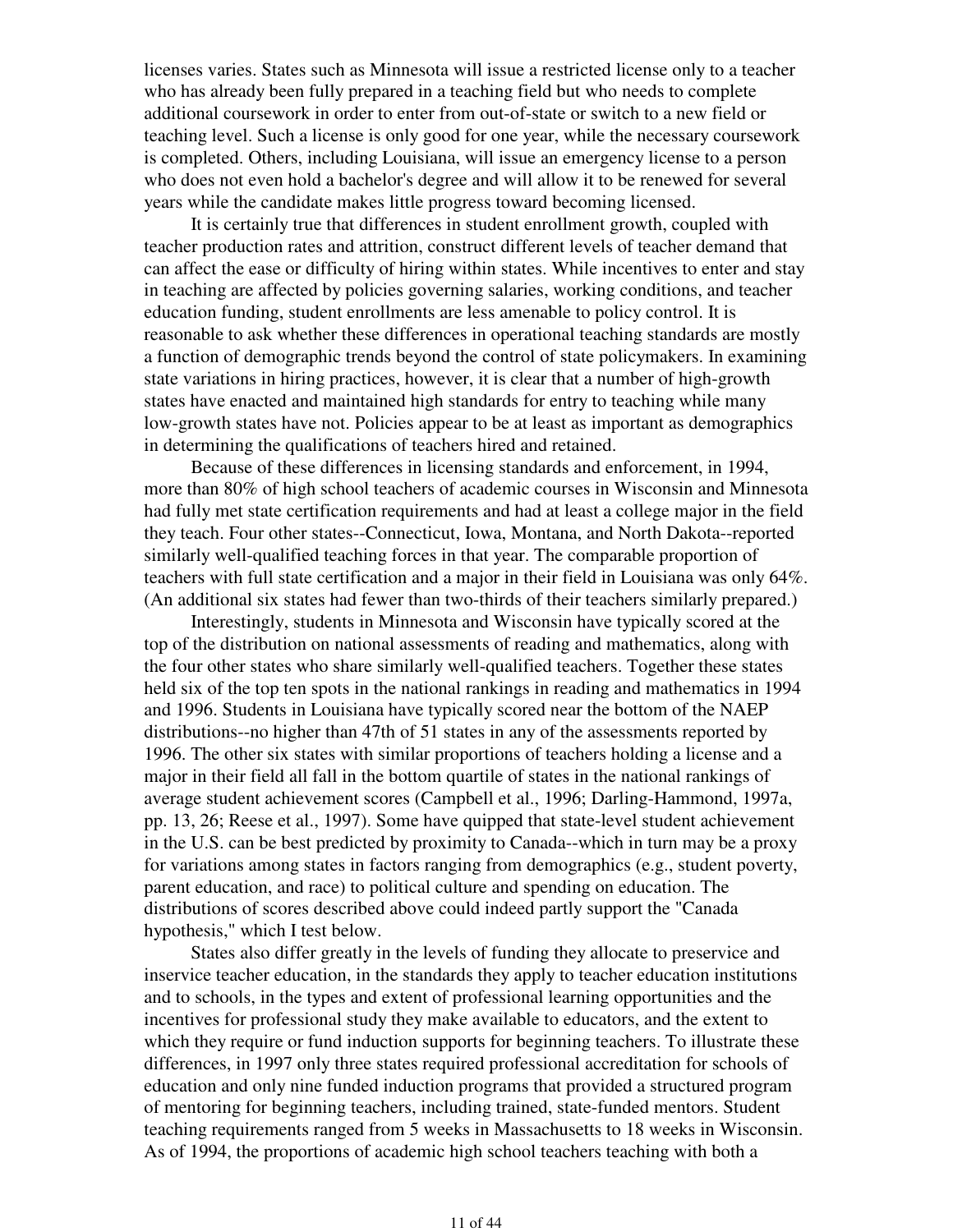license and a major in their field ranged from a low of 52% to a high of 85% across states. The proportions of mathematics teachers teaching with less than a minor in the field ranged from a low of 9% to a high of 56% (Darling-Hammond, 1997a, Appendices A and B). This means that a student in one state might have only one chance in ten of being taught by an out-of-field teacher, while a student in another state might have more than a 50% chance of being taught a subject by a teacher who is not adequately prepared in that subject.

 In every category of possible investment in teachers' knowledge and in every area in which standards for teaching are set (e.g., licensing, accreditation, advanced certification, on- the-job evaluation), there are substantial differences in the policies and practices employed by states. States with some of the highest, most consistently enforced standards for teachers have tended to cluster in the upper Midwest (Minnesota, Wisconsin, Iowa, Nebraska, North Dakota, Missouri, Montana, Kansas). States with the lowest and least well-enforced standards have tended to include many in the southeast (Louisiana, Mississippi, Georgia, South Carolina) and in remote locations (Alaska, Hawaii). Some states have developed relatively ambitious standards for teaching but do not enforce them for large numbers of candidates (California, New York). Others have made major investments in preservice and inservice teacher development in recent years that have affected a substantial share of the teaching force (e.g., Connecticut, Kentucky, North Carolina, West Virginia). The possible outcomes of these cross-state differences are discussed below.

### **Trends in Student Achievement: Policy Hypotheses**

 In their book, *The Manufactured Crisis*, Berliner and Biddle (1995) noted that while U.S. secondary school students tend to score below the median in international assessments of mathematics and science, students in some states score as high as those in the top-ranked countries in the world while students in others score among the bottom-ranked. U.S. students also perform relatively better in some fields than others. For example, U.S. students have compared favorably with students in other countries in reading and at about the median in general science. However, in mathematics and physical science, U.S. students do much more poorly: In the most recent international assessments, 8th graders ranked 18th out of 25 countries that met the TIMSS guidelines in mathematics and 17th out of 25 countries in physics. Twelfth graders did even more poorly (Darling-Hammond, 1997a, pp. 28-29).

 Although it may be purely coincidental, these differences in rankings are similar to the differences in teacher qualifications across these fields. Since the early 1980s, the U.S. has made major investments in teacher preparation in the area of reading. Not only are almost all elementary school teachers fully certified (more than 95%), an increasing number have been prepared in programs that have a strong emphasis on training to teach reading; there has also been a large increase in the number of reading specialists throughout the 1980s. In general science and biology, where U.S. middle and high school students scored at about the median on the most recent international assessments, there are relatively few uncertified or out-of-field secondary teachers (about 18% of the total). By contrast, in mathematics and physical science, where U.S. students fall well below the international norms, teacher qualifications are much weaker. In addition to the fact that most U.S. elementary teachers have had little background in mathematics, about 30% of U.S. mathematics teachers and 50% of physical science teachers at the high school level have been teaching with less than a minor in the field, many of them uncertified (Darling-Hammond, 1997, p.28 and Appendix Table 3). While these are only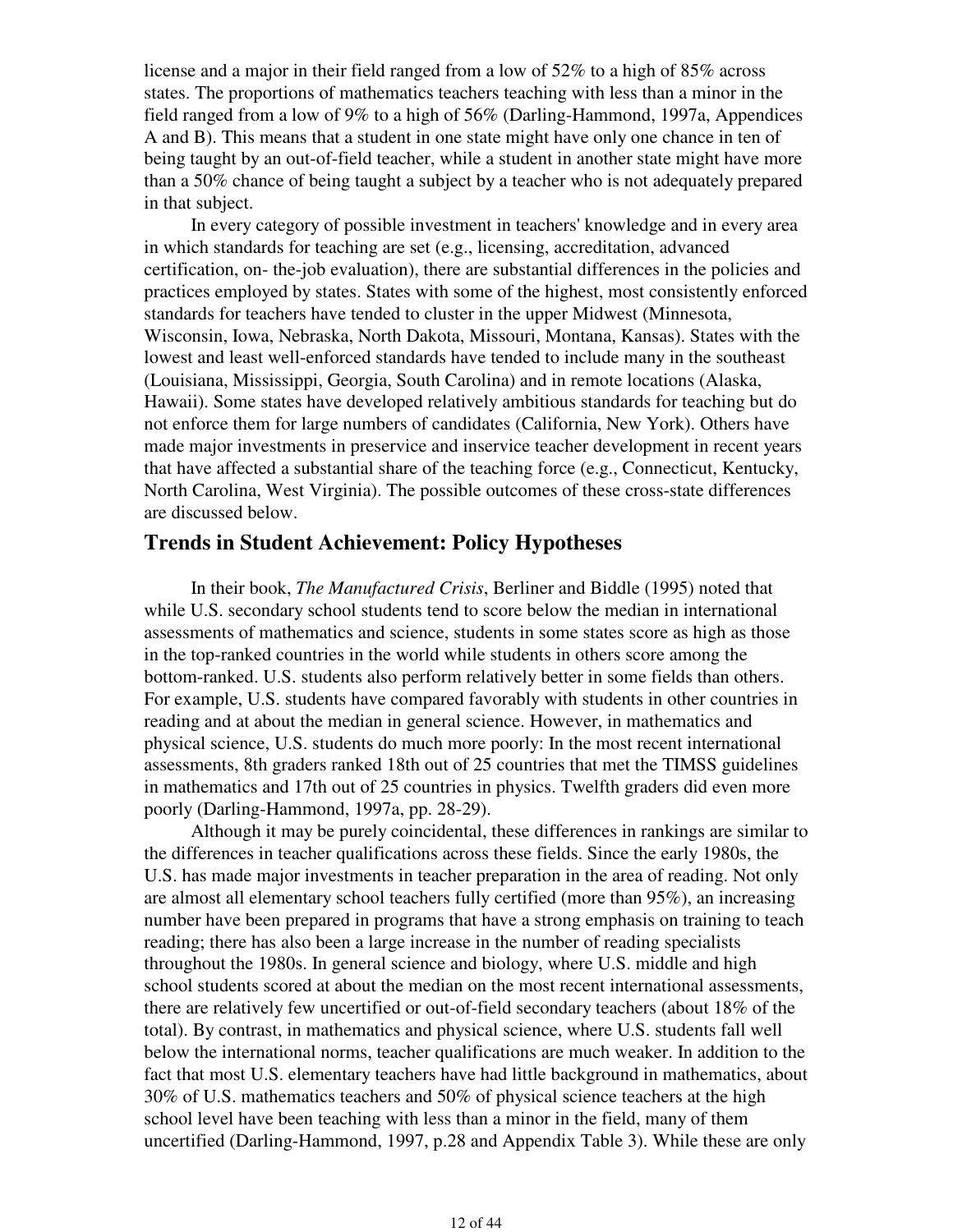casual observations, other evidence point in similar directions.

#### **Long-term Achievement Trends by State**

 Not only do U.S. students appear to perform least well in the fields in which U.S. teachers are least well prepared, the states that repeatedly lead the nation in student achievement in mathematics and reading have among the most highly qualified teachers in the country and have made longstanding investments in the quality of teaching (see Figures 1-3). The three long-time leaders--Minnesota, North Dakota, and Iowa--have all had a long history of professional teacher policy and are among the 12 states that have state professional standards boards which have enacted high standards for persons entering the teaching profession. They are recently joined at the top of the achievement distribution by Wisconsin, Maine, and Montana, states that have also enacted rigorous standards for teaching and that are among the few which rarely hire unqualified teachers on substandard licenses. Iowa, Minnesota, Montana, North Dakota, and Wisconsin have among the lowest rates of out-of-field teaching in the country and among the highest proportions of teachers holding both certification and a major in the field they teach. (Note 2) Maine joined these states in requiring certification plus a disciplinary major when it revised its licensing standards in 1988.

 These states have also been leaders in redefining teacher education and licensing. Minnesota was the first state to develop performance-based standards for licensing teachers and approving schools of education during the mid-1980s and has developed a beginning teacher mentoring program in the years since (for details, see Darling-Hammond, Wise, & Klein, 1995). Wisconsin was one of the first states to require high school teachers to earn a major in their subject area in addition to completing extensive coursework in a teacher preparation program. Thus, teacher education in Wisconsin is typically a four-and-a- half to five year process. Maine, Wisconsin, Iowa, and Minnesota have all incorporated the rigorous new standards developed by the Interstate New Teacher Assessment and Support Consortium (INTASC) (Note 3) into their licensing standards and have encouraged universities to pilot performance-based assessments of teaching using these standards.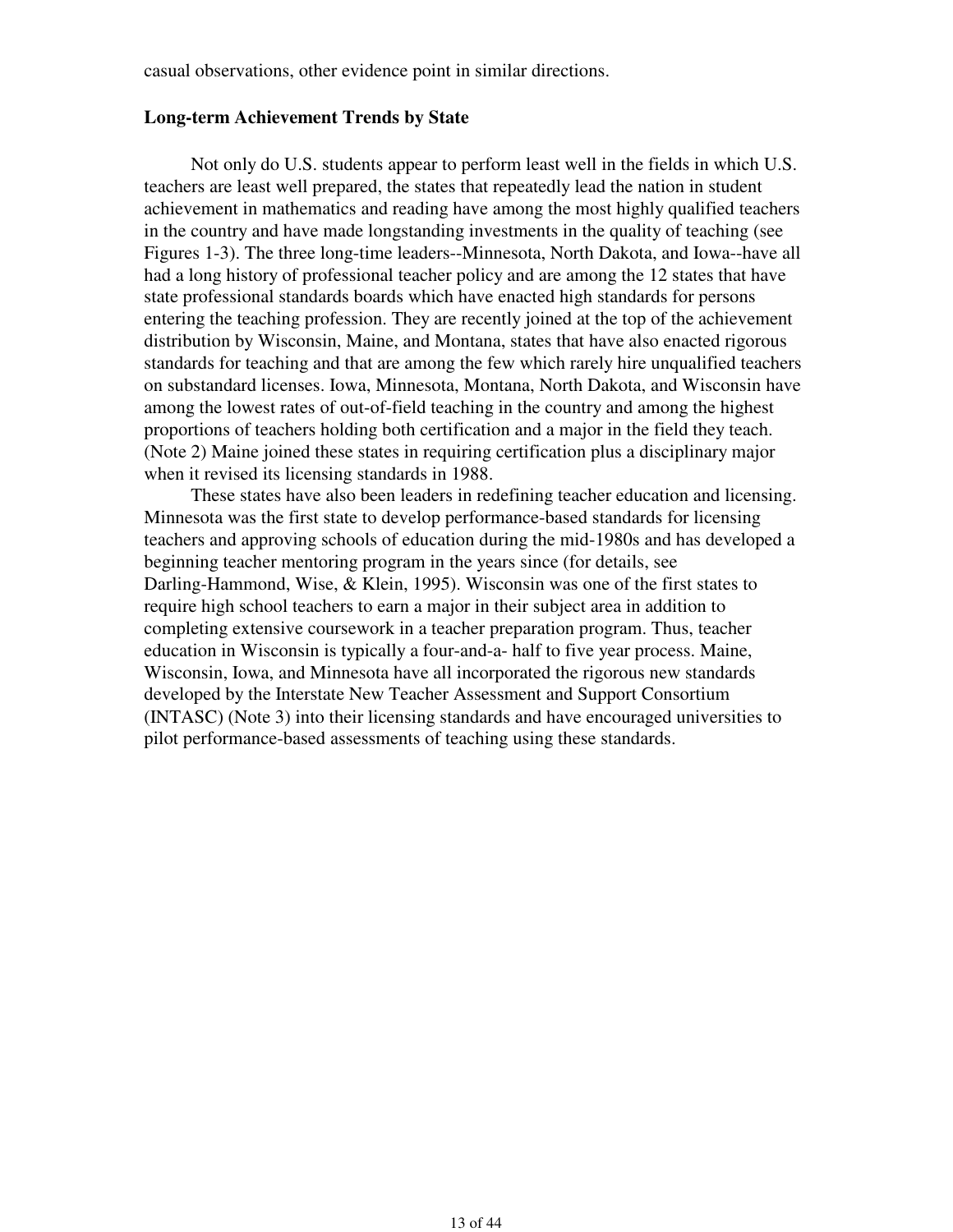

### **Figure 1. State Trends in Mathematics Achievement, Grade 4 (NAEP scores, 1992-1996)**

**Source: National Center for Education Statistics,** *NAEP 1996 Mathematics Report Card for the Nation and the States,* **Table 2.2, p. 28.**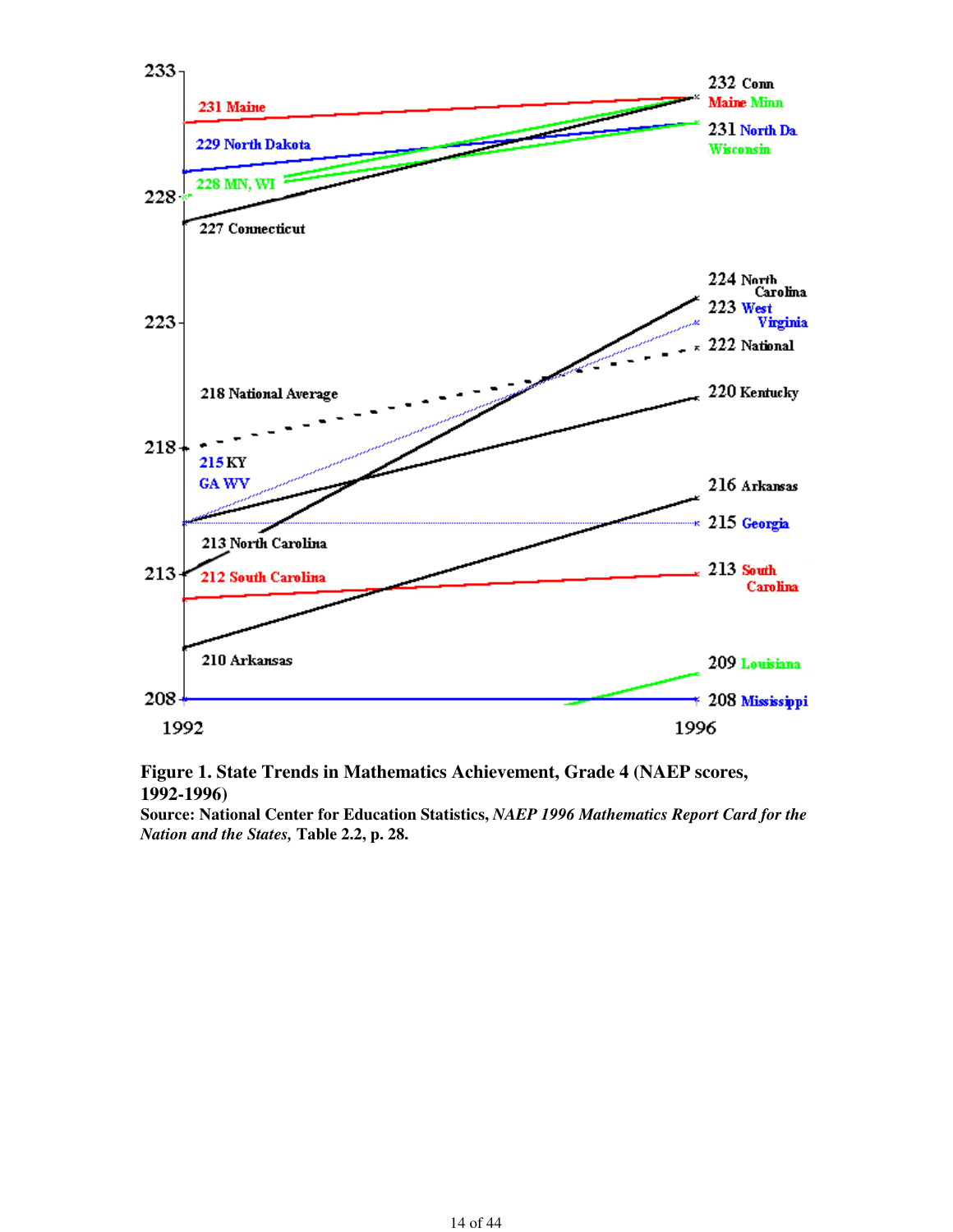One can still wonder whether policies are the source of these states' strong student outcomes or whether the "Canada effect" (general education spending combined with low rates of student poverty) is responsible. Among these six states, four spent below the per pupil national average in current expenditures in 1995, and the other two spent just above the average. All, however, spent a larger percentage of their expenditures on instruction than the national average. While these states did have a lower proportion of low-income students than the national average, none fell near the tail of the distribution. There were at least twelve states with lower proportions of low-income students who scored less well on the NAEP than any of these states. However, the relative contribution of student population characteristics and school inputs is an important one to pursue further. That question is raised again below.

#### **State Achievement Gains**

 Another important question is whether investments in teaching could raise achievement in states that do not have a long history of this sort. Over the last decade of reform, a few states undertook major initiatives aimed at improving the quality of teaching. From a survey of state policies, we identified five states that enacted unusually comprehensive reforms of teaching during the late 1980s and 1990s: Connecticut and North Carolina enacted the most ambitious teacher legislation of any states nationally, followed by Arkansas, Kentucky, and West Virginia, which also initiated multi-faceted reforms of teacher preparation, licensing, professional development, and compensation, accompanied by substantial investments in teacher learning.

 Of the 50 states, North Carolina and Connecticut undertook the most substantial and systemic investments in teaching during the mid-1980s. Both of these states, which share relatively large high-poverty student populations, coupled major statewide increases in teacher salaries and improvements in teacher salary equity with intensive recruitment efforts and initiatives to improve preservice teacher education, licensing, beginning teacher mentoring, and ongoing professional development. Since then, North Carolina has posted the largest student achievement gains in mathematics and reading of any state in the nation, now scoring well above the national average in 4th grade reading and mathematics, although it entered the 1990s near the bottom of the state rankings. Connecticut has also posted significant gains, becoming one of the top scoring states in the nation in mathematics and reading (ranked first at the 4th grade level in mathematics and reading and in the top five at the 8th grade level), despite an increase in the proportion of low-income and limited English proficient students during that time.

 North Carolina's reforms, launched with omnibus legislation in 1983, did many things simultaneously: (a) boosted salaries in the mid-1980s and again in the 1990s, (b) created a career development program that rewarded teachers for greater education and for achieving National Board Certification, (c) launched an aggressive fellowship program to recruit hundreds of able high school students into teacher preparation each year by entirely subsidizing their college education, (d) required schools of education to become professionally accredited by the National Council for the Accreditation of Teacher Education (NCATE), (e) increased licensing requirements for teachers and principals, (f) invested in improvements in teacher education curriculum, (g) created professional development academies and a North Carolina Center for the Advancement of Teaching, (h) developed teacher development networks like the National Writing Project and an analogous set of professional development initiatives in mathematics, (i) launched a beginning teacher mentoring program, and (j) introduced the most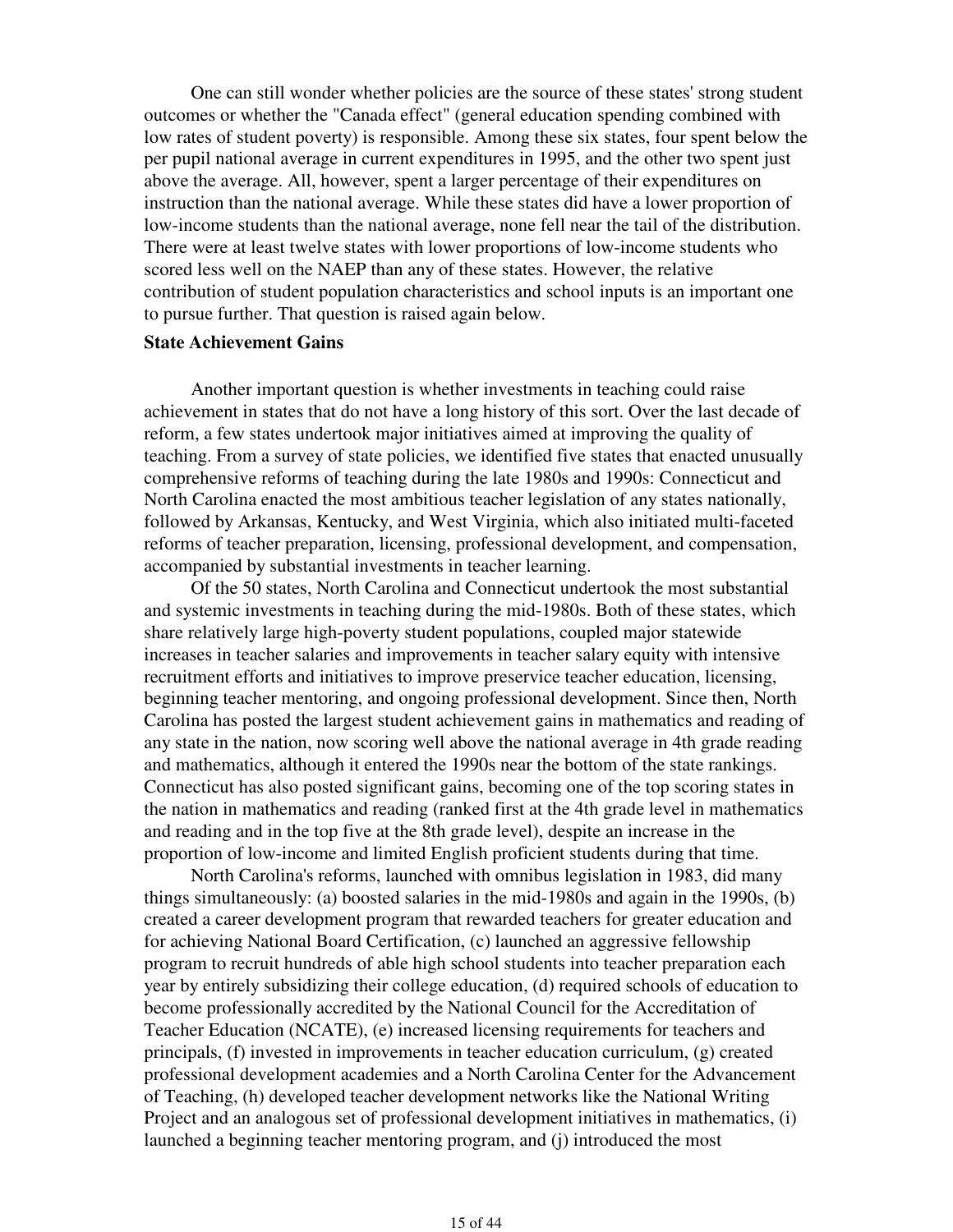wide-ranging set of incentives in the nation for teachers to pursue National Board certification. North Carolina now boasts more Board-certified teachers than any other state. The state was recognized in the recent National Education Goals Panel report (NEGP, 1998) for having made among the greatest gains in teacher mentoring of beginning teachers as well as the greatest achievement gains for students.

 These extensive investments in teaching occurred alongside sizable investments in early childhood education and general K-12 spending increases which lowered pupil/teacher ratios slightly. In the early 1990s, new curriculum standards were introduced and accompanied by an extensive program of professional development for teachers statewide. In 1993, the state enacted an assessment system linked to the curriculum standards and substantially aligned to the NAEP tests. This assessment program, which was implemented in 1994-95, occurred too late to account for most of the gains in achievement. Its effects would require several years to appear, but it may have had some modest influence on the gains after 1994.

 A recent analysis of student achievement gains on the National Assessment of Educational Progress (Grissmer & Flanagan, 1998) attributed much of the NAEP score increase in North Carolina between 1990 and 1996 to the test-based accountability system. However, the new standards and assessments were not on-line until 1995, and the rewards and sanctions component of the accountability system was not enacted until 1997, so it was clearly not a factor in these trends. Grissmer and Flanagan also note the state's large-scale investments during the 1980s in early childhood education, reduced class sizes, teacher salary increases, teacher education upgrades, and extensive professional development. All of these factors could have influenced the achievement gains observed during this time period.

 North Carolina's 1997 Educational Excellence Act furthered efforts to upgrade the quality of teacher preparation and teaching quality, pouring hundreds of millions of dollars into a new set of reforms. The Act created a professional standards board for teaching and required that all colleges of education create professional development school partnerships to provide the sites for year-long student teaching practicums. It also funded a more intensive beginning teacher mentoring program, further upgraded licensing standards, created pay incentives for teachers who pursue master's degrees and National Board certification, and authorized funds to raise teacher salaries to the national average. It will be useful to watch future trends in the state.

 Connecticut's strategies were similar. The state's 1986 Educational Enhancement Act spent over \$300 million to boost minimum beginning teacher salaries in an equalizing fashion that made it possible for low-wealth districts to compete in the market for qualified teachers. At the same time, the state raised licensing standards by requiring a major in the discipline to be taught plus extensive knowledge of teaching and learning as part of preparation; instituted performance-based examinations in subject matter and knowledge of teaching as a basis for receiving a license; created a state-funded mentoring program which supported trained mentors for beginning teachers in their first year on the job; and created a sophisticated assessment program using state-trained assessors to determine which first-year teachers could continue in teaching. An analysis of the outcomes of this initiative found that it eliminated teacher shortages and emergency hiring, even in the cities, and created surpluses of teachers within three years of its passage (Connecticut State Department of Education, 1991).

 Connecticut also required teachers to earn a master's degree in education for a continuing license and supported new, content- based professional development strategies in universities and school districts. In a National Education Goals Panel (1998) report highlighting Connecticut's strong performance and large gains in mathematics,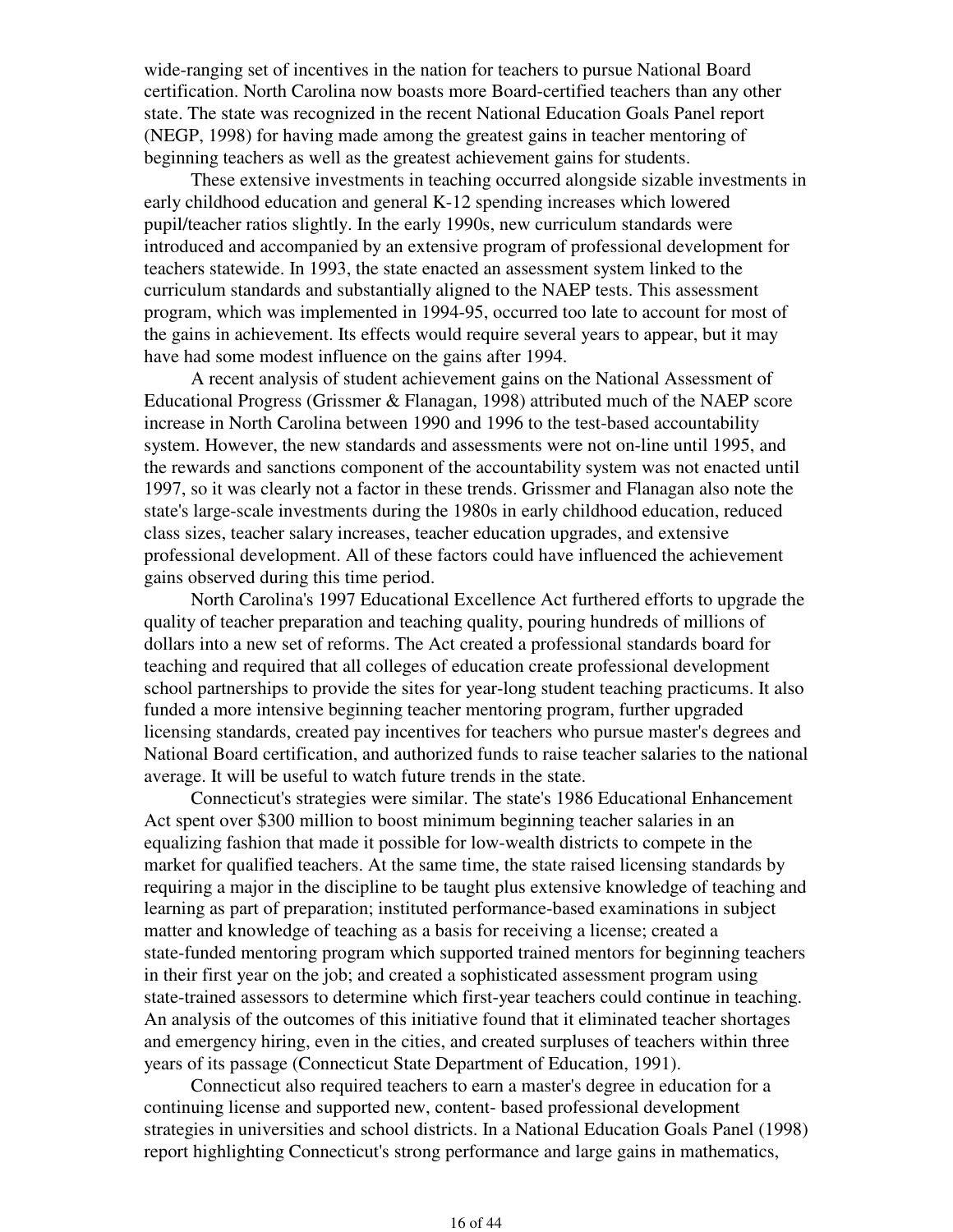state officials pointed to the salary increases and teacher education investments as central to their progress. These investments include an intensive professional development program in mathematics, science, and technology which, since 1983, has offered 4-week institutes with follow-up support to elementary, middle, and high school teachers.

 The state has more recently invested in new curriculum frameworks and a statewide assessment system for students using extended performance tasks and constructed response items intended to measure higher order thinking and performance skills. Launched in 1995, this system, which is tied to statewide reporting of scores and substantial new professional development, may support future gains in student achievement. In addition, the state has further extended its performance-based teacher licensing system to incorporate the new INTASC standards and to develop portfolio assessments modeled on those of the National Board for Professional Teaching Standards (NBPTS). The new teacher assessments, which are tightly linked to the student standards, require beginning teachers to demonstrate that they can implement content-based teaching standards within their subject matter field and can analyze student work and learning. Finally, as part of ongoing teacher education reforms, the state agency is supporting the creation of professional development schools linked to local universities as sites for clinical training of entering teachers.

 The Connecticut and North Carolina reforms both featured substantial investments in pre-service and in-service education for teachers linked to standards that incorporate much of the current knowledge base about teaching and learning (those of NBPTS, INTASC, and/or NCATE). While the reforms also included salary increases, the dollars were linked to improved quality via heightened licensing standards. Both states sought to increase not only the quality of preparation for teachers, but also the consistency with which they enforced their standards, sharply reducing the hiring of unlicensed and under-prepared staff.

 Kentucky also realized substantial achievement gains during the 1990s, after undertaking perhaps the most extensive systemic education reforms of any state in the 1980s. These included major equalization of school funding along with large increases in teacher salaries and overall spending; changes in school organization, including multi-age primary grade classrooms; investments in early childhood education; the introduction of standards and curriculum frameworks, along with portfolios and performance assessments. Changes in teacher education and licensing accompanied these reforms, including the adoption of the INTASC licensing standards developed by a consortium of more than 30 states, the introduction of new licensing tests and teacher education requirements, incentives for colleges of education to meet national professional accreditation standards; and massive investments in professional development.

 All of these efforts undoubtedly combined to produce the steep gains in achievement experienced in Kentucky. By 1994, data from the Schools and Staffing Surveys showed that Kentucky teachers were much better prepared in terms of their content and teaching coursework background than in 1988 and had experienced more extensive professional development than teachers in any other state (Darling-Hammond, 1997a). A recent survey of Kentucky teachers also found that more than 80% of beginners who graduated from Kentucky colleges of education felt well-prepared for virtually all aspects of their jobs (Kentucky Institute for Educational Research, 1997), in contrast to reports about teacher education from previous studies elsewhere. Although somewhat less ambitious in their reforms, Arkansas and West Virginia also raised teacher salaries and licensing requirements and required national accreditation of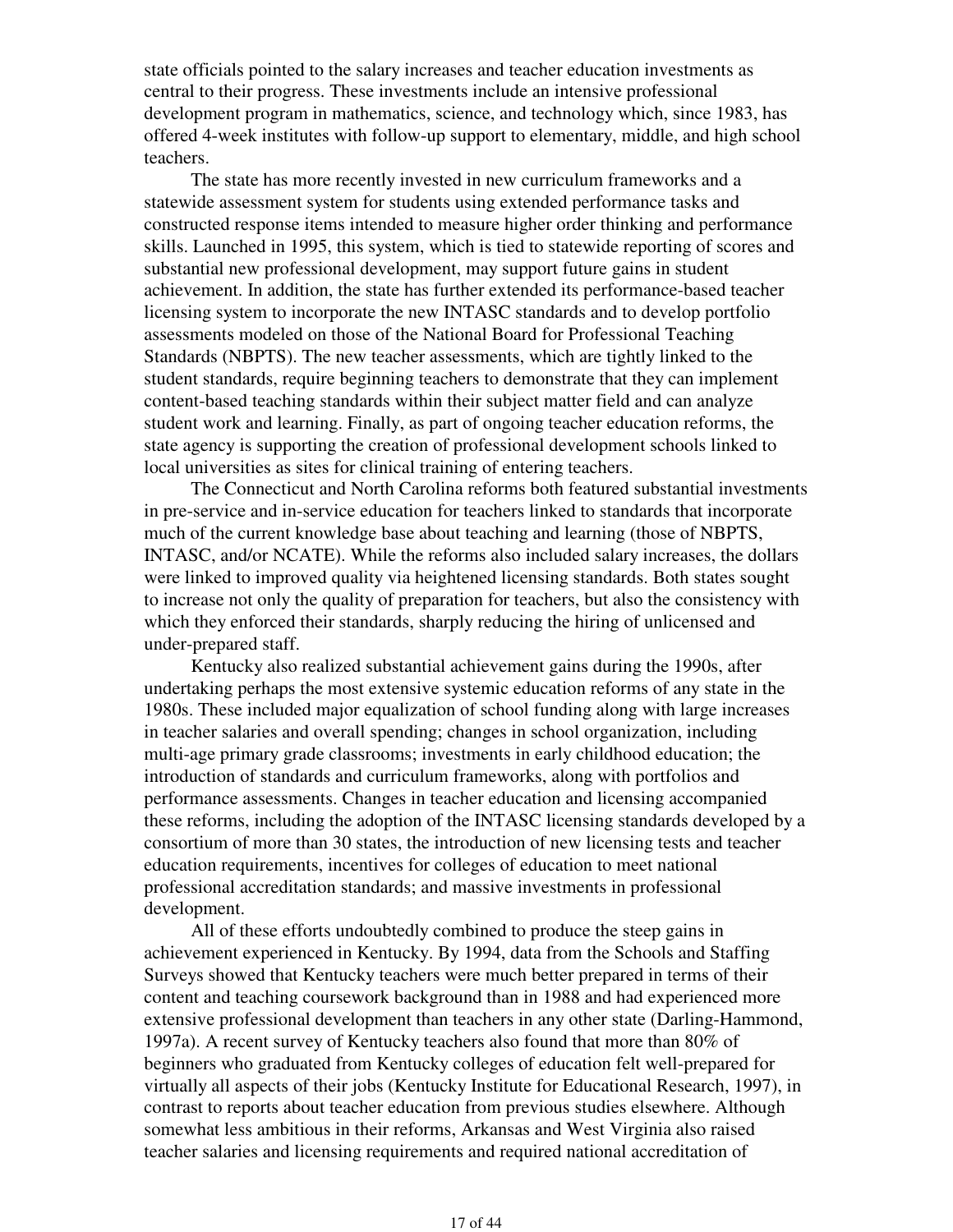education schools during the late 1980s or early 1990s, while investing in more professional development for in-service teachers. These states also realized steeper gains in student achievement than the national average.

 In a recent report, Grissmer and Flanagan (1998) focused on Texas and North Carolina for their large gains in average student achievement. They attributed Texas' gains primarily to the state's accountability system, although they also mention its shifts of resources to more disadvantaged students through school finance equalization, class size reductions, and the creation of full day kindergarten. The school funding investments that occurred in the 1980s and were continued into the following decade may indeed have made some difference in Texas students' achievement in the 1990s. However, the state's new assessment and accountability system was not initiated until 1994 and not fully implemented until 1995-96, so it could not have accounted for gains between 1990 and 1996.

 Texas was not included in the above analysis of state test score gains because it was not one of the states that made large comprehensive investments in teaching during the 1980s. (Texas did make some noteworthy investments in teacher salaries and professional development in the 1990s.) In addition, however, there are questions about the stability of scores in Texas and the extent to which the posted gains are real. First, Texas included fewer than 45% of its students with disabilities in the testing pool, a much smaller share than most states (NCES, 1997, Table D3). Excessive exclusions of low-scoring students from the testing pool can cause gain scores to appear much larger than they would otherwise be. In addition, recent studies in Texas have raised concerns that much of the ostensible gain registered by African American and Latino students has been a function of grade retentions and dropouts or pushouts, which have increased substantially in recent years. These practices also make average test scores look higher by eliminating lower scoring students from the testing pool (Haney, 1999; Kurtz, 1999; Mexican American Legal Defense and Education Fund, 1999). Assuming that some of the gains in Texas are not spurious, however, it is worth noting that, in addition to the equalization of funding and investments in kindergarten and reduced class sizes, Texas was among the few states recognized by the National Education Goals Panel (1998) for large gains since the early 1990s in the proportion of beginning teachers receiving mentoring from expert veterans. Texas has also had a growing number of 5-year teacher education programs in response to an earlier reform eliminating teacher education majors at the undergraduate level.

 State reform strategies during the 1980s that did not include substantial efforts to improve the nature and quality of classroom work have shown little success in raising student achievement, especially if the reforms relied primarily on student testing rather than investments in teaching. For example, the first two states to organize their reforms around new student testing systems were Georgia, with its Quality Basic Education Act (QBE) of 1985, and South Carolina, with its Education Improvement Act of 1984. These states developed extensive testing systems coupled with rewards and sanctions for students, teachers, and schools. Although both states also mandated tests for teachers, they did not link these assessments to emerging knowledge about teaching or to new learning standards, nor did they invest in improving schools of education or ongoing professional development. Few districts in either state require teachers to hold a degree in the field to be taught and full state certification as a condition of hiring. As Figures 1-3 show, student achievement in mathematics has been flat in these states while achievement in reading has declined. Since 1996, Georgia has launched an ambitious series of reforms through its P-16 Council to upgrade the quality of teacher preparation and professional development and to raise licensing standards, as well as to recruit high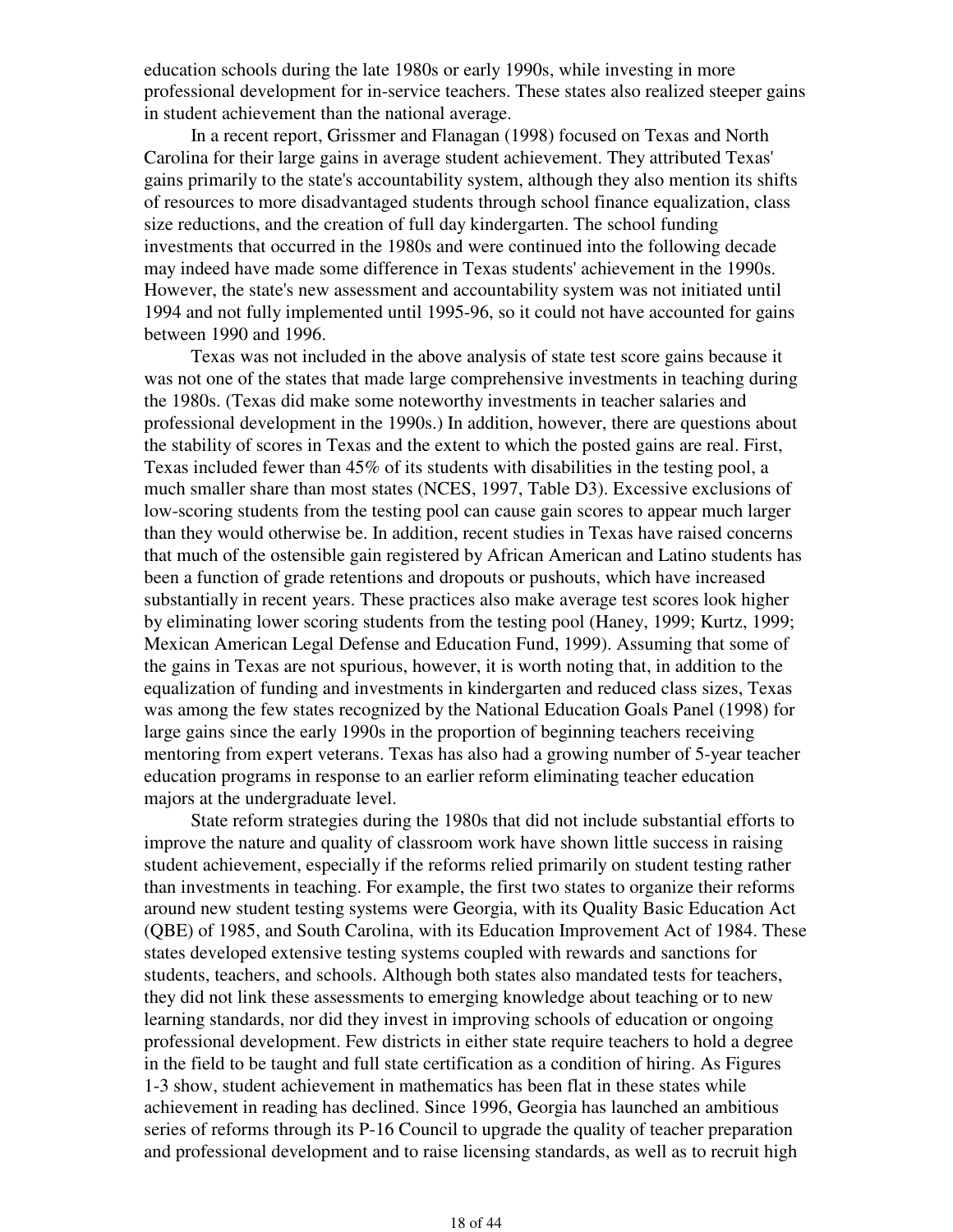ability students to teaching. Future analyses might examine whether these moves have made a difference.

 There are competing hypotheses that could explain these across-state differences in achievement trajectories. One could speculate that student testing and curriculum changes are not in themselves powerful enough reforms to overcome the depressing effects on teaching quality of low standards for teacher education, licensing, and hiring, and the resulting large numbers of under-prepared teachers. On the other hand, one can argue that variables like student poverty and language background, rather than conditions that might influence the quality of teaching, are the determining factors in student achievement and that the critical differences between high- and low-achieving states are differences in their student populations.

 It is interesting to compare the student achievement levels and trajectories for some of these states in comparison to geographically proximate states with similar student populations that have taken very different approaches to teaching policy. While the comparisons in Table 1 are only suggestive, they demonstrate that student achievement cannot be assumed to be only or primarily a function of demographics. Although the states that have aggressively pursued investments in teacher knowledge and skills have equal or higher levels of student poverty than nearby states that pursued other, distinctively different reform strategies, their students now achieve at higher levels. Even though all of these states increased teacher salaries during the 1990s, those that insisted on higher standards for teacher education and licensing realized gains that were not realized by states that maintained or lowered their standards for entering teaching.

# **Table 1 State teacher salaries, student poverty, and student achievement NAEP 4th grade mathematics scores, 1996**

|                   | <b>NAEP</b><br>Score,<br>1996 | Gain<br>from<br>1992 | % of students<br>in poverty | Minimum  | <b>Teacher Salaries</b><br>Maximum |
|-------------------|-------------------------------|----------------------|-----------------------------|----------|------------------------------------|
| Connecticut       | 232                           | $+5$                 | 18.6                        | \$28,195 | \$56,189                           |
| New Jersey        | 227                           | $+0$                 | 14.6                        | \$28,424 | \$58,208                           |
| North<br>Carolina | 224                           | $+11$                | 18.4                        | \$20,077 | \$38,733                           |
| Georgia           | 215                           | $+0$                 | 18.5                        | \$20,065 | \$42,134                           |
| West<br>Virginia  | 223                           | $+8$                 | 22.0                        | \$21,466 | \$36,378                           |
| Virginia          | 223                           | $+2$                 | 12.6                        | \$23,098 | \$38,328                           |

Data on student achievement and poverty status from NAEP 1996 Mathematics Report Card for the States, Washington, D.C.: U.S. Department of Education, 1997, pp. 28, 139. Data on teachers' salaries from NCES, America's Teachers: Profile of a Profession, 1993-94, Washington, D.C.: U.S. Department of Education, 1996, Table A6.2.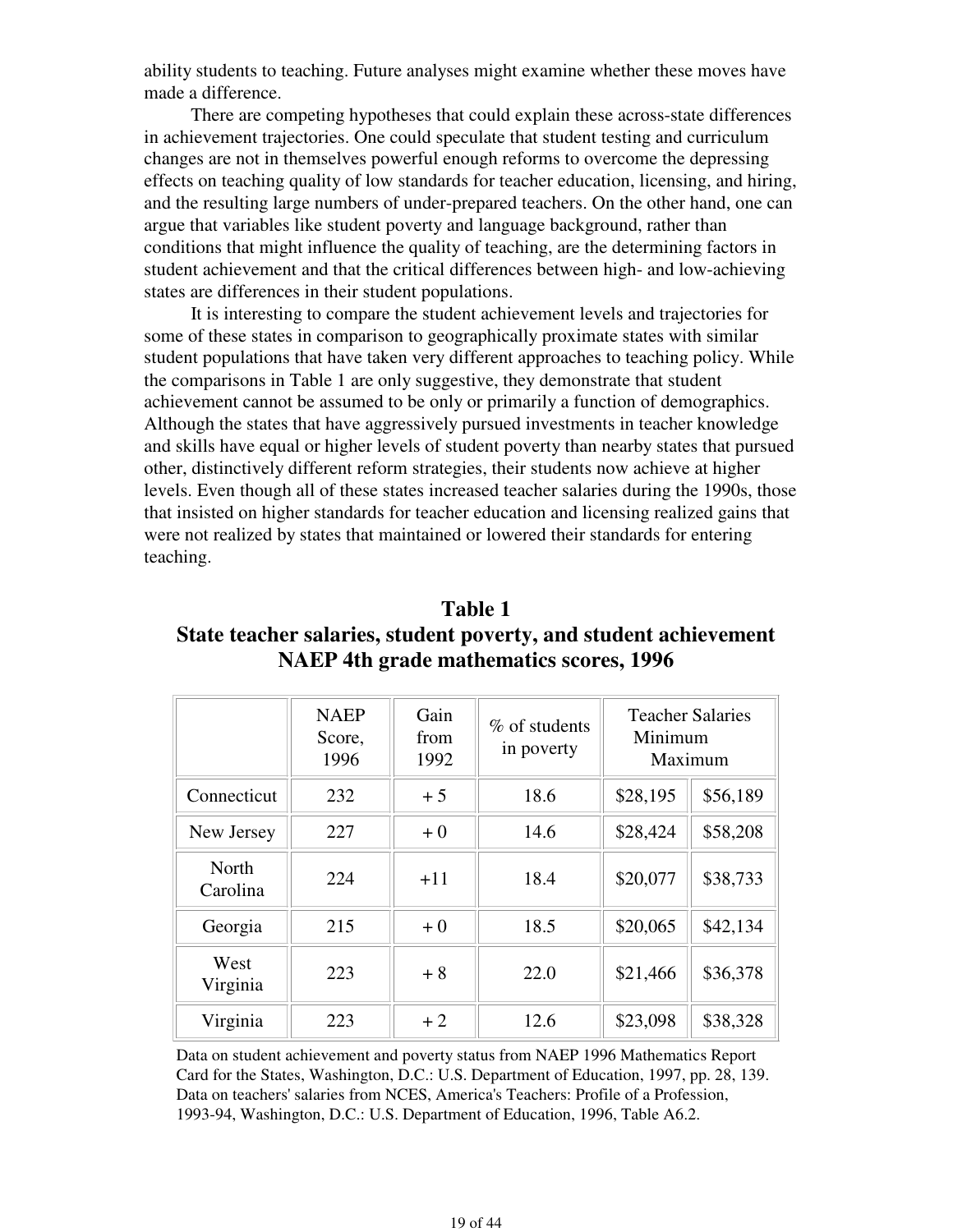For example, with their industrialized urban areas and affluent suburbs, Connecticut and New Jersey are demographically and economically similar states, although Connecticut has noticeably higher rates of student poverty. Despite a more affluent student population, New Jersey's students did less well than those in Connecticut on the NAEP 4th grade mathematics assessments in 1996, and, in contrast to Connecticut's students, they have not improved in recent years. Whereas Connecticut raised teachers' salaries and equalized districts' abilities to pay for qualified teachers, New Jersey decreased its requirements for teacher preparation and licensing at the end of the 1980s, reducing the amount of education coursework for entry into teaching to a maximum of 18 undergraduate credit hours and encouraging the more extensive hiring of alternative certification candidates prepared in a short summer program. These less-prepared teachers are primarily hired in low-wealth city school districts that have had radically lower revenues and salary schedules than other parts of the state.

 While New Jersey's average teachers' salaries are the highest in the country, even higher than Connecticut's, New Jersey's salary increases were not tied to improvements in the qualifications of teachers or to equalization in districts' ability to pay for qualified teachers. New Jersey also lacks the rigorous licensing examinations, requirements for a major in the field and a masters in education, and state-funded mentoring for beginning teachers that Connecticut enacted in 1986. Compared to Connecticut, New Jersey has much lower rates of beginning teachers receiving mentoring and induction, much lower proportions of districts insisting on rigorous hiring standards, much lower proportions of teachers receiving professional development, much lower rates of teachers holding full certification plus a major in the field, and much higher rates of out-of-field teaching in every subject matter field (Appendix B, Tables 1-5, Darling-Hammond, 1997a).

 In the same fashion, North Carolina's students now perform substantially better on the NAEP assessments than those in demographically similar Georgia, which North Carolina lagged behind in 1990. Although the states raised salaries during the 1980s and early '90s to comparable levels, Georgia did not raise standards for teacher preparation and licensing or invest heavily in teacher development at the same time. While North Carolina increased both the education and subject matter requirements for teacher preparation, introduced rigorous teacher examinations for licensing, and required national accreditation for all of its education schools during the 1980s, Georgia did little to increase expectations for either preservice or inservice preparation during those years. In addition to having had more extensive training to meet certification standards, North Carolina teachers are much more likely than their peers in Georgia to have had mentoring as beginning teachers and professional development opportunities as veterans.

 And very poor West Virginia now ranks as well in elementary mathematics as its neighbor Virginia, whose students are much more affluent. Virginia, with its higher cost of living, pays its teachers more. However, West Virginia's efforts to raise salaries were accompanied by efforts to improve teacher education and licensing standards. All of West Virginia's teacher education programs must now meet national accreditation standards--a much higher set of requirements than those in Virginia, which lowered standards for education programs and licensing during the 1980s to among the lowest in the country. Like New Jersey, Virginia reduced the requirements for coursework on teaching and learning in undergraduate programs, while West Virginia raised its standards. West Virginia introduced an ambitious program of professional development even before it launched its new curriculum frameworks in the mid-1990s, and enacted a mentoring program for beginning teachers. Despite its relative wealth, Virginia hires many more unlicensed new teachers than West Virginia and its districts are less likely to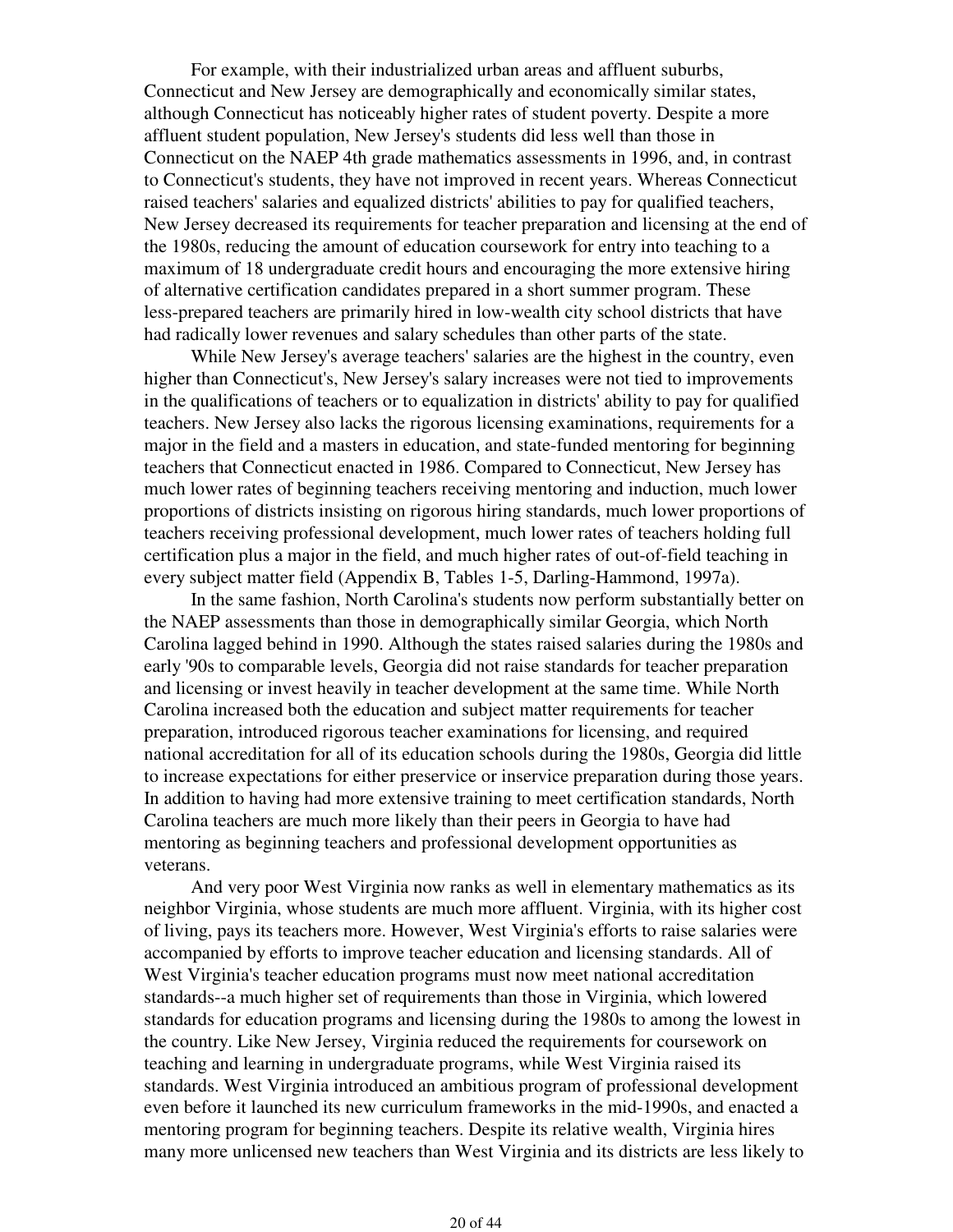insist on rigorous hiring standards.

 These kinds of contrasts can be seen in many comparisons of geographically proximate, demographically similar states that have taken different approaches to the issue of teacher investments over the last decade. Policies that jointly raise salaries and standards may offer particularly high leverage on teaching quality. It is interesting to note that, like states that introduced testing without making investments in teaching, those that have raised salaries alone, without raising standards for preparation and licensing or investing in professional development, seem not to have realized the benefits of improved student outcomes. While interesting, these observations of individual state cases could be idiosyncratic. An important question is whether similar patterns exist when viewed from a national perspective.

### **A National View of Teacher Qualifications and Student Achievement**

 To examine further the relative contributions of teaching policies and student characteristics to student achievement, this analysis uses data on public school teacher qualifications and other school inputs available from the 1993-94 Schools and Staffing Surveys (SASS) and data on student achievement and student characteristics from the 1990, 1992, 1994, and 1996 assessments in reading and mathematics administered by the National Assessment of Educational Progress. These data are the basis for regression analyses of school resource variables on student achievement scores to examine whether teacher quality indicators, as well as other school inputs, are related to student achievement at the state level, after controlling for such student characteristics as poverty and language background.

 **The Database** The 1993-94 SASS database includes linked surveys of 65,000 teachers (52,000 public and 13,000 private); 13,000 school principals (9,500 public and 3,500 private); and 5,600 school districts. SASS is designed to provide reliable estimates of the characteristics of schools and educators at the national and state levels. It also includes information from individual teachers, school principals, and districts about salaries and compensation policies, induction policies, school climate and context variables (e.g., time to work with other teachers, teacher involvement in decision-making), professional development support, teachers' views of teaching, and their plans to remain in the profession. These analyses use the following data derived from the public school teachers' questionnaire: data on teachers' qualifications (teachers' degrees, majors, certification status), teaching assignments, and average class size. Also included in the analysis are data from the public school district questionnaire on district hiring policies (whether districts require, as a condition of hiring, full certification, graduation from an approved teacher education program, or a college major or minor in the field to be taught) and salary schedules (minimum and maximum salaries) as reported by district officials. Salary schedule data are more appropriate for gauging attractions to teaching than average salary data, which do not control for differential levels of experience and education across states. All of the SASS data were aggregated to the state level.

 Teacher quality variables constructed from the SASS data include the proportion of "well-qualified teachers," defined as the proportion holding state certification and the equivalent of a major (either an undergraduate major or masters degree) in the field taught. For elementary teachers, the equivalent of a major is an elementary education degree for generalists who teach multiple subjects to the same group of students or a degree in the field taught for specialists (e.g. reading, mathematics or mathematics education, special education). The proportion of teachers who are "fully certified"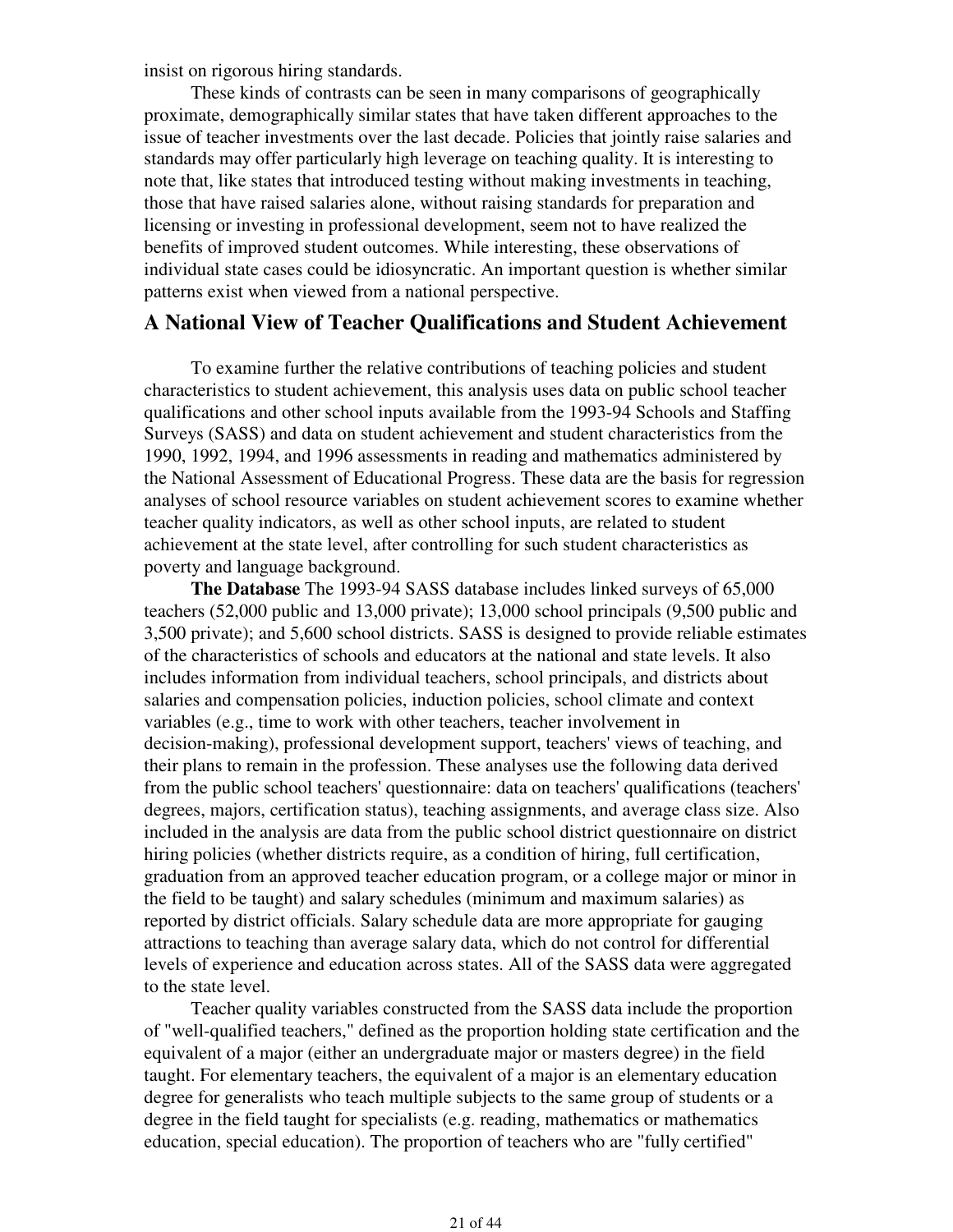includes teachers with standard or regular certification and new teachers on probationary certificates who have completed all requirements for a license except for the completion of the probationary period (usually 2 or 3 years of beginning teaching). The proportion of teachers who are "less than fully certified" includes teachers with no certificate and those with provisional, temporary, or emergency certification.

 Additional data on each state, including policies regarding teacher education and licensing (number of weeks of student teaching required, presence of a professional standards board, percentage of teacher education institutions that are NCATE accredited), were collected directly from states and professional associations (see Darling-Hammond, 1997a, Appendix A). State school spending data (current per pupil expenditures) are from the Common Core of Data (NCES, 1995).

 Data from the National Assessment of Educational Progress (NAEP) include state average achievement scores for students in mathematics at the 4th grade level in 1990 and 1996 and at the 8th grade level in 1992 and 1996, as well as data on state average achievement scores for students in reading at the 4th grade level in 1992 and 1994 (Campbell, Donahue, Reese, & Phillips, 1996) and student poverty rates (Reese, Miller, Mazzeo, & Dossey, 1997).

 **Limitations** There are a number of limitations that pertain to the data set and the analyses. First, the NAEP data derive from tests that do not measure all of the valued outcomes of schooling held by parents, teachers, and schools. They cannot represent everything that schools do or should do. In addition, state scores and changes in average scores on these measures are sensitive to differences in the population of students taking the tests, including decisions about which students will be excluded from testing and differences across states in the extent to which populations are represented in school (as a function of school- age population characteristics, dropout rates and patterns, and other variables).

 Finally, the level of aggregation necessarily influences the interpretations of results. Aggregating data to the state level produces different results than one would find if one looked at similar kinds of data at the individual student, teacher, school, or district level. The direction of the differences cannot be predicted with certainty (Ferguson and Ladd, 1996). While, on one hand, the possibility of greater variability or noise exists in disaggregated analyses, it is possible that omitted variables may bias the coefficients of school input variables upward when the data are aggregated to the district or state level (Hanushek, Rivkin, and Taylor, 1995). Although the results of more and less aggregated specifications can be consistent (for example, Ferguson and Ladd's (1996) Alabama analysis found comparable influences of teacher quality and class sizes on student achievement when measured at the student and the district levels), this may not always occur. In particular, the size of relationships found between variables measured at the state level cannot be assumed to represent the effect sizes one would find in a classroom level analysis. For the purposes of assessing broad policy influences at the state level, it is nonetheless reasonable to examine state-level data as a gauge of major trends when other confirming and disconfirming evidence is available to supplement the analysis.

**The Findings** All analyses include public schools and teachers only. Although the sample includes all states participating in state NAEP and thus is not a representative sample from which one would draw population inferences, I report p-values as an aid to readers who wish to use them to interpret the relative sizes of relationships and the probabilities of a Type I error. Before constructing the multivariate analyses, initial bivariate correlations of school resource variables and student demographic variables with state average student test scores were conducted to examine the relationships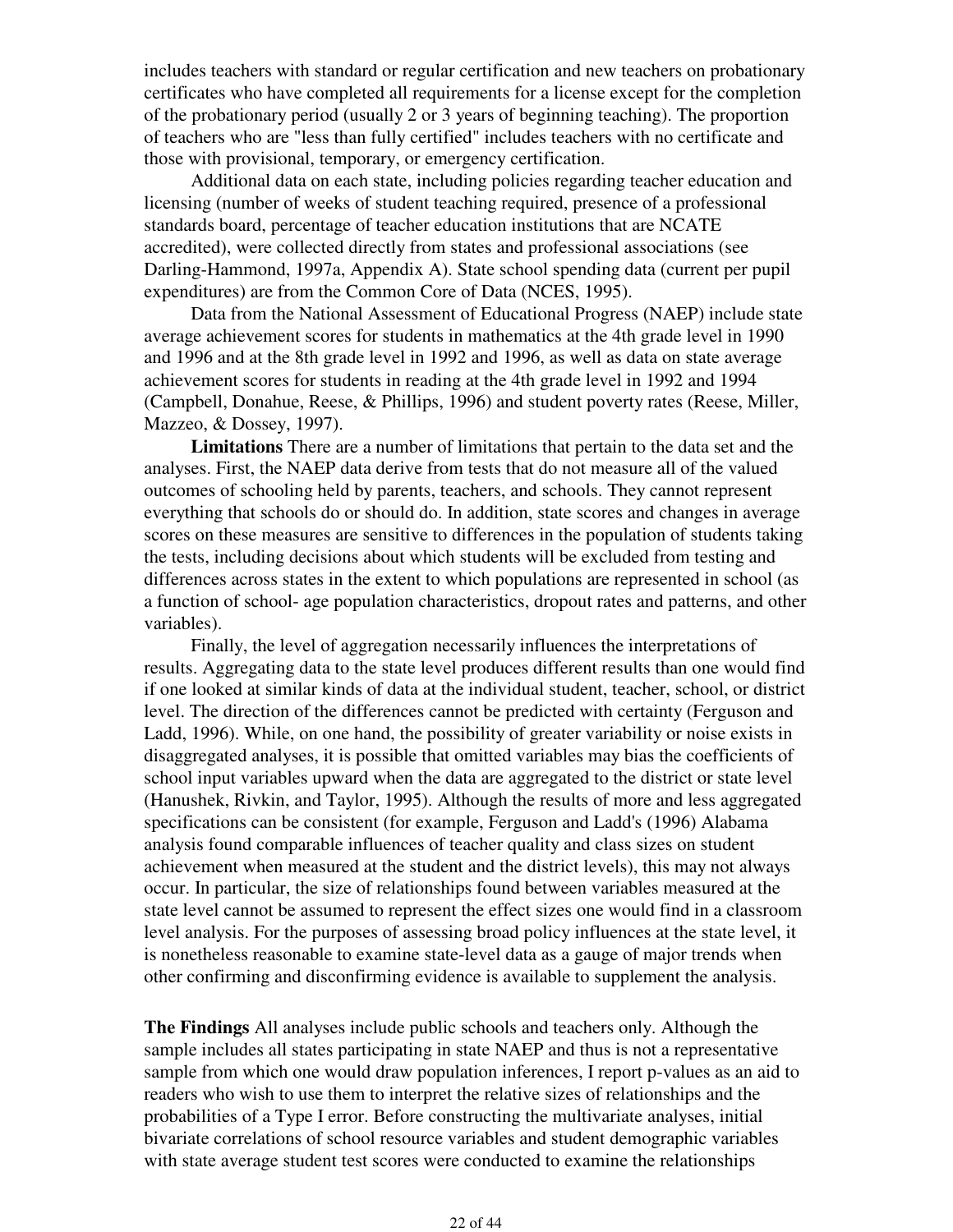among variables and to select variables for inclusion in the multivariate equations. These analyses confirmed several findings reported elsewhere:

- *Student characteristics such as poverty, non-English language status, and minority status are negatively correlated with student outcomes, and usually significantly so*. These student characteristics are also significantly and negatively correlated with the qualifications of teachers; that is the less socially advantaged the students, the less likely teachers are to hold full certification and a degree in their field and the more likely they are to have entered teaching without certification.
- *Student characteristics are generally not significantly correlated with state per-pupil spending or with teachers' salary schedules*, with the exception that salary schedules are higher in states with larger percentages of minority and LEP (limited English proficient) students. Salary levels show an insignificant, negative relationship with levels of student poverty.
- *Teacher quality characteristics such as certification status and degree in the field to be taught are very significantly and positively correlated with student outcomes*. Characteristics such as education level (percentage of teachers with master's degrees) show positive but less strong relationships with education outcomes.
- *Per pupil spending (measured as current expenditures) shows a significant positive relationship with student outcomes in 4th grade reading in both years, but no relationship with student outcomes in mathematics*. This may be because the spending measure incorporates resources spent not only on teacher salaries and professional development but also on class sizes and other resources that may especially support students in the early grades as they are learning to read. Although salaries and spending are strongly related to one another  $(p < .01)$ , teacher salary levels, unadjusted for cost of living differences, are not correlated with student outcomes when aggregated to the state level.
- *Other school resources, such as pupil-teacher ratios, class sizes, and the proportion of all school staff who are teachers, show very weak and rarely significant relationships to student achievement when they are aggregated to the state level*.

 Partial correlations confirm a strong, significant relationship of teacher quality variables to student achievement even after controlling for student poverty and for student language background (LEP status) in (see Table 2 and Figure 4). The most consistent highly significant predictor of student achievement in reading and mathematics in each year tested is the proportion of well-qualified teachers in a state: those with full certification and a major in the field they teach (r between .61 and .80, p<.001). The strongest, consistently negative predictors of student achievement, also significant in almost all cases, are the proportions of new teachers who are uncertified (r between  $-.40$  and  $-.63$ ,  $p<.05$ ) and the proportions of teachers who hold less than a minor in the field they teach (r between -.33 and -.56, p<.05). General spending and salary variables, along with class sizes, are not significantly related to achievement once student characteristics are taken into account. It should be noted, however, that this analysis did not take into account cost-of-living differentials that may affect both salaries and spending levels; controlling for such differentials could produce a different set of results with respect to these variables.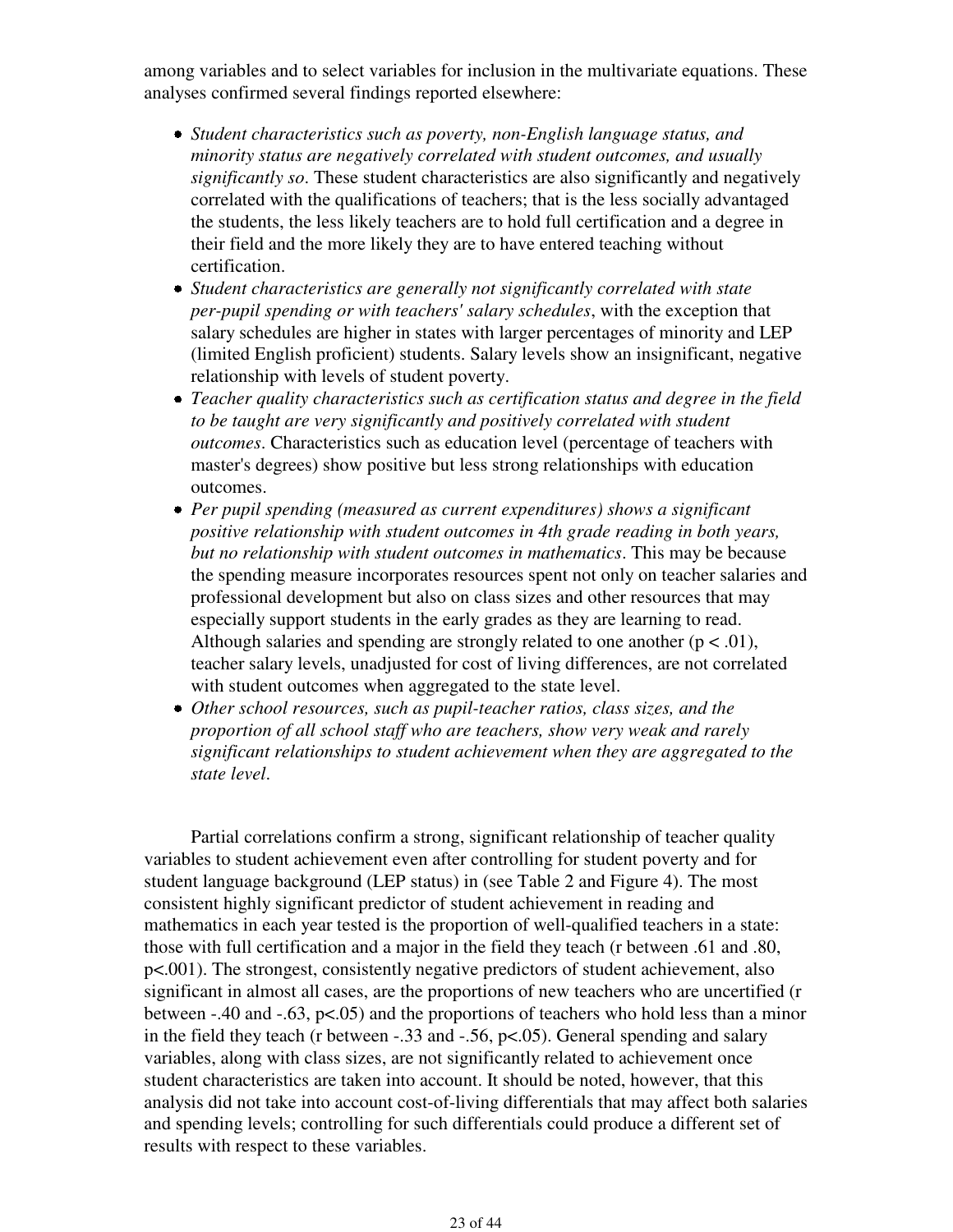# **Table 2**

# **Partial Correlations (controlling for student poverty) between Selected Teacher Quality Variables and Student Achievement on the National Assessment of Educational Progress**

|                                                                                               | Grade 4<br>Math,<br>1992 | Grade 4<br>Math,<br>1996 | Grade 8<br>Math,<br>1990 | Grade 8<br>Math,<br>1996 | Grade 4<br>Reading,<br>1992 | Grade 4<br>Reading,<br>1994 |
|-----------------------------------------------------------------------------------------------|--------------------------|--------------------------|--------------------------|--------------------------|-----------------------------|-----------------------------|
| % of teachers<br>well-qualified (with<br>full certification and<br>a major in their<br>field) | $.71***$                 | $.61***$                 | $.75***$                 | $.67***$                 | $.80***$                    | $.75***$                    |
| % of teachers out of<br>field (with less than<br>a minor in the field<br>they teach)          | $-48**$                  | $-0.44**$                | $-.32$                   | $-42**$                  | $-.56**$                    | $-.33*$                     |
| % of all teachers<br>fully certified                                                          | $.36*$                   | .20                      | $.38*$                   | .28                      | $.57***$                    | $.41*$                      |
| % of all teachers<br>less than fully<br>certified                                             | $-.36*$                  | $-.23$                   | $-.33*$                  | $-.28$                   | $-.55***$                   | $-.50*$                     |
| % of new entrants to<br>teaching who are<br>uncertified<br>(excluding<br>transfers)           | $-.51**$                 | $-.39*$                  | $.43**$                  | $-.38*$                  | $-0.44**$                   | $-47**$                     |
| % of all newly hired<br>teachers uncertified                                                  | $-.40**$                 | $-41**$                  | $-.53***$                | $-.49**$                 | $-.59***$                   | $-63***$                    |
| Per pupil spending                                                                            | .32                      | .28                      | .19                      | .29                      | .24                         | .27                         |
| Pupil: teacher ratio                                                                          | .03                      | .22                      | .09                      | .12                      | .08                         | .08                         |
| Class size                                                                                    | $-.03$                   | .21                      | $-.04$                   | $-.00$                   | .08                         | .13                         |

 $*p<.10$   $*p<.05$   $**p<.01$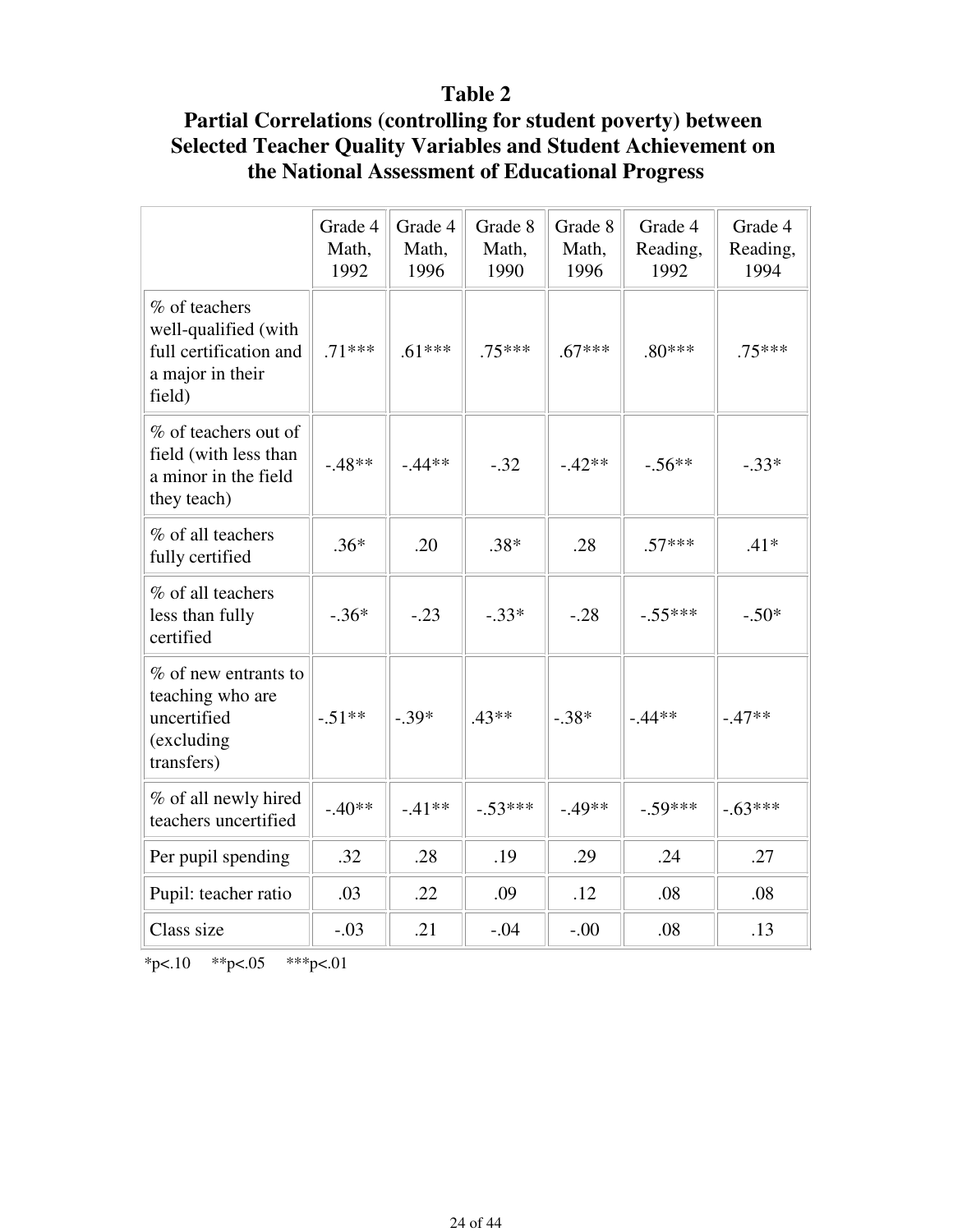

**Figure 4. Partial Correlations (controlling for student poverty) between Selected Teacher Quality Variables and Student Achievement on the National Assessment of Educational Progress** 

 Ordinary least squares regression analyses were performed to create the most parsimonious specification of a hyperplane of best fit with student achievement data. Because of the small sample size  $(n = 44$  states participating in the state NAEP), the number of independent variables in each equation was minimized to preserve the necessary degrees of freedom (see Table 3). Variables were selected according to three criteria: to examine relationships often tested in other studies, to maximize explanatory power, and to avoid problems of multicollinearity. Teacher quality variables included the percentage of all teachers with full certification and a major in the field and the percentage of uncertified newly hired teachers, because these exhibit large influences on achievement, and the percentage of teachers with master's degrees, because this is a frequently examined teacher quality variable. Class size was also included because it is commonly found to influence achievement. Spending and salary variables were not included in the final estimations because they showed little relationship to student achievement in preliminary estimates. Because the percentage of minority students is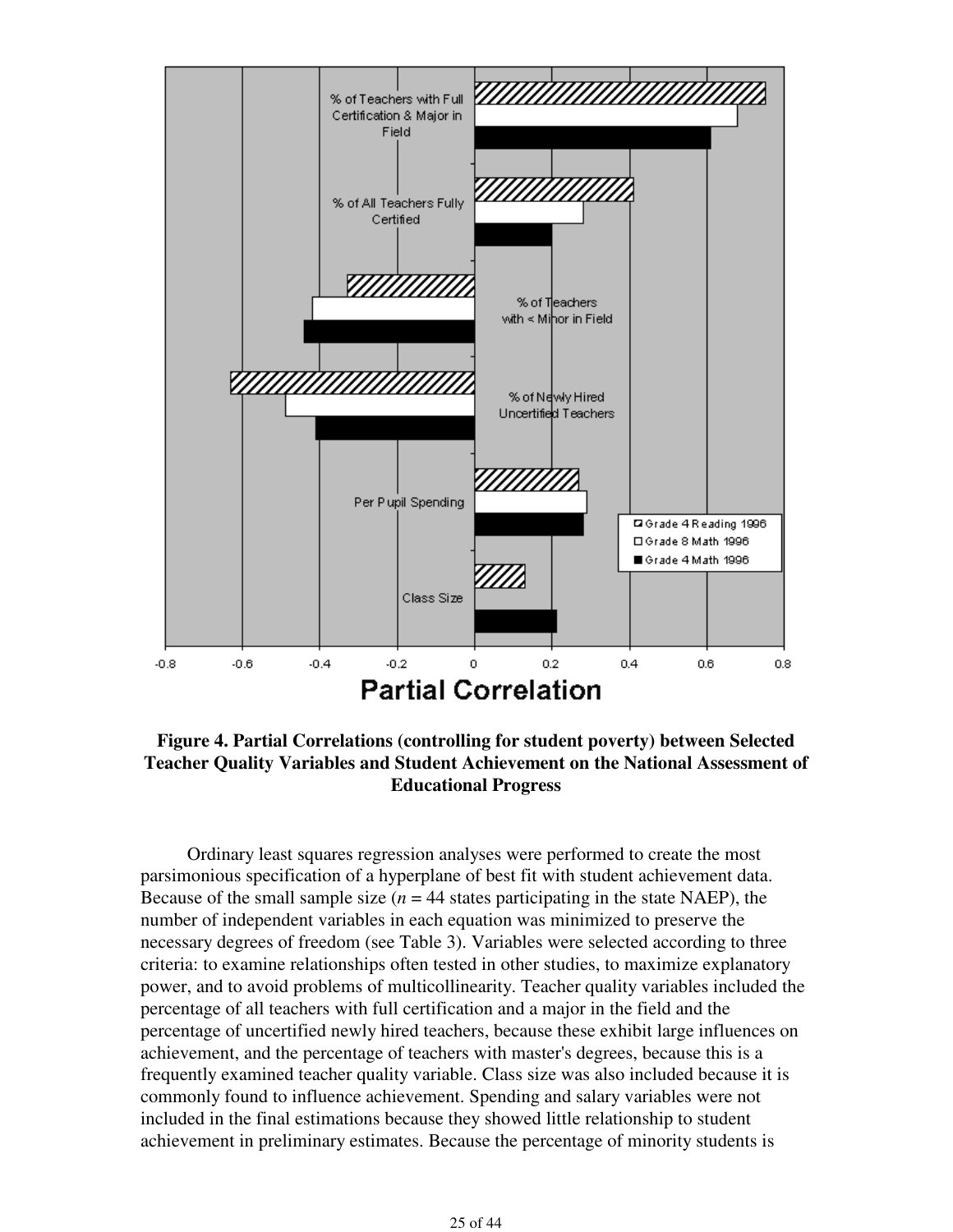### **Analysis of Policy Relationships**

 Clearly, in any analysis such as this, the variables that can be measured are only proxies for the actual conditions or traits that may matter to student learning. In this case, a large number of variables associated with teacher quality appear to bear a significant relationship to student achievement. These include various ways of measuring state certification status (the proportions of teachers with full certification, less than full certification, and no certification) and disciplinary preparation (e.g., a major or minor in the field to be taught). Given the differences in licensing standards and teacher education programs across states, these proxies are fairly crude ones; nonetheless, they seem to indicate that teachers' knowledge, skills, and preparation matter for student achievement. The findings are similar to those of several other studies described earlier (Ferguson, 1991; Ferguson and Ladd, 1996; Fetler, 1999; Fuller, 1999; Strauss and Sawyer, 1986) in finding much stronger influences on student achievement of variables measuring teacher knowledge and skills than of variables like teacher experience, class sizes, or pupil-teacher ratios, which are generally found to have noticeable but smaller effects on student achievement where data are aggregated to the school or district levels.

 The strength of the "well-qualified teacher" variable may be partly due to the fact that it is a proxy for both strong disciplinary knowledge (a major in the field taught) and substantial knowledge of education (full certification). If the two kinds of knowledge are interdependent as suggested in much of the literature, it makes sense that this variable would be more powerful than either subject matter knowledge or teaching knowledge alone. It is also possible that this variable captures other features of the state policy environment including general investments in, and commitment to, education, as well as aspects of the regulatory system for education, such as the extent to which standards are rigorous and the extent to which they are enforced. Recall that some states require teachers to acquire a subject matter major as well as extensive education training in human development and learning and in the methods of teaching in their field, while other states require much less extensive preparation in the content area as well as teaching and learning. In addition, some states are vigilant in enforcing their certification standards while others are not.

### **Teaching Standards and Other Policy Strategies**

 Finally, there may be unmeasured correlations between the extent to which states enact and enforce high standards for teachers and the extent to which they have enacted other policies that are supportive of public schools. Although it does not appear that teaching standards are strongly related to investments regarding class sizes or to overall education spending, it is possible that there are other factors influencing student achievement which generally co-exist with teacher quality and which were unmeasured in these estimates. Since most of the states which ranked among the highest-scoring on the NAEP examinations are strong local control states that have traditionally not exerted much control over school decision making, there are relatively few policy areas in which they have been active. Perhaps the relative lack of policy intervention is itself a support for student learning, leaving educators free of regulations that might force greater attention to procedures than learning. Another possibility is the influence of these states' small school and district sizes, a factor that has been identified in much research as contributing to student learning (for reviews, see Green & Stevens, 1988; Howley, 1989). In another analysis, Feistritzer (1993) has pointed out that most of the top-scoring states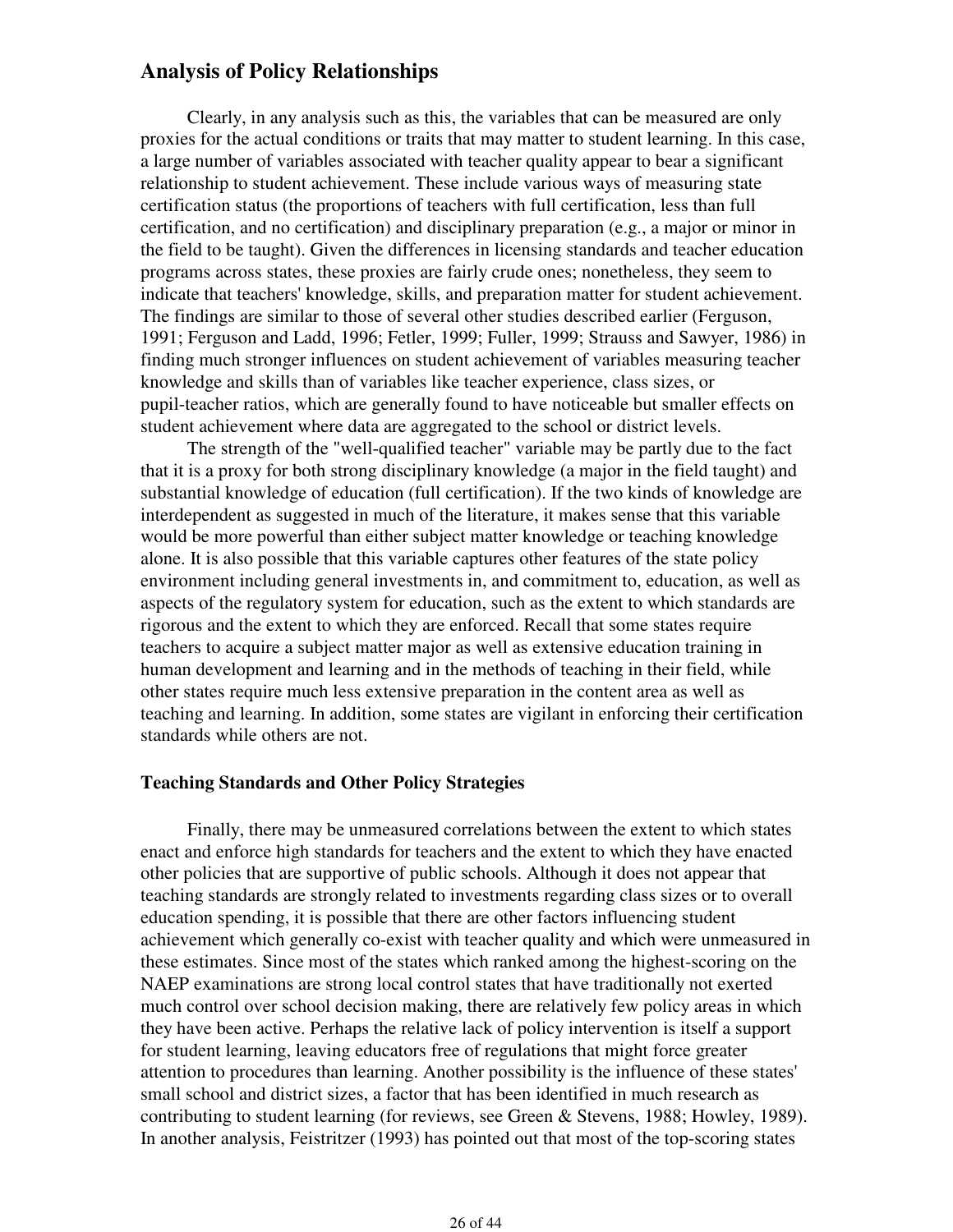on NAEP have very small average school sizes relative to national norms.

 One area in which policies have not been positively correlated, however, is the extent to which states engaged in statewide student testing in the 1980s and the extent to which they enacted high standards for teachers. Among the 12 highest- scoring states in 8th grade mathematics in 1996 (10 of which had particularly high licensing standards in the form of subject matter and teaching coursework requirements), none had mandatory statewide testing programs in place during the 1980s or early 1990s. Only two of the top 12 states in 4th grade mathematics had statewide testing programs in place prior to 1995. By contrast, among the 12 lowest-scoring states (8 of which had particularly large rates of out-of-field and uncertified teachers), 10 had extensive student testing programs in place prior to 1990, some of which were associated with highly specified state curricula and an extensive menu of rewards and sanctions.

 There are several possible interpretations of the almost inverse relationship between statewide testing policies and both teaching standards and student performance: It may be that states with low student performance and less qualified teachers were more likely to seek education improvements through student testing strategies and curriculum controls. It may also be that states have tended toward different theories of reform, with some investing more in testing and others in teaching. It is possible that regional differences in education investments and centralization happen to be correlated with policies regarding both testing and teacher investments (with Southern states that tend to score lowest investing heavily in curriculum and testing controls, while Northeastern and North Central states invest more in teacher education and less in curriculum controls).

 The lack of apparent relationship between testing programs and student achievement might be because, without other investments to improve teaching and schooling, tests alone do not transform learning. Another possibility is that the kinds of basic skills tests and curricula enacted in many states during the 1980s were at odds with the NAEP assessments which increasingly seek to measure higher-order skills and performance abilities. It may be worth noting that most of the high-scoring and fast-gaining states discussed earlier instituted curriculum and testing reforms in the mid-1990s that were linked to the national student standards that guide NAEP and were much more performance-oriented than the basic skills tests that predominated in state assessment systems of the 1980s. While there is little evidence yet of the effects of these assessment programs on student learning, policy analysts may want to watch to see whether the types of tests matter for broad student outcomes as well as whether and how the supports that do or do not accompany testing programs (professional development, funding equalization, investments in additional supports for students ranging from early childhood education to special services of various kinds) make a difference.

#### **Policies that May Influence Teachers' Qualifications**

 Another set of questions has to do with whether there are particular policy strategies used by states or districts that are associated with the preparation and hiring of better qualified teachers. The SASS data set and additional data collected directly from states allowed us to examine several policies in this regard.

 **Teacher education accreditation** National data from the National Association of State Directors of Teacher Education and Certification and from the National Council for the Accreditation of Teacher Education provided the percentage of teacher education institutions that were accredited by NCATE. NCATE-accreditation might lead to higher overall standards for teachers because NCATE standards revisions in 1988 and 1993 required higher admissions standards, evidence of greater subject matter preparation, and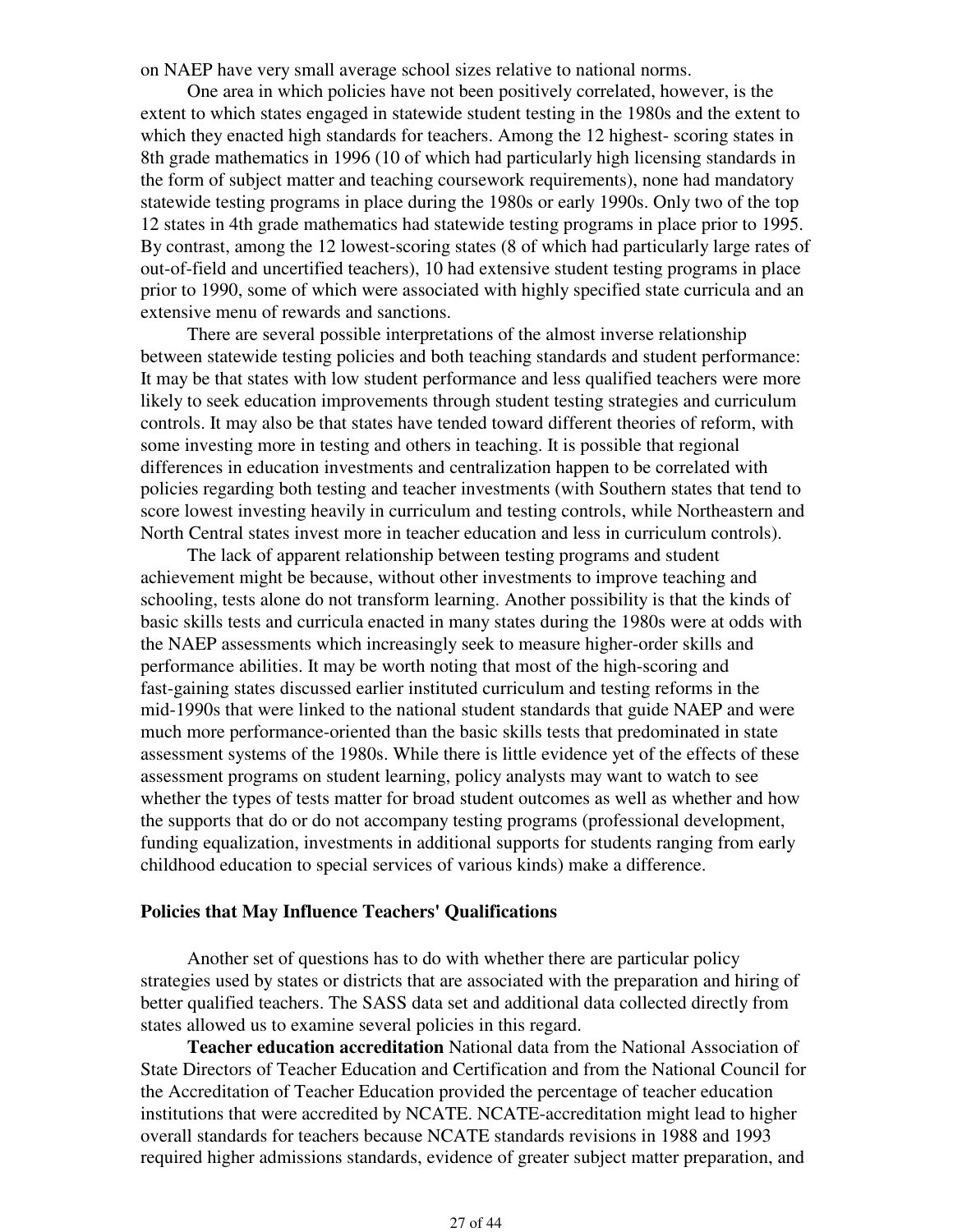stronger rationales for the content of education coursework than those often emphasized by state approval systems.

 **Standard setting and enforcement mechanisms** The state survey tracked the presence of a state professional standards board for teaching, analogous to the boards that govern other professions, which might enact and enforce higher standards. Since any policies for teacher education adopted by such a board would require several years to take broad effect, the enactment of a standards board prior to 1990 is the measure we used for examining influences on teacher qualifications in 1994.

 **District hiring standards** SASS data provided the percentage of school districts in each state requiring each of the following as conditions for hiring: full state certification, graduation from an approved teacher education program, and a college major or minor in the field to be taught. There was wide variation across the states in the degree to which districts looked for evidence of these kinds of teacher qualifications as part of the hiring process.

 Many more fine-grained variables, such as the content of licensing standards and the nature of teacher education programs, could not be tested with these data. Nonetheless, the results suggest some interesting associations. As shown in Table 4, the strongest predictor of the percentage of well-qualified teachers (that is, teachers with both a major and full certification in their field) is the percentage of teacher education institutions in a state that meet national accreditation standards through NCATE ( $p <$ .05).

| Table 4                                                |
|--------------------------------------------------------|
| <b>Relationship Between Professional Accreditation</b> |
| <b>And Teacher Qualifications</b>                      |

| Variable/<br>(Beta<br>coefficient)               | $%$ of<br>well-qualified<br>teachers | $%$ of<br>well-qualified<br>English<br>teachers | $%$ of<br>well-qualified<br>Math teachers | % of math<br>teachers<br>out-of-field | $%$ of<br>English<br>teachers<br>out-of-field |
|--------------------------------------------------|--------------------------------------|-------------------------------------------------|-------------------------------------------|---------------------------------------|-----------------------------------------------|
| $%$ of<br>colleges<br><b>NCATE</b><br>accredited | $.42*$                               | .49**                                           | $.36*$                                    | $-37*$                                | $-37*$                                        |

 $*p<.05$   $*p<.01$ 

 The proportion of NCATE-accredited institutions is also significantly and negatively correlated with the proportion of English and mathematics teachers who are "out-of-field" (i.e., have less than a minor in the field they teach). This may be because institutions that are NCATE-accredited must demonstrate that their students have the opportunity to acquire a base of content knowledge deemed acceptable by the subject matter associations that review applications as well as pedagogical knowledge in their field. Thus, these institutions may, as a group, have less variability than others in establishing reasonably high standards for disciplinary knowledge as well as knowledge of how to teach the discipline. It may also be that states in which professional accreditation is more widespread also happen to have other policies or practices in effect that support the preparation and hiring of well-qualified teachers.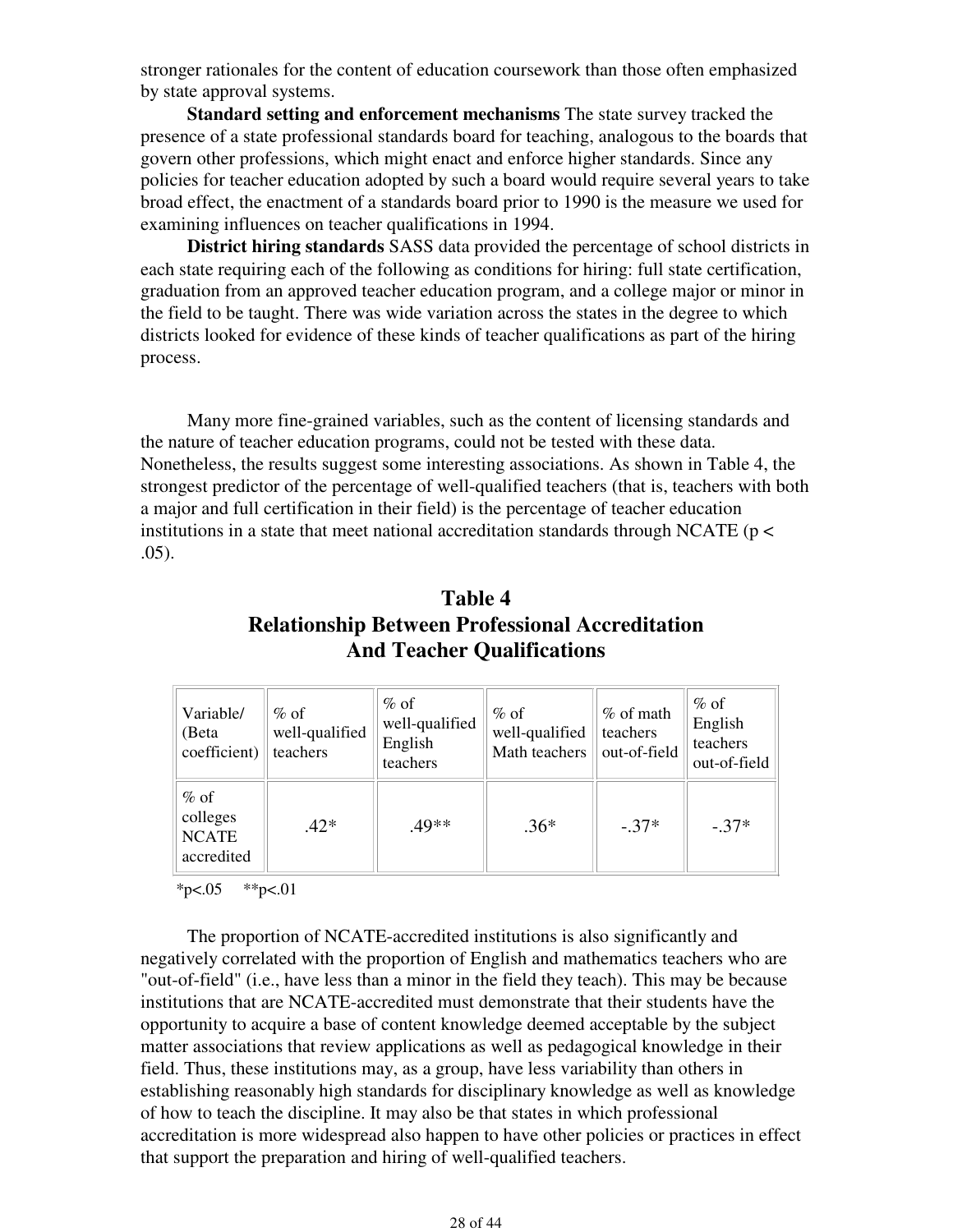As shown in Table 5, the extent to which districts maintain rigorous hiring standards (i.e., the percentage of districts requiring full certification, graduation from an approved teacher education program, and a college major or minor in the field to be taught) is a highly significant predictor ( $p < .001$ ) of the proportions of teachers who are uncertified. It is also a strong predictor of the proportions of new and veteran teachers who are fully certified. Since teachers' certification status is also related to state demographics, these variables were regressed against hiring standards along with student poverty, percent minority, and percent LEP students. The relationship between hiring standards and teacher certification status continues to be highly significant after controlling for student poverty, race, and language status.

# **Table 5 Correlations between Teacher Qualifications and District Hiring Standards (Pearson r)**

| <b>District Hiring Standards</b><br>(Percent of districts requiring full certification, graduation from an approved teacher<br>education program, and a college major or minor in the field to be taught as a condition<br>of hiring) |  |  |
|---------------------------------------------------------------------------------------------------------------------------------------------------------------------------------------------------------------------------------------|--|--|
| % of new teachers who are fully certified<br>$28**$                                                                                                                                                                                   |  |  |
| % of all teachers who are fully certified<br>$.33**$                                                                                                                                                                                  |  |  |
| % of newly hired teachers who are uncertified<br>$-51***$                                                                                                                                                                             |  |  |
| % of all teachers who are uncertified<br>$-0.6$ ***                                                                                                                                                                                   |  |  |

 $*p<.05$   $*p<.01$   $**p<.001$ 

# **Table 6 Relationship between Teacher Qualifications and District Hiring Standards**

**(Controlling for Student Poverty, Minority Status, and Language Status)**

| Variable/<br>Beta Weight/<br>(t value) | $\%$ all<br>teachers fully<br>certified | $%$ new<br>teachers fully<br>certified | % all teachers<br>uncertified | $\%$ new<br>teachers<br>uncertified |
|----------------------------------------|-----------------------------------------|----------------------------------------|-------------------------------|-------------------------------------|
| District hiring                        | .393                                    | .339                                   | $-.636$                       | $-.502$                             |
| standards****                          | $(2.51)^*$                              | $(2.16)^*$                             | $(-4.73)$ ***                 | $(-3.19)$ **                        |
| <b>Professional Standards</b><br>Board |                                         |                                        | $-.173$<br>$(-1.20)$          | $-.080$<br>$(-.48)$                 |
| % students in poverty                  | $-.148$                                 | $-.063$                                | .172                          | $-.108$                             |
|                                        | $(-.64)$                                | $(-.27)$                               | (.94)                         | $(-.51)$                            |
| % students LEP                         | .226                                    | .374                                   | .105                          | .045                                |
|                                        | (1.23)                                  | (2.02)                                 | (.63)                         | (.23)                               |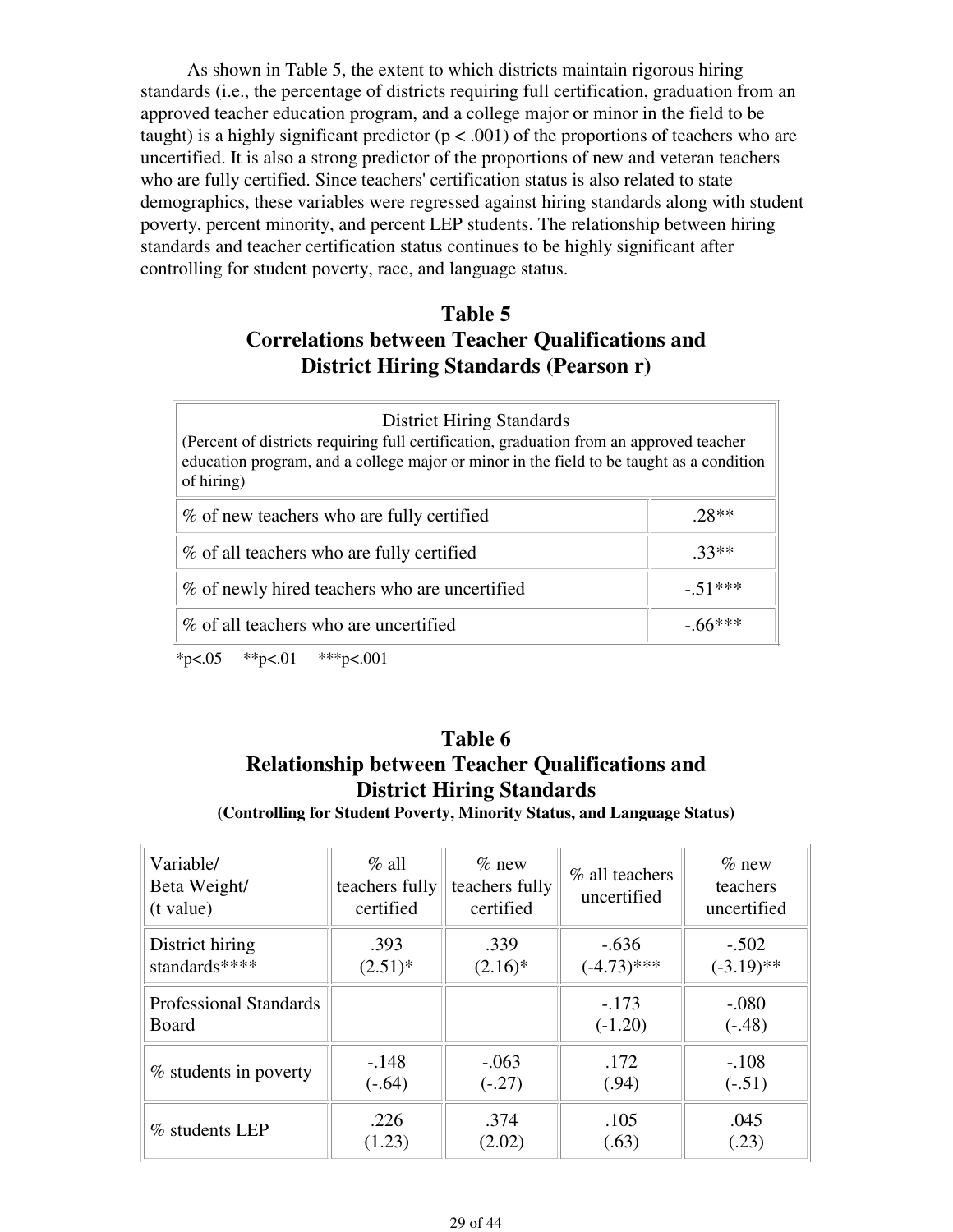| $\frac{1}{2}$ students minority | $\cap$<br>ر، 12<br>$.58^\circ$ | $-431$ | n rn<br>$-.332$<br>$(-1.66)$ | -. I U.J<br>.42)<br>$\overline{\phantom{0}}$ |  |
|---------------------------------|--------------------------------|--------|------------------------------|----------------------------------------------|--|
|---------------------------------|--------------------------------|--------|------------------------------|----------------------------------------------|--|

 $*p<.05$   $*p<.01$   $**p<.001$ 

\*\*\*\*Percent of districts requiring, as a condition of hiring, full certification, graduation from an approved teacher education program, and a college major or minor in the field to be taught

 This suggests that enforcing standards is both a state and local job. In a quasi-profession like teaching, there is a complex interplay between the standards adopted by states and the ways in which local schools and districts manage their hiring processes, sometimes in accord with and sometimes in violation of state standards. A minority of states enforce their teacher licensing standards in the inviolable fashion with which standards for doctors, lawyers, architects, and other professionals are enforced. These other professions use professional standards boards established by each state as standard-setting and enforcement bodies. Depending on the degree of authority and autonomy used as defining characteristics, 12 to 18 states have established such boards for teaching.

 As shown in Table 7, the presence of a professional standards board prior to 1990 proves to be significantly related to district hiring standards, a relationship that holds up after controlling for student characteristics. In addition, as Table 8 indicates, the presence of a standards board is significantly associated with the proportions of certified and uncertified teachers. This relationship may work through the influence such a board exerts over district decisions about hiring qualified personnel, as suggested above. Districts often hire unqualified teachers even though fully prepared teachers are available if state agencies do not prevent them from doing so. This can occur as a function of cumbersome hiring procedures, patronage, lack of recruitment effort or incentives, or efforts to reduce salary costs (NCTAF, 1996). Depending upon how they are structured, some standards boards may have more authority and/or more commitment to prevent the hiring of unqualified teachers than some state agencies do. In agency interviews, for example, a staff member of a highly effective state standards board described how the board examines the candidate qualifications as well as the district's advertising, selection, and hiring practices and applicant pool in any case where a district requests permission to hire staff on an emergency or temporary license. Very few requests for hiring of unqualified personnel are ultimately granted, and district hiring practices are often revised and improved in the process of the review. In other states, agency officials described routine, blanket approvals of district requests for emergency hiring even in situations where districts had just laid off large numbers of qualified teachers or had qualified applicants in the applicant pool. These officials generally felt they did not have the resources or the authority to investigate or stem practices they felt were illegal and widespread.

## **Table 7**

# **Correlations (Pearson r) of Presence of a Professional Standards Board with District Hiring Standards and Teacher Qualifications**

| % of districts requiring graduation from an approved teacher | $.25*$ |
|--------------------------------------------------------------|--------|
| education program                                            |        |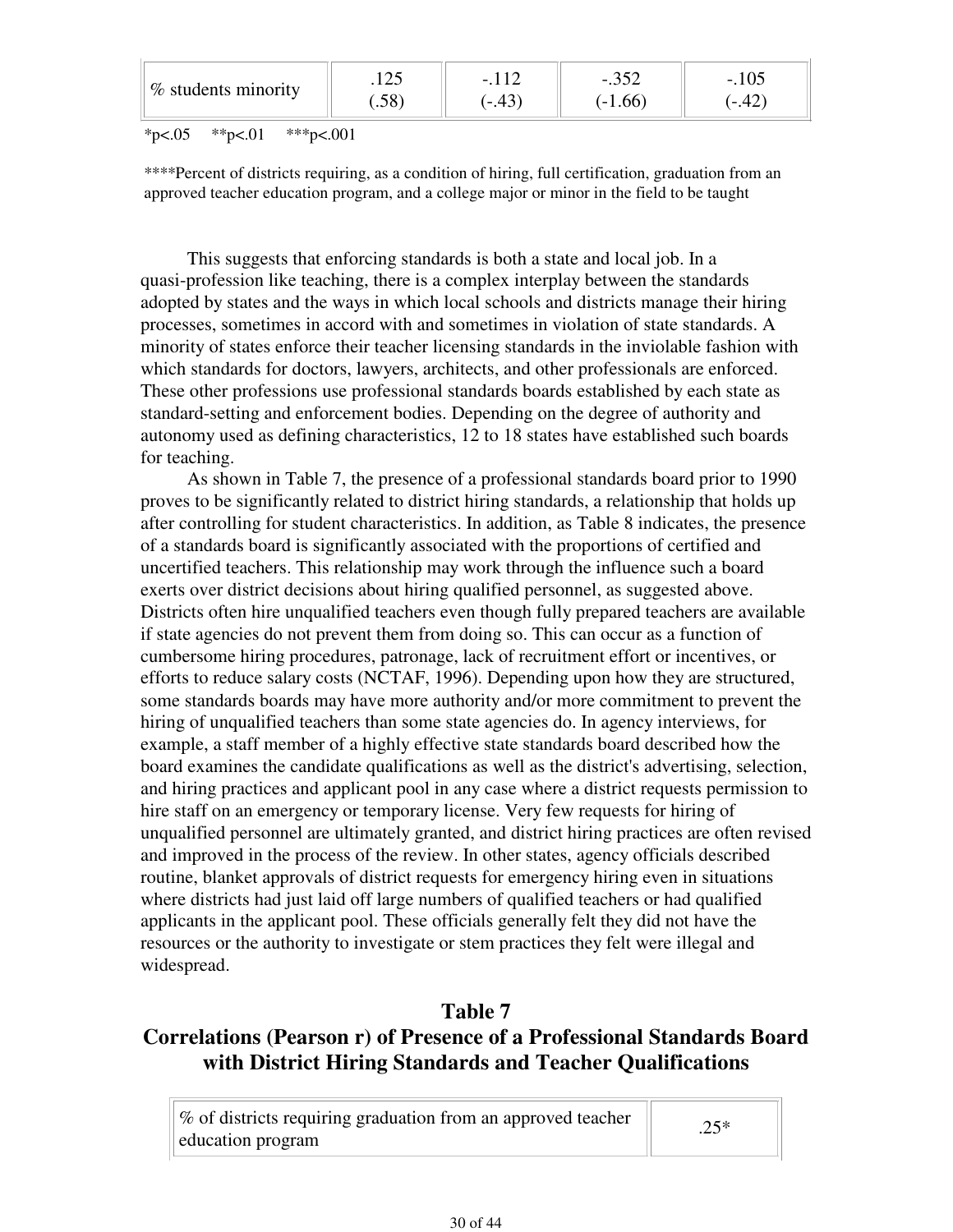| % of districts requiring a college major or minor in the field<br>to be taught                                    | $23*$   |
|-------------------------------------------------------------------------------------------------------------------|---------|
| % of districts requiring full certification, graduation from an<br>approved program, and a college major or minor | $.30**$ |
| % uncertified teachers                                                                                            | $-27**$ |
| % fully certified teachers                                                                                        | $21*$   |
| % fully certified new teachers                                                                                    | $21*$   |
| # of weeks required for student teaching                                                                          | $25*$   |

 $*p<.05$   $*p<.01$ 

# **Table 8 Relationship between Professional Standards Board Presence and District Hiring Standards**

|                              | District hiring standards |
|------------------------------|---------------------------|
| Professional Standards Board | .411<br>$(2.49)$ **       |
| % students in poverty        | .132<br>(.58)             |
| $\%$ LEP students            | $-429$<br>$(-2.20)$ *     |
| % minority students          | .067<br>(.26)             |

 $*p<.05$   $*p<.01$ 

 These relationships between the presence of standards boards and teacher education or hiring practices, although statistically significant, are quite modest (correlations in the .2 to .3 range), suggesting that many other variables are at play here as well. It is certainly true that some states enact and enforce high standards for teaching without the presence of standards boards, while some standards boards do not pursue their mission with the same vigor as others. Where they exist, however, such bodies often appear to bring greater consistency of effort and attention to the issues of preparation and qualifications.

### **Conclusions and Implications**

 This analysis triangulates data from surveys of state policies, case study analyses of state policymaking, and quantitative examination of the distribution of state achievement scores and resources, taking student characteristics into account. Some findings are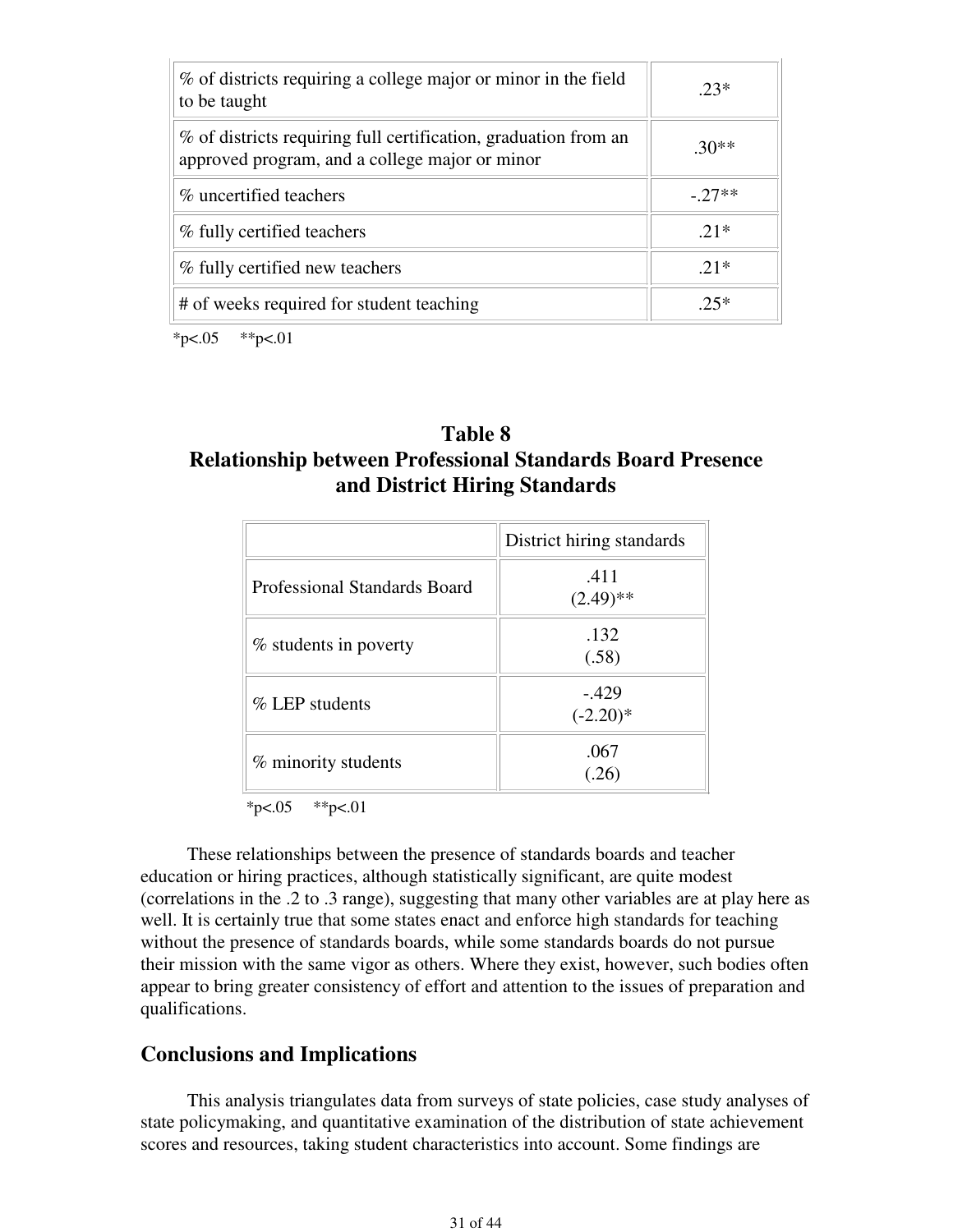particularly noteworthy. First, while student demographic characteristics are strongly related to student outcomes at the state level, they are less influential in predicting achievement levels than variables assessing the quality of the teaching force. Second, when aggregated at the state level, teacher quality variables appear to be more strongly related to student achievement than class sizes, overall spending levels, teacher salaries (at least when unadjusted for cost of living differentials), or such factors as the statewide proportion of staff who are teachers.

 Among variables assessing teacher "quality," the percentage of teachers with full certification and a major in the field is a more powerful predictor of student achievement than teachers' education levels (e.g., master's degrees). This finding concurs with those of other studies cited earlier. It is not surprising that masters degrees would be relatively weaker measures of teacher knowledge, given the wide range of content they can include, ranging from specialist degrees in reading or special education that are directly related to teaching to fields like administration and others that have little to do with teaching. Other measures of certification status (e.g., the percent of teachers uncertified, the percent with full certification) are also strong correlates of student achievement. Finally, certain policy strategies associated with standard-setting at the state and local level--NCATE-accreditation of teacher education institutions, district hiring standards,

and, to a lesser extent, state professional standards boards--appear to be related to teacher qualifications in the field.

 While the triangulation of data from several sources lends some confidence to these findings, they should be viewed with caution. Like all studies that draw inferences from broad state trends and correlational data, there are many variables in play at any given time and many possible explanations for any phenomenon observed. While this article presents a range of competing explanations for student achievement trends (student background, curriculum and testing policies, school funding and equalization, school and class sizes), it could not fully test all of these explanations. This remains for other researchers to pursue. In addition, other data and other methodologies could shed further light on these questions. Adding information about parent education levels might make a difference in the measurement of student background; adding data about school and district size (from the Common Core of Data) and curriculum and testing approaches (from the NAEP background surveys) might shed greater light on school factors that matter; and adjusting salary and spending data for cost of living differentials might allow a better evaluation of fiscal influences.

 By including estimates of the proportions of staff who are underqualified (and who tend to cluster in less advantaged schools and districts), this study's estimates tapped some of the local variability in resources made available to children. However, because state data on average class sizes and other school resources ignore wide variations in teaching and learning conditions that may be very important at the district, school, and classroom levels, these estimates cannot fully capture the effects of such variables. Average class sizes, for example, vary relatively little across states but vary substantially within states and districts. Thus, effects of this variable are much more likely to be perceived with more disaggregated data. By merging district, school, and teacher files, the SASS data can allow for the use of Hierarchical Linear Modeling techniques, which would be a useful tool for further exploring relationships between teaching and schooling variables at the school, district, and state levels.

 Nonetheless, the findings of this study, in conjunction with a number of other studies in recent years, suggest that states interested in improving student achievement may be well-advised to attend, at least in part, to the preparation and qualifications of the teachers they hire and retain in the profession. It stands to reason that student learning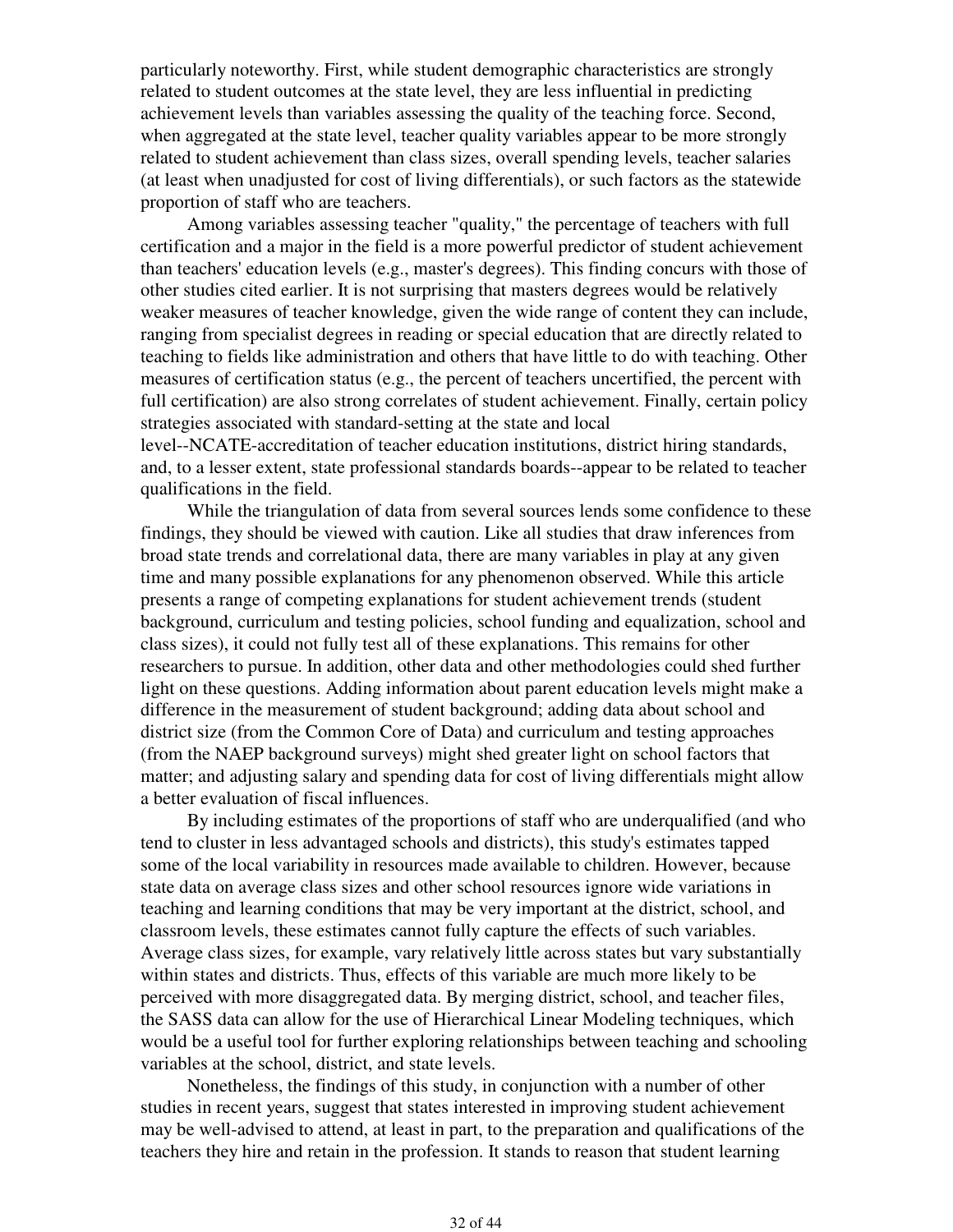should be enhanced by the efforts of teachers who are more knowledgeable in their field and are skillful at teaching it to others. Substantial evidence from prior reform efforts indicates that changes in course taking, curriculum content, testing, or textbooks make little difference if teachers do not know how to use these tools well and how to diagnose their students' learning needs (for a review, see Darling-Hammond, 1997b).

 Like other studies cited earlier, this research indicates that the effects of well-prepared teachers on student achievement can be stronger than the influences of student background factors, such as poverty, language background, and minority status. And while smaller class sizes appear to contribute to student learning, particularly in fields like elementary reading, the gains occasioned by smaller classes are most likely to be realized, as they were in the Tennessee experiment, when they are accompanied by the hiring of well-qualified teachers. The large- scale hiring of unqualified teachers, as was the case in California's recent class size reduction initiative, would likely offset any achievement gains that could be realized by smaller class sizes.

 Another implication of this study is that states may impact the qualifications of the teachers through policies that influence the hiring standards of school districts (e.g., incentives and sanctions from the state level that encourage the hiring of well-qualified individuals), the accreditation of teacher education institutions (e.g., encouragement or requirements for the use of NCATE standards or others of equivalent rigor), and the bodies that establish and enforce teaching standards (e.g. establishment of professional standards boards or assurance of adequate capacity and authority for state agencies to uphold high standards for teaching).

 Although this study used fairly crude measures of teacher knowledge and skills such as certification status, college major, and master's degrees, policymakers should be aware that there are much more fine-grained distinctions to be made among types of state certification standards, teacher education programs, professional development offerings, and education requirements that make a difference to the teachers' abilities and their students' outcomes. Reforms underway to create more thoughtful licensing systems, more productive teacher education programs, and more effective professional development strategies are producing evidence of the stronger effects on teaching and learning of approaches that strengthen teachers' abilities to teach diverse learners with a keen diagnostic eye and a wide repertoire of strategies supporting mastery of challenging content (for a review, see NCTAF, 1996; Darling-Hammond 1997a). Over the next decade, federal, state, and local policymakers interested in helping students meet higher learning standards may want to consider how investments in teacher quality, along with other reforms, can assist them in achieving their goals.

### **Notes**

- 1. This research was funded in part by the Office of Educational Research and Improvement (OERI) of the U.S. Department of Education through the Center for the Study of Teaching and Policy, which is housed at the University of Washington and includes Stanford University, Teachers College, Columbia University, and the University of Michigan. The research was initiated while the author was a fellow at the Center for Advanced Study in the Behavioral Sciences with the support of the Spencer Foundation. The views represented in this article are those of the author alone, and do not represent those of any sponsor.
- 2. National Center for Education Statistics, Schools and Staffing Survey, 1993-94: *State by State Data*, Washington, DC: U.S. Department of Education, 1996, Table 3.5. Additional tabulations performed by the National Commission on Teaching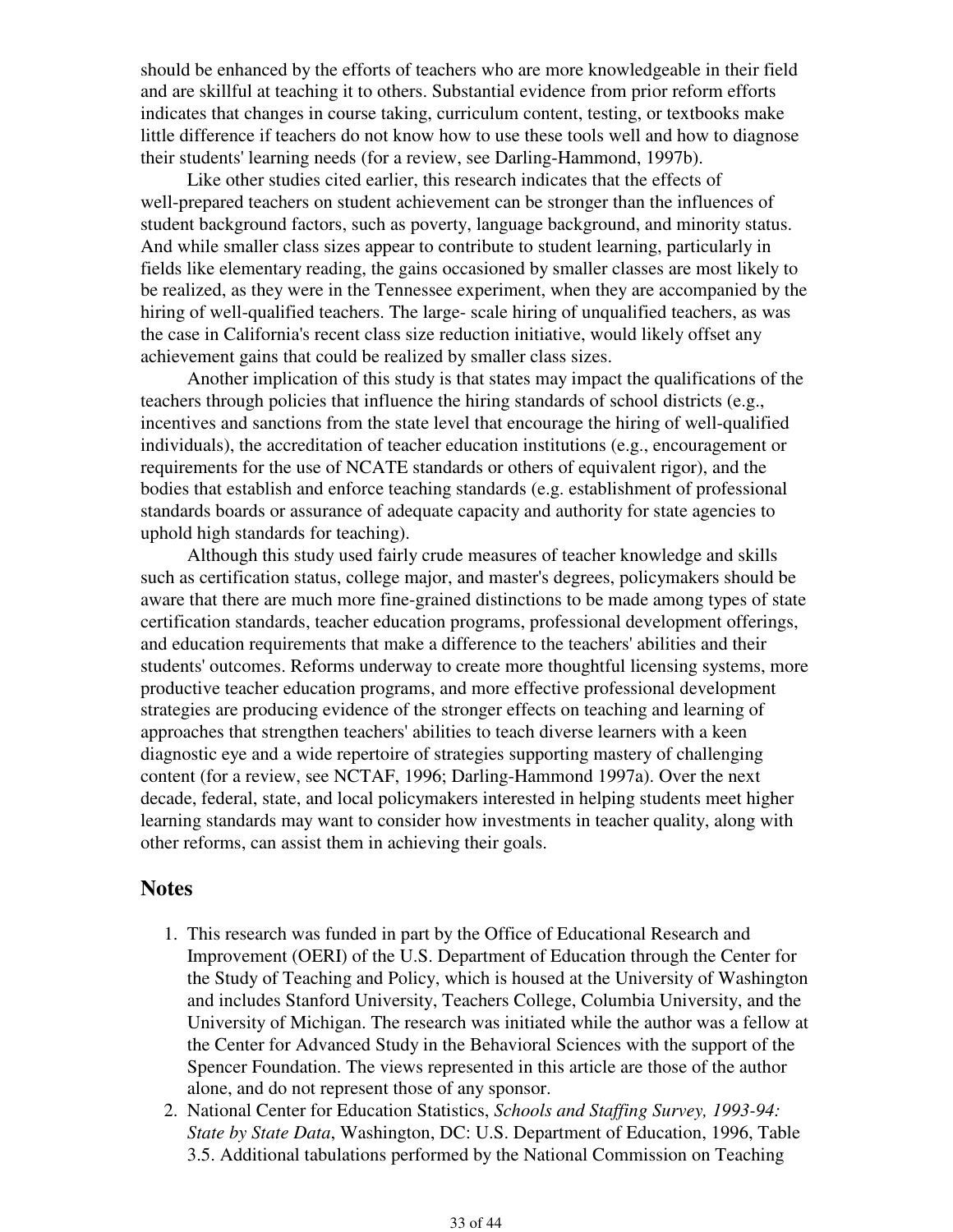and America's Future.

3. The INTASC standards, developed by a consortium of more than 30 states and professional associations under the auspices of the Council of Chief State School Officers, are based on knowledge of effective learning and teaching and on the student learning standards developed by professional associations such as the National Council of Teachers of Mathematics. The INTASC standards for beginning teacher licensing are compatible with the more advanced standards of the National Board for Professional Teaching Standards, which define and assess accomplished teaching among veteran teachers.

### **References**

Adams, R.D., S. Hutchinson, and C. Martray (1980). A developmental study of teacher concerns across time. Paper presented at the American Educational Research Associaton Annual Meeting. Boston, Mass.

Andrew, M. & Schwab, R.L. (1995). Has reform in teacher education influenced teacher performance? An outcome assessment of graduates of eleven teacher education programs. *Action in Teacher Education, 17*, 43-53.

Andrews, J.W., Blackmon, C.R., and Mackey, J.A. (1980). Preservice performance and the National Teacher Examinations. *Phi Delta Kappan, 61*(5), pp. 358-359.

Armour-Thomas, E., Clay, C., Domanico, R., Bruno, K., & Allen, B. (1989). An outlier study of elementary and middle schools in New York City: Final report. NY: New York City Board of Education.

Ashton, P. & Crocker, L. (1987, May-June). Systematic study of planned variations: The essential focus of teacher education reform. *Journal of Teacher Education, 38*, 2-8.

Ayers, J.B., and Qualls, G.S. (Nov/Dec 1979). Concurrent and predictive validity of the National Teacher Examinations. *Journal of Educational Research, 73* (2), pp.86-92.

Barnes, S., Salmon, J. and Wale, W. (1989), "Alternative Teacher Certification in Texas." Presented at the annual meeting of the American Educational Research Association, March. ERIC Document No. 307316.

Begle, E.G. (1979). Critical Variables in Mathematics Education. Washington, D.C.: Mathematical Association of American and National Council of Teachers of Mathematics.

Begle, E.G. and Geeslin, W. (1972). Teacher effectiveness in mathematics instruction. National Longitudinal Study of Mathematical Abilities Reports No. 28. Washington, D.C. Mathematical Association of America and National Council of Teachers of Mathematics.

Bents, Mary, and Richard Bents (1990). Perceptions of Good Teaching Among Novice, Advanced Beginner and Expert Teachers. Paper presented at the Annual Meeting of the American Educational Research Association, Boston, MA.

Berliner, D.C. & Biddle, B.J. (1995). *The manufactured crisis: Myth, fraud, and the*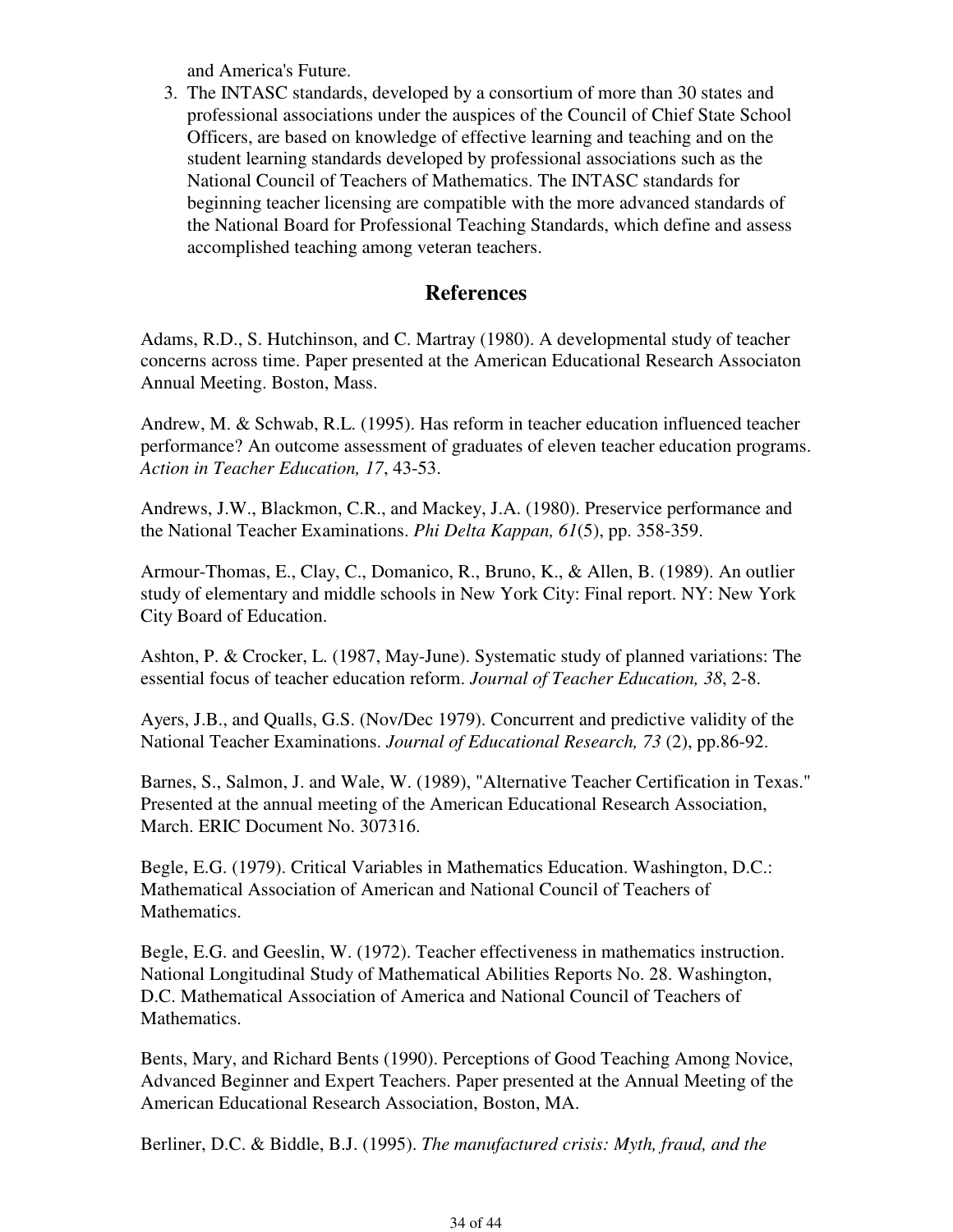*attack on America's public schools*. Reading, MA: Addison-Wesley.

Berliner, D.C. & Tikunoff, W. J. (1976). The California Beginning Teacher Study. *Journal of Teacher Education, 27* , 24-30.

Bowles, S., and Levin, H.M. (1968). The determinants of scholastic achievement—An appraisal of some recent evidence. *Journal of Human Resources, 3*, 3-24.

Brown, C.A., Smith, M.S., and Stein, M.K. (1995). Linking teacher support to enhanced classroom instruction. Paper presented at the annual meeting of the American Educational Research Association. New York, New York.

Byrne, C.J. (1983). Teacher knowledge and teacher effectiveness: A literature review, theoretical analysis and discussion of research strategy. Paper presented at the meeting of the Northwestern Educational Research Association, Ellenville, NY.

Campbell, J.R., Donahue, P.L., Reese, C.M., Phillips, G.W. (1996). NAEP 1994 reading report card for the nation and the states. Washington, D.C.: U.S. Department of Education.

Carroll, J.B. (1975). *The teaching of French as a foreign language in eight countries.* NY: John Wiley and Sons.

Carter, K., and Doyle, W. (1987). Teachers' knowledge structures and comprehension processes. Pp. 147-160 in J. Calderhead (Ed.), *Exploring Teacher Thinking*. London: Cassell.

Connecticut State Department of Education Division of Research, Evaluation, and Assessment (1991). Research Bulletin, School Year 1990-91, No. 1 (Hartford, CT: Bureau of Research and Teacher Assessment).

Cooper, E. & Sherk, J. (1989). Addressing urban school reform: Issues and alliances. *Journal of Negro Education, 58*, 3, 315-331.

Cohen, D.K. and Hill, H. (1997). Instructional Policy and Classroom Performance: The Mathematics Reform in California. Paper presented at the Annual Meeting of the American Educational Research Association, Chicago, IL.

Coleman, J.S., Campbell, E.Q., Hobson, C.J., McPartland, J., Mood, A.M., Weinfeld, F.D., York, R.L. (1966). Equality of educational opportunity. Washington, DC: U.S. Government Printing Office.

Council on School Performance (1997). Teachers with advanced degrees advance student learning. Atlanta: Council for School Performance, Georgia State University.

Darling-Hammond, L. (1992). Teaching and knowledge: Policy issues posed by alternative certification for teachers. *Peabody Journal of Education, 67*, 3, 123-154.

Darling-Hammond, L. (1997a). Doing What matters most: Investing in quality teaching. NY: National Commission on Teaching and America's Future.

Darling-Hammond, L. (1997b). *The right to learn: A blueprint for creating schools that*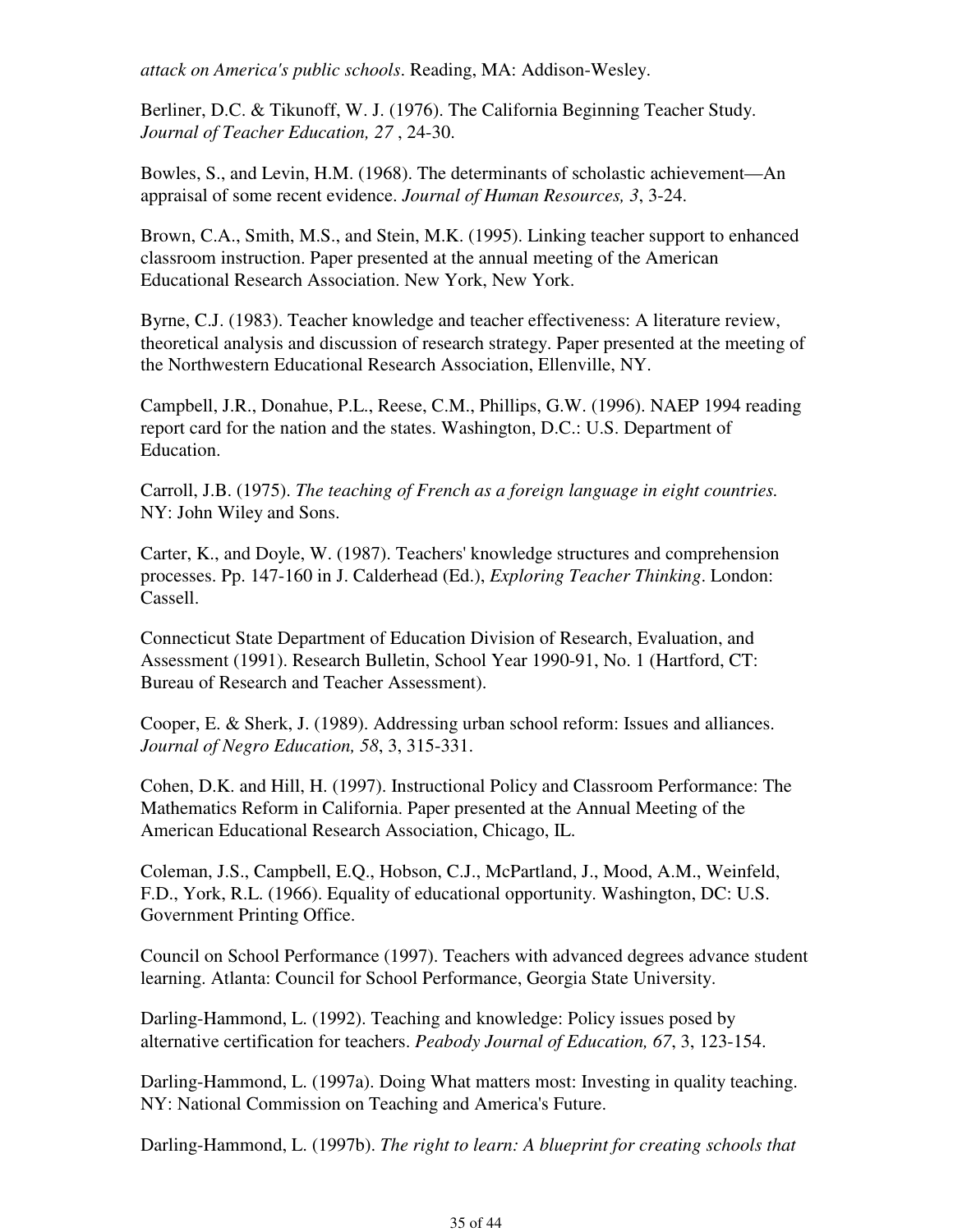*work*. San Francisco: Jossey Bass.

Darling-Hammond, L.; Hudson, L.; and Sheila Kirby (1989). Redesigning Teacher Education: Opening the Door for New Recruits to Science and Mathematics Teaching. Santa Monica:The RAND Corporation.

Darling-Hammond, L., Wise, A.E. & Klein, S. (1995). *A license to teach: Building a profession for 21st century schools*. Boulder: Westview Press.

Darling-Hammond, L., Wise, A.E. and Pease S.R. (1983). Teacher evaluation in the organizational context: a review of the literature. *Review of educational research, 53*, 285-237.

Denton, J.J., and L.J. Lacina (1984). Quantity of professional education coursework linked with process measures of student teaching. *Teacher Education and Practice*, 39-64.

Denton, J.J., and Peters, W.H. (1988). Program assessment report: Curriculum evaluation of a non-traditional program for certifying teachers. Texas A &M University, College Station, TX.

Doyle, W. (1985). Recent research on classroom management: Implications for teacher preparation. *Journal of Teacher Education, 36*, 3, 31-35.

Doyle, W. (1986). Content representation in teachers' definitions of academic work. *Journal of Curriculum Studies, 18*, 365- 379.

Druva, C.A., & Anderson, R.D. (1983). Science teacher characteristics by teacher behavior and by student outcome: A meta-analysis of research. *Journal of Research in Science Teaching, 20*,5, 467-479.

Erekson, T.L. and Barr, L. (1985). Alternative credentialing: Lessons from vocational education. *Journal of Teacher Education, 36*, 3, 16-19.

Evertson, C., Hawley, W., & Zlotnik, M. (1985). Making a difference in educational quality through teacher education. *Journal of Teacher Education, 36*,3, 2-12.

Feiman-Nemser, Sharon, and Michelle B. Parker (1990). Making Subject Matter Part of the Conversation or Helping Beginning Teachers Learn to Teach. East Lansing, MI: National Center for Research on Teacher Education.

Feistritzer, C.E. (1993). Report Card on American Education: A State-by-State Analysis, 1972-73 to 1992-93. Washington, D.C.: National Center on Education Information.

Fetler, M. (1999). High school staff characteristics and mathematics test results. *Education Policy Analysis Archives, 7*, 9 [Entire issue]. (Available online at http://epaa.asu.edu/epaa/v7n9.html)

Ferguson, R.F. (1991, Summer). Paying for public education: New evidence on how and why money matters. *Harvard Journal on Legislation, 28*,2, 465-498.

Ferguson, R.F. and Ladd, H.F. (1996). How and Why Money Matters: An Analysis of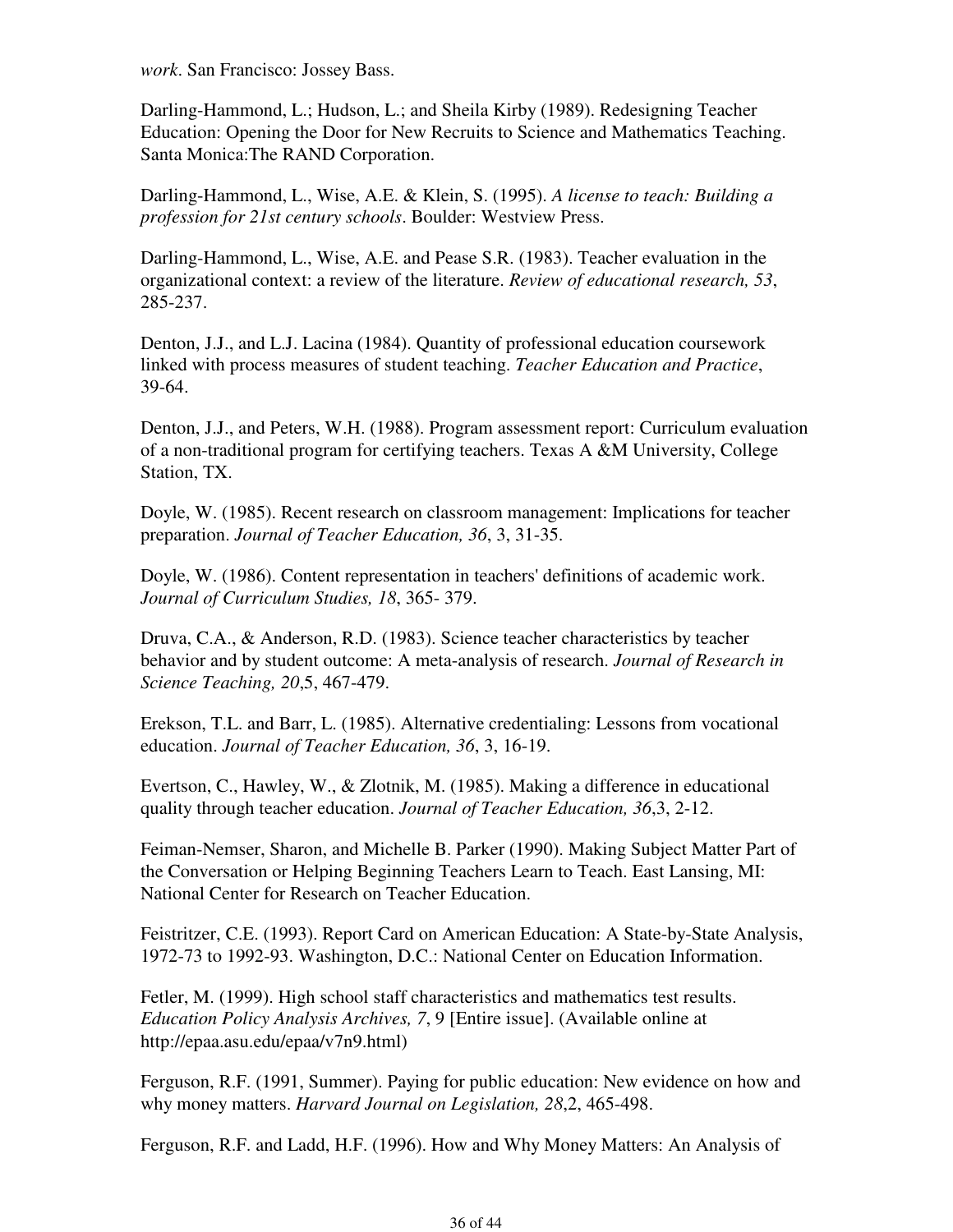Alabama Schools. Pp. 265-298 in Helen Ladd (Ed.) *Holding Schools Accountable*. Washington, D.C.: Brookings Institution.

Ferguson, P. and Womack, S.T. (1993). The impact of subject matter and education coursework on teaching performance. *Journal of Teacher Education, 44,* 1, 55-63.

Fuller, E. J. (1999). Does teacher certification matter? A comparison of TAAS performance in 1997 between schools with low and high percentages of certified teachers. Austin: Charles A. Dana Center, University of Texas at Austin.

Glass, G.V; Cahen, L.S.; Smith, M.L.; and Filby, N.N. (1982). *School class size: Research and Policy.* Beverly Hills, CA: SAGE Publications.

Glassberg, S. (1980). A view of the beginning teacher from a developmental perspective. Paper presented at the American Educational Research Association Annual Meeting. Boston, MA.

Goebel, Stephen D., Karl Ronacher, and Kathryn S. Sanchez (1989), An Evaluation of HISD's Alternative Certification Program of the Academic Year: 1988-1989. Houston: Houston Independent School District Department of Research and Evaluation. ERIC Document No. 322103.

Goldhaber, M. and Brewer, D. (1999). Does teacher certification matter? High school certification status and student achievement. Unpublished manuscript.

Gomez, D.L., and Grobe, R.P. (1990). Three Years of Alternative Certification in Dallas: Where are We? Paper presented at the Annual Meeting of the American Educational Research Association, Boston, MA.

Good, T.L. (1983). Recent classroom research: Implications for teacher education. In D.C. Smith (ed.), *Essential knowledge for beginning educators*. Washington, D.C.: American Association of Colleges for Teacher Education.

Good, T.L. and J. E. Brophy. (1986). *Educational Psychology, 3rd Edition*. NY: Longman.

Grady, M.P., Collins, P. & Grady, E.L. (1991). Teach for America 1991 Summer Institute Evaluation Report. Unpublished manuscript.

Greenwald, R., Hedges, L.V., and Laine, R.D. (1996). The effect of school resources on student achievement. *Review of Educational Research, 66*, 361-396.

Grissmer, D. and Flanagan, A. (1998). Exploring Rapid Achievement Gains in North Carolina and Texas. Washington, D.C.: National Education Goals Panel.

Grossman, P. L. (1989). Learning to teach without teacher education. *Teachers College Record, 91*, 2, 191-208.

Guyton, E. and Farokhi, E. (1987). Relationships among academic performance, basic skills, subject matter knowledge and teaching skills of teacher education graduates. *Journal of Teacher Education, 38,* (Sept-Oct.), 37-42.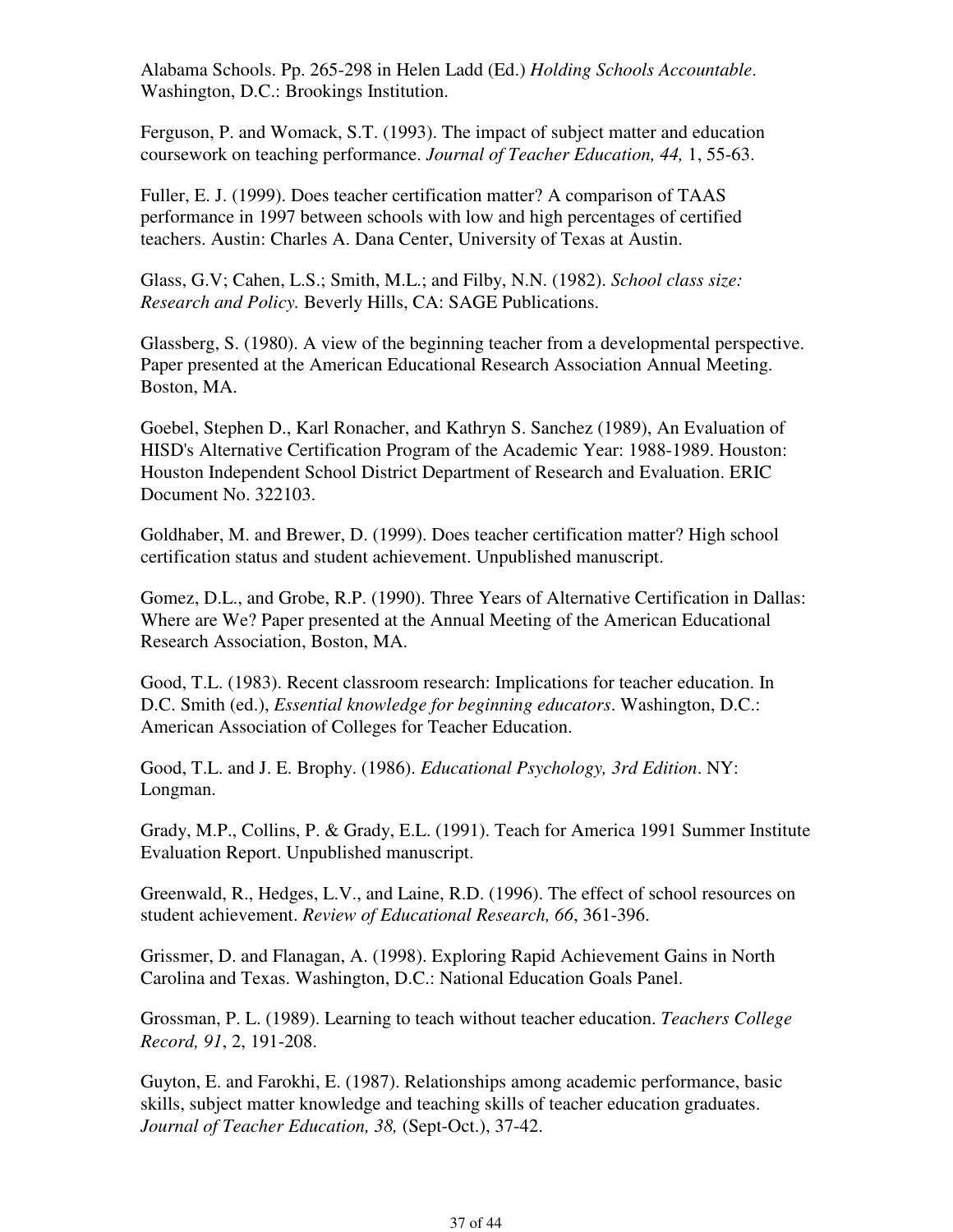Haberman, M. (1995, June). Selecting 'star' teachers for children. *Phi Delta Kappan, 76*, 777-781.

Haney, W. (1999). Supplementary report on Texas Assessment of Academic Skills Exit Test (TAAS-X). Boston: Center for the Study of Testing, Evaluation, and Educational Policy.

Haney, W., Madaus, G., & Kreitzer, A. (1987). Charms talismanic: testing teachers for the improvement of american education. Pp. 169-238 in E.Z. Rothkopf (Ed.) *Review of Research in Education*, Vol. 14. Washington, D.C.: American Educational Research Association.

Hansen, J. B. (1988). The Relationship of Skills and Classroom Climate of Trained and Untrained Teachers of Gifted Students. Unpublished doctoral dissertation, Purdue University.

Hanushek, E.A. (1971). Teacher characteristics and gains in student achievement: Estimation using micro data. *The American Economic Review, 61*(2), 280-288.

Hanushek, E.A., Rivkin, S.G., and Taylor, L.L. (1995). Aggregation bias and the estimated effects of school resources. Working paper 397. University of Rochester, Center for Economic Research.

Hawk, P.; Coble, C.R.; and Swanson, M. (1985). Certification: It Does Matter, *Journal of Teacher Education, 36* , 3, 13-15.

Hellfritzch, A.G. (1945). A factor analysis of teacher abilities. *Journal of Experimental Education, 14*, 166- 169.

Hice, J.E.L. (1970). The Relationship between Teacher Characteristics and First-Grade Achievement. *Dissertation Abstracts International, 25*, 1, 190.

Johanson, G.A. and Gips, C.J. (1992). The hiring preferences of secondary school principals. *The High School Journal, 76*, (Oct./Nov.), 1-16.

Jordan, H.R., Mendro, R.L., & Weersinghe, D. (1997). Teacher effects on longitudinal student achievement: A preliminary report on research on teacher effectiveness. Paper presented at the National Evaluation Institute, Indianapolis, IN. Kalamazoo, MI: CREATE, Western Michigan University.

Kentucky Institute for Education Research (1997). The preparation of teachers for Kentucky Schools: A survey of new teachers. Frankfort, KY: Kentucky Institute for Education Research

Klitgaard, R.E. and Hall, G.R. (1974). Are there unusually effective schools? *Journal of Human Resources, 10*, 3, 90-106.

Knoblock, G.A. (1986). Continuing professional education for teachers and its relationship to teacher effectiveness. Unpublished dissertation. Michigan State University. *Dissertation Abstracts International, 46*, 2, 3325A, University microfilms no. AAC8529729.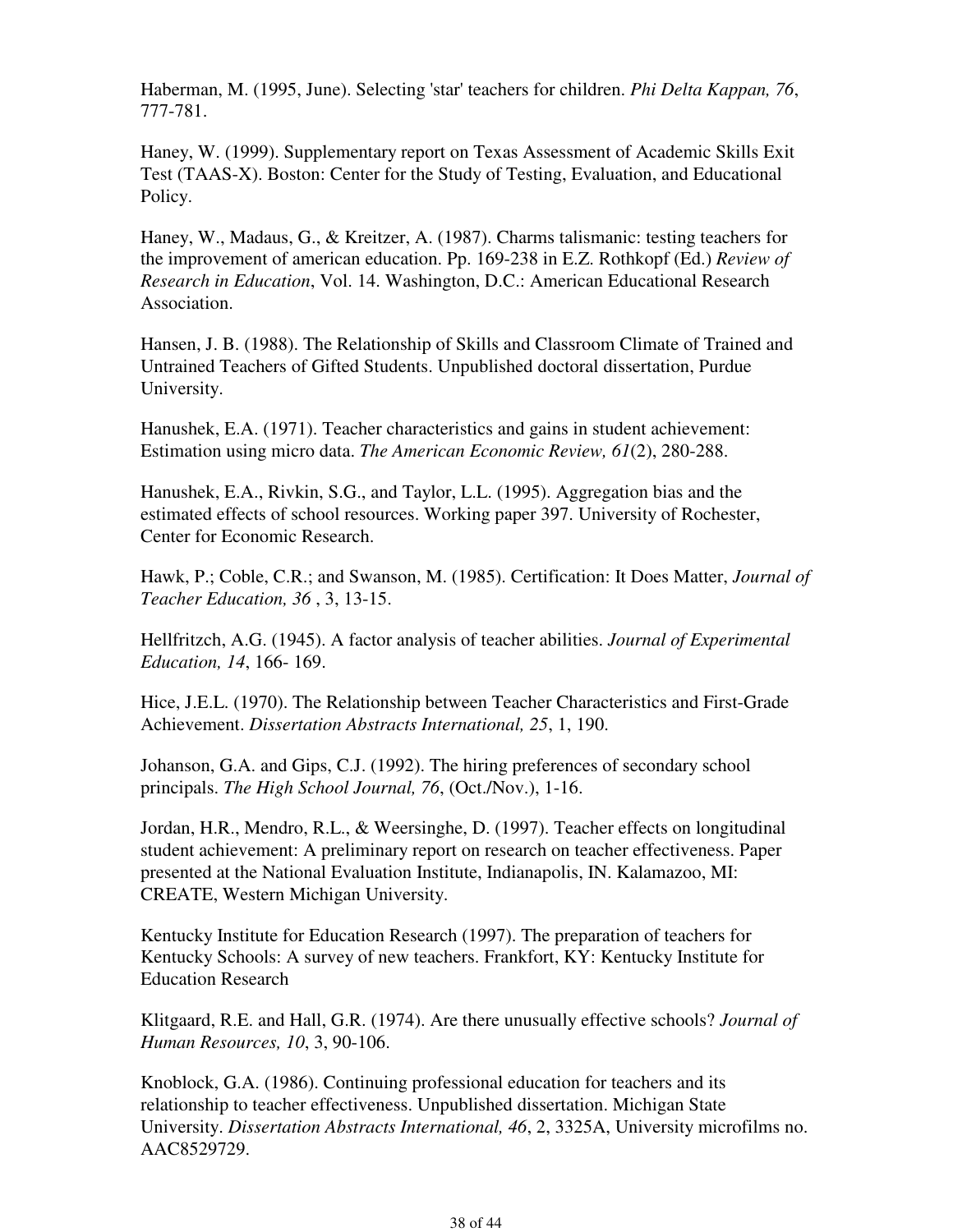Kurtz, M. (1999). Schools, teens battle barrier of 9th grade. *American-Statesman*, May 23, 1999.

LaDuke, D.V. (1945). The measurement of teaching ability. *Journal of Experimental Education, 14*, 75-100.

Lenk, Harriet Anne (1989). A Case Study: The Induction of Two Alternate Route Social Studies Teachers. Unpublished doctoral dissertation. Teachers College, Columbia University.

LuPone, L.J. (1961). A comparison of provisionally certified and permanently certified elementary school teachers in selected school districts in New York State. *Journal of Educational Research, 55*, 1, 53-63.

Lutz, Frank W., and Jerry B. Hutton (1989). Alternative teacher certification: Its policy implications for classroom and personnel practice. *Educational Evaluation and Policy Analysis, 11*, 3, 237-254.

McNeil, J.D. (1974). Who gets better results with young children -experienced teachers or novices? *Elementary School Journal, 74*, 447-451.

Mitchell, N. (1987). Interim Evaluation Report of the Alternative Certification Program (REA87-027-2). Dallas, TX: DISD Department of Planning, Evaluation, and Testing.

Monk, D. H. (1994). Subject matter preparation of secondary mathematics and science teachers and student achievement. *Economics of Education Review, 13*, 2, 125-145.

Monk, D. H. and King, J.A. (1994). Multilevel teacher resource effects in pupil performance in secondary mathematics and science: The case of teacher subject matter preparation. Pp. 29- 58 in R.G. Ehrenberg (Ed.), *Choices and consequences: Contemporary policy issues in education*. Ithaca, NY: ILR Press.

Mosteller, F. (1995). The Tennessee study of class size in the early school grades. *The Future of Children, 5*, 2, 113- 127.

Murnane, R.J. (1985, June). Do effective teachers have common characteristics: Interpreting the quantitative research evidence. Paper presented at the National Research Council Conference on Teacher Quality in Science and Mathematics, Washington, D.C.

Murnane, R.J., and Phillips, B.R. (1981). Learning by doing, vintage, and selection: Three pieces of the puzzle relating teaching experience and teaching performance. *Economics of Education Review, 1fR,* 4, 691-693.

National Center for Education Statistics (1994). Data compendium for the NAEP 1992 reading assessment of the nation and the states: 1992 NAEP trial state assessment. Washington, D.C.: U.S. Department of Education.

National Center for Education Statistics (n.d.) NAEP 1992, 1994 national reading assessments – Data almanac – Grade 4: Teacher questionnaire weighted percentages and composite proficiency means (Public school). (Available online at http:// www.Nces.ed.gov/nationsreportcard/y25alm/almanac.shtml )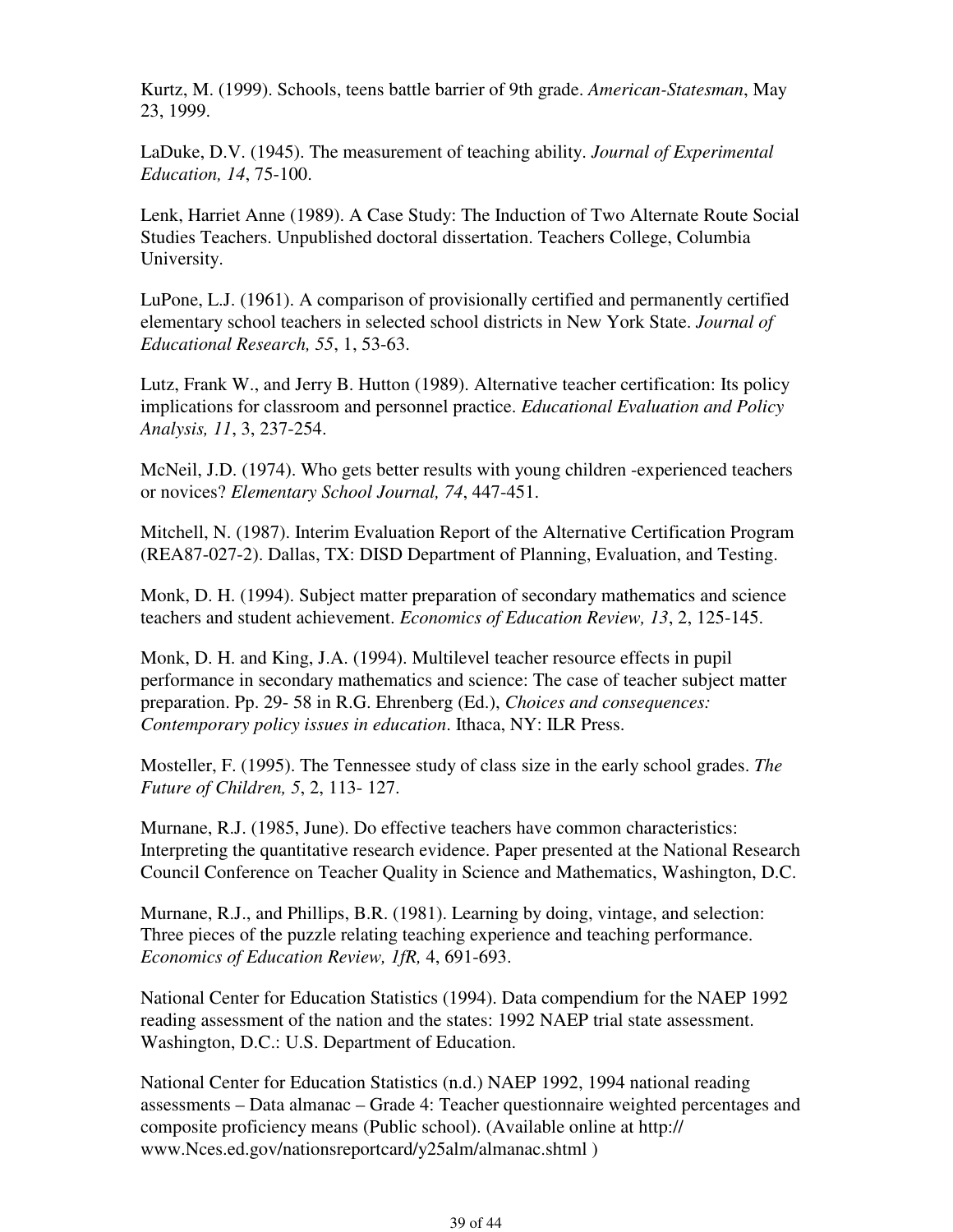National Association of State Directors of Teacher Education and Certification (NASDTEC)(1997). Manual on certification and preparation of educational personnel in the United States and Canada, 1997-98.

National Center for Education Statistics (NCES) (1995). Digest of Education Statistics, 1995. Washington, D.C.: U.S. Department of Education.

National Commission on Teaching and America's Future (NCTAF) (1996). What Matters Most: Teaching for America's Future. New York: Author.

Natriello, G., Zumwalt, K., Hansen, A., and Frisch, A. (1990). Characteristics of Entering Teachers in New Jersey. Revised version of a paper presented at the 1988 Annual Meeting of the American Educational Research Association.

Olsen, D. G. (1985). The quality of prospective teachers: Education vs. noneducation graduates, *Journal of Teacher Education, 36*, 5, 56-59.

Penick, J.E., and Yager, R.E. (1983). The search for excellence in science education. *Phi Delta Kappan, 64*, 8, 621-623.

Perkes, V.A. (1967-1968). Junior high school science teacher preparation, teaching behavior, and student achievement. *Journal of Research in Science Teaching, 6*, 4, 121-126.

Pflaum, S.W. and Abramson, T. (1990, March). Teacher assignment, hiring, and preparation: Minority teachers in New York City. *The Urban Review, 22*, 17-31.

Quirk, T.J., Witten, B.J., and Weinberg, S.F. (1973). Review of studies of concurrent and predictive validity of the National Teacher Examinations. *Review of Educational Research, 43,* 89-114.

Reese, C.M., Miller, K.E., Mazzeo, J., Dossey, J.A. (1997). NAEP 1996 Mathematics Report Card for the Nation and the States. Washington, D.C.: National Center for Education Statistics, U.S. Department of Education.

Rosenholtz, S. J. (1986). The organizational context of teaching. In *Learning to Teach*. University of Illinois at Champaign-Urbana.

Rosenshine, B. and Furst, N.F. (1973). The use of direct observation to study teaching. In R.M.W. Travers (ed.), *Handbook of Research on Teaching (2nd Edition)*. Chicago: Rand McNally.

Rostker, L.E. (1945). The measurement of teaching ability. *Journal of Experimental Education, 14*, 5-51.

Rottenberg, Claire J. and David C. Berliner (1990). Expert and Novice Teachers' Conceptions of Common Classroom Activities. Paper presented at the Annual Meeting of the American Educational Research Association, Boston, MA.

Roupp, R.; Travers, J.; Glantz, F.; and Coelen, C. (1979). Children at the Center: Summary Findings and their Implications. Cambridge, MA: Abt Associates.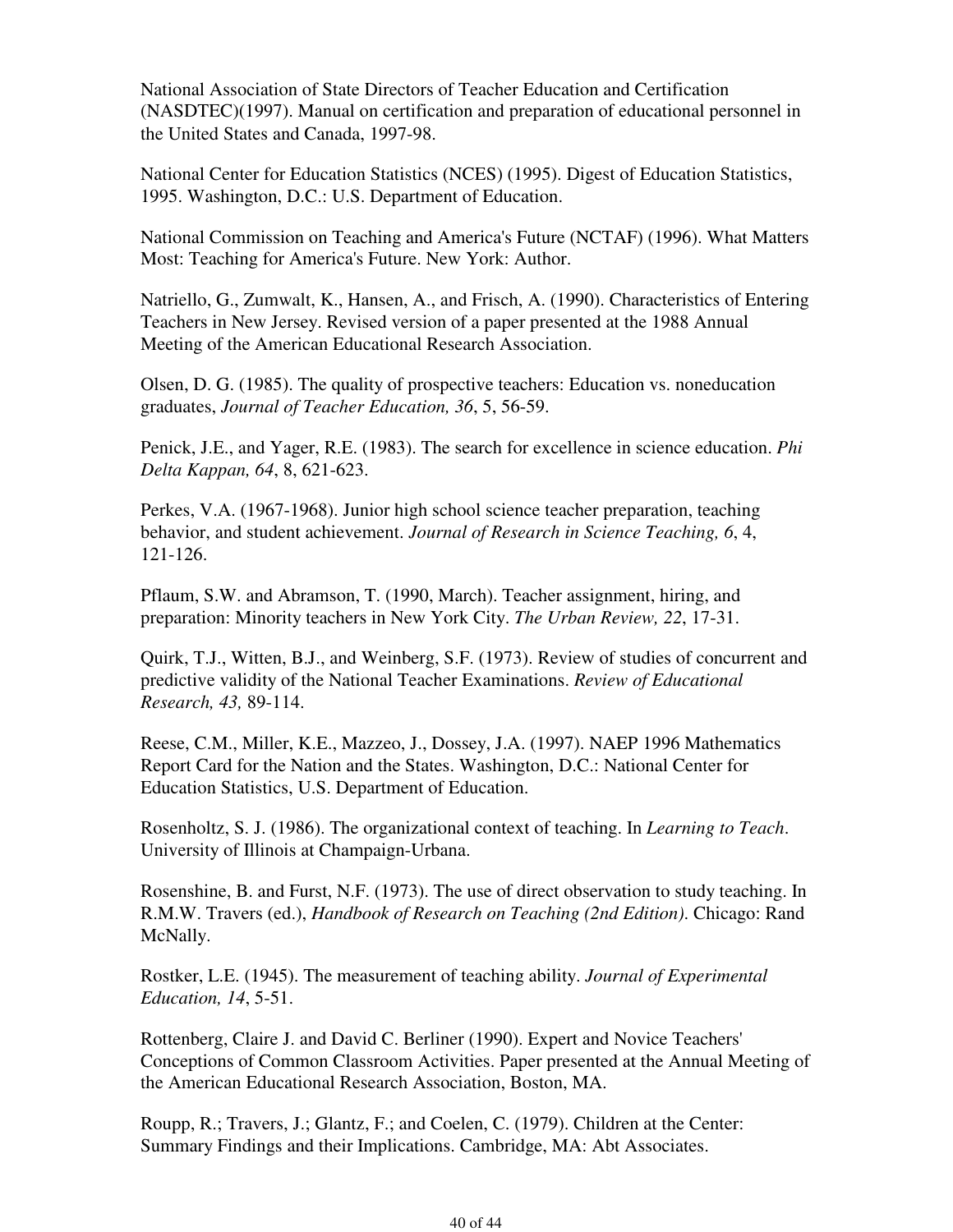Sanders, S.L., Skonie-Hardin, S.D., and Phelps, W.H. (1994, November). The effects of teacher educational attainment on student educational attainment in four regions of Virginia: Implications for administrators. Paper presented at the Annual Meeting of the Mid-South Educational Research Association.

Sanders, W.L. & Rivers, J.C. (1996). Cumulative and residual effects of teachers on future student academic achievement. Knoxville: University of Tennessee Value-Added Research and Assessment Center.

Schalock, D. (1979). Research on teacher selection. In D.C. Berliner (Ed.), *Review of research in education, Vol. 7,* Washington, D.C.: American Educational Research Association.

Skinner, W.A. (1947). An investigation of factors useful in predicting teaching ability. University of Manchester. Master of Education thesis.

Skipper, C. E. and Quantz, R. (1987). Changes in educational attitudes of education and arts and science students during four years of college, *Journal of Teacher Education, 38*, May- June, 39-44.

Soar, R.S., Medley, D.M., and Coker, H. (1983). Teacher evaluation: A critique of currently used methods. *Phi Delta Kappan, 65*, 4, 239-246.

Stoddart, T. (1992). An alternate route to teacher certification: Preliminary findings from the Los Angeles Unified School District Intern Program. *Peabody Journal of Education,67*, 3.

Strauss, R. P. and Sawyer, E.A. (1986). Some New Evidence on Teacher and Student Competencies. *Economics of Education Review, 5*, 1, 41-48.

Summers, A.A., and Wolfe, B.L. (1975, February). Which School Resources Help Learning? Efficiency and Equality in Philadelphia Public Schools. Philadelphia, PA: ED 102 716

Taylor, J.K. and R. Dale (1971). A Survey of Teachers in the First Year of Service. Bristol: University of Bristol, Institute of Education.

Texas Education Agency (1993). Teach for America Visiting Team Report. Austin: Texas State Board of Education Meeting Minutes, Appendix B.

Vernon, P.E. (1965). Personality Factors in Teacher Trainee Selection. *British Journal of Educational Psychology, 35,* 140-149.

Walberg, H.J., Waxman, H.C. (1983). Teaching, learning, and the management of instruction. In D.C. Smith (Ed.), Essential knowledge for beginning educators. Washington, DC: American Association of Colleges for Teacher Education and ERIC Clearinghouse on Teacher Education.

Wiley, D. & Yoon, B. (1995). Teacher reports of opportunity to learn: Analyses of the 1993 California Learning Assessment System. *Educational Evaluation and Policy Analysis, 17*, 3, 355-370.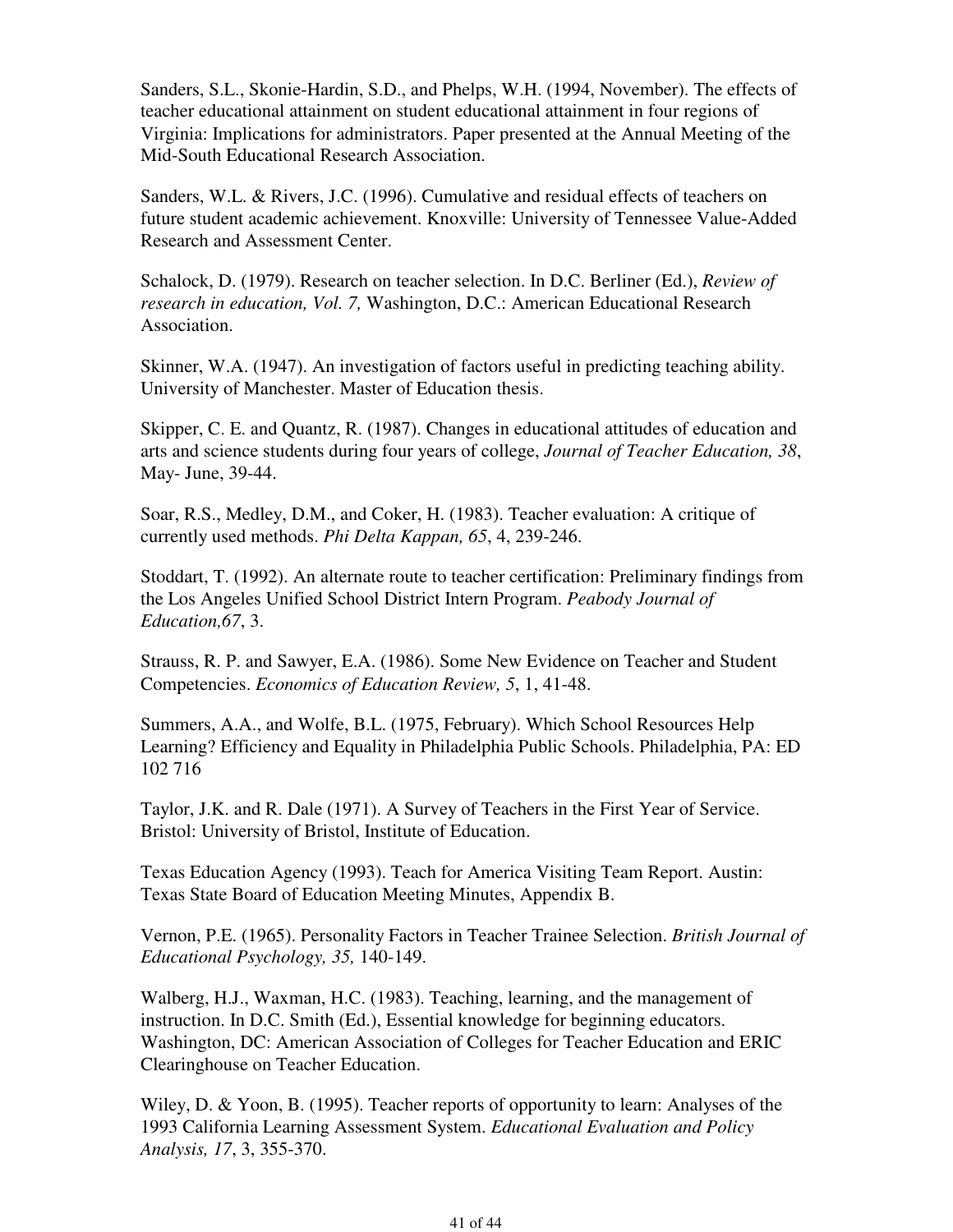Wise, A.E.; Darling-Hammond, L.; and Berry, B. (1987). Effective Teacher Selection, From Recruitment to Retention. Santa Monica, CA: RAND Corporation.

Wright, S.P.; Horn, S.P.; and Sanders, W.L. (1997). Teacher and classroom context effects on student achievement: Implications for teacher evaluation. *Journal of Personnel Evaluation in Education*, 57-67.

### **About the Author**

### **Linda Darling-Hammond**

School of Education Stanford University

Email: ldh@leland.stanford.edu

Linda Darling-Hammond is Charles E. Ducommun Professor of Education at Stanford University and executive director of the National Commission on Teaching and America's Future. Her research, policy, and teaching focus on teacher education and teaching quality, school restructuring, and educational equity. Among other writings, she is author of *The Right to Learn,* which received the Outstanding Book Award from the American Educational Research Association in 1998.

#### **Copyright 2000 by the** *Education Policy Analysis Archives*

The World Wide Web address for the *Education Policy Analysis Archives* is **epaa.asu.edu**

General questions about appropriateness of topics or particular articles may be addressed to the Editor, Gene V Glass, glass@asu.edu or reach him at College of Education, Arizona State University, Tempe, AZ 85287-0211. (602-965-9644). The Commentary Editor is Casey D. Cobb: casey.cobb@unh.edu .

### **EPAA Editorial Board**

Michael W. Apple University of Wisconsin

John Covaleskie Northern Michigan University

Sherman Dorn University of South Florida

Richard Garlikov hmwkhelp@scott.net

Alison I. Griffith York University

Ernest R. House University of Colorado Greg Camilli Rutgers University

Alan Davis University of Colorado, Denver

Mark E. Fetler California Commission on Teacher Credentialing

Thomas F. Green Syracuse University

Arlen Gullickson Western Michigan University

Aimee Howley Ohio University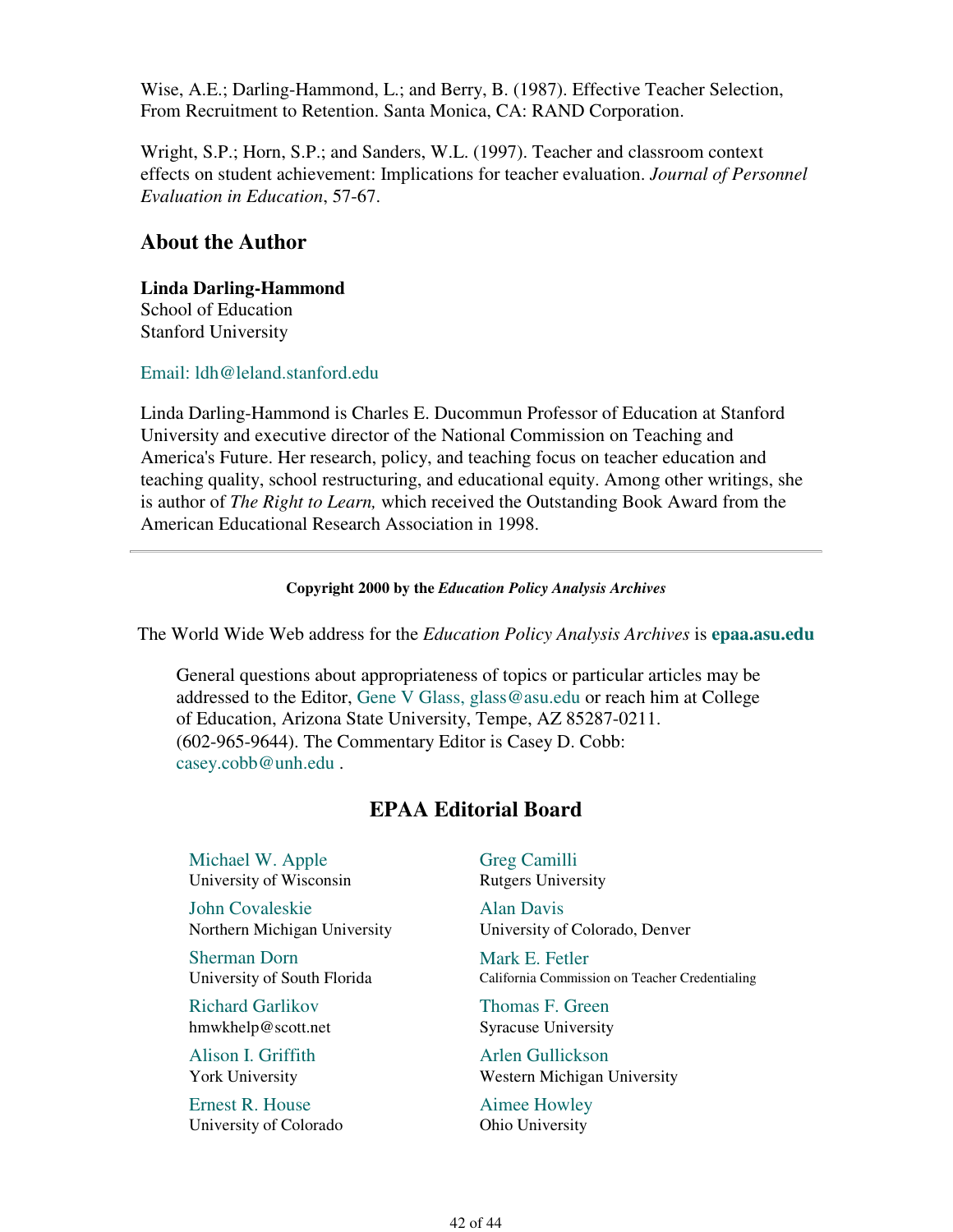Craig B. Howley Appalachia Educational Laboratory

Daniel Kallós Umeå University

Thomas Mauhs-Pugh Green Mountain College

William McInerney Purdue University

Les McLean University of Toronto

Anne L. Pemberton apembert@pen.k12.va.us

Richard C. Richardson New York University

Dennis Sayers Ann Leavenworth Center for Accelerated Learning

Michael Scriven scriven@aol.com

Robert Stonehill U.S. Department of Education William Hunter University of Calgary

Benjamin Levin University of Manitoba

Dewayne Matthews Western Interstate Commission for Higher Education

Mary McKeown-Moak MGT of America (Austin, TX)

Susan Bobbitt Nolen University of Washington

Hugh G. Petrie SUNY Buffalo

Anthony G. Rud Jr. Purdue University

Jay D. Scribner University of Texas at Austin

Robert E. Stake University of Illinois—UC

David D. Williams Brigham Young University

### **EPAA Spanish Language Editorial Board**

**Associate Editor for Spanish Language Roberto Rodríguez Gómez Universidad Nacional Autónoma de México**

roberto@servidor.unam.mx

Adrián Acosta (México) Universidad de Guadalajara adrianacosta@compuserve.com

Teresa Bracho (México) Centro de Investigación y Docencia Económica-CIDE bracho dis1.cide.mx

Ursula Casanova (U.S.A.) Arizona State University casanova@asu.edu

Erwin Epstein (U.S.A.) Loyola University of Chicago Eepstein@luc.edu

Rollin Kent (México) Departamento de Investigación Educativa-DIE/CINVESTAV

J. Félix Angulo Rasco (Spain) Universidad de Cádiz felix.angulo@uca.es

Alejandro Canales (México) Universidad Nacional Autónoma de México canalesa@servidor.unam.mx

José Contreras Domingo Universitat de Barcelona Jose.Contreras@doe.d5.ub.es

Josué González (U.S.A.) Arizona State University josue@asu.edu

María Beatriz Luce (Brazil) Universidad Federal de Rio Grande do Sul-UFRGS